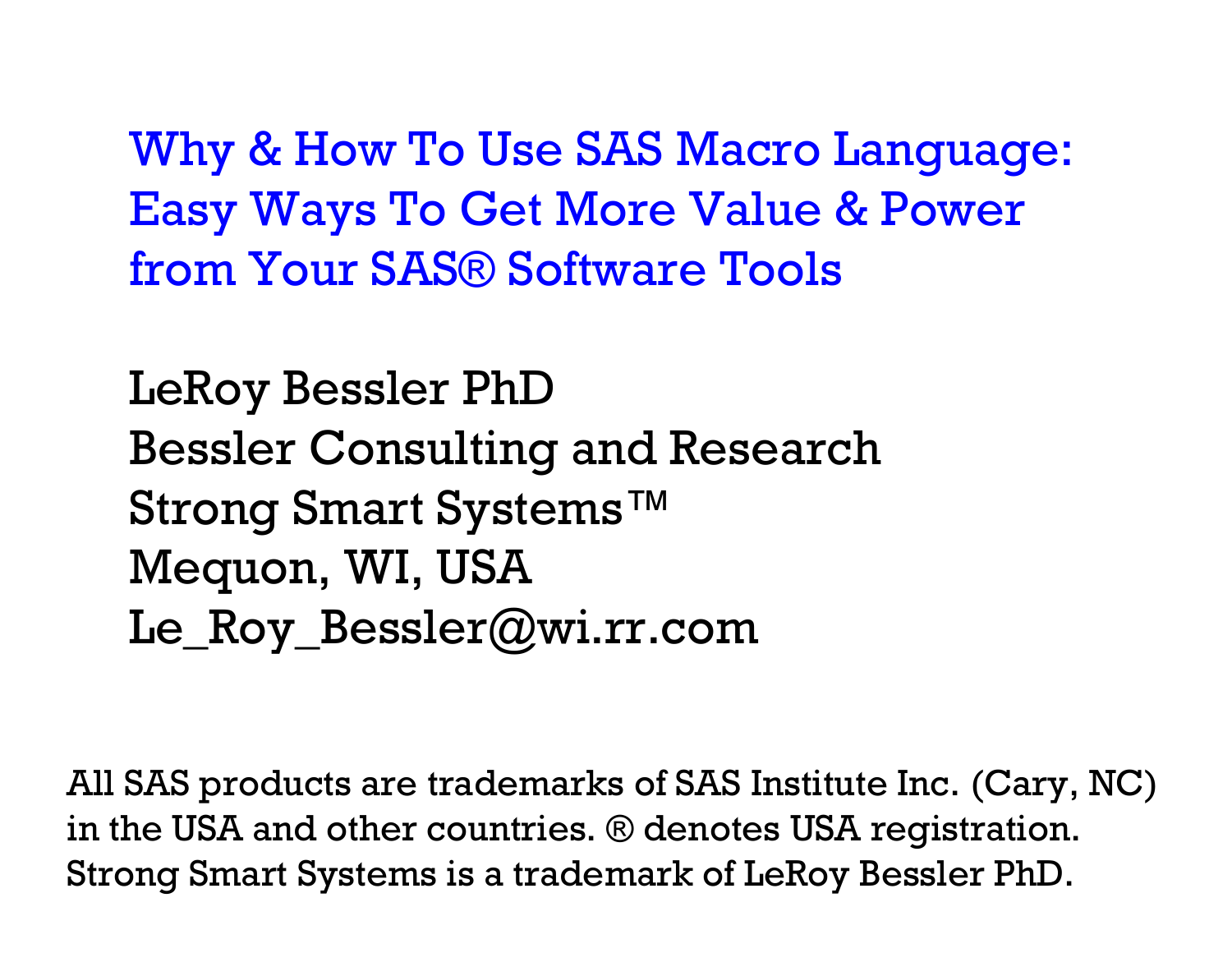### About These Slides – Point 1

- They use the Rockwell font
- $\triangleright$  It IS embedded in the slides file
- But I am not sure how other computers will handle its display
- $\triangleright$  If you have something that is unreadable or horribly formatted, I can change the font, but it will be much work
- $\triangleright$  The next slide is a screen image of what THIS slide show look like in Rockwell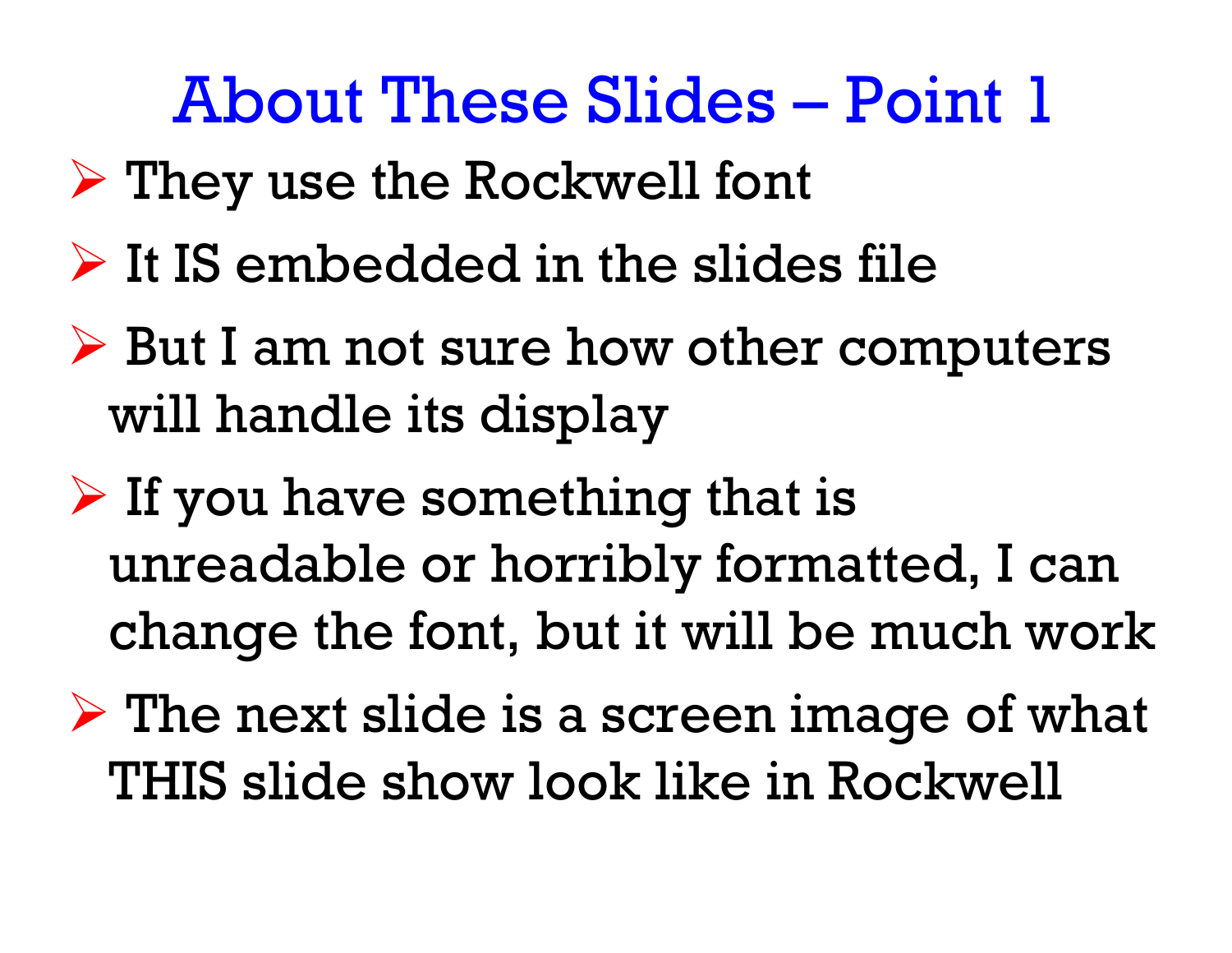If your slide looks like this, the Rockwell font is used. **About These Slides – Point 1** 

- $\triangleright$  They use the Rockwell font
- $\triangleright$  It IS embedded in the slides file
- $\triangleright$  But I am not sure how other computers will handle its display
- $\triangleright$  If you have something that is unreadable or horribly formatted, I can change the font, but it will be much work
- $\triangleright$  The next slide is a screen image of what THIS slide show look like in Rockwell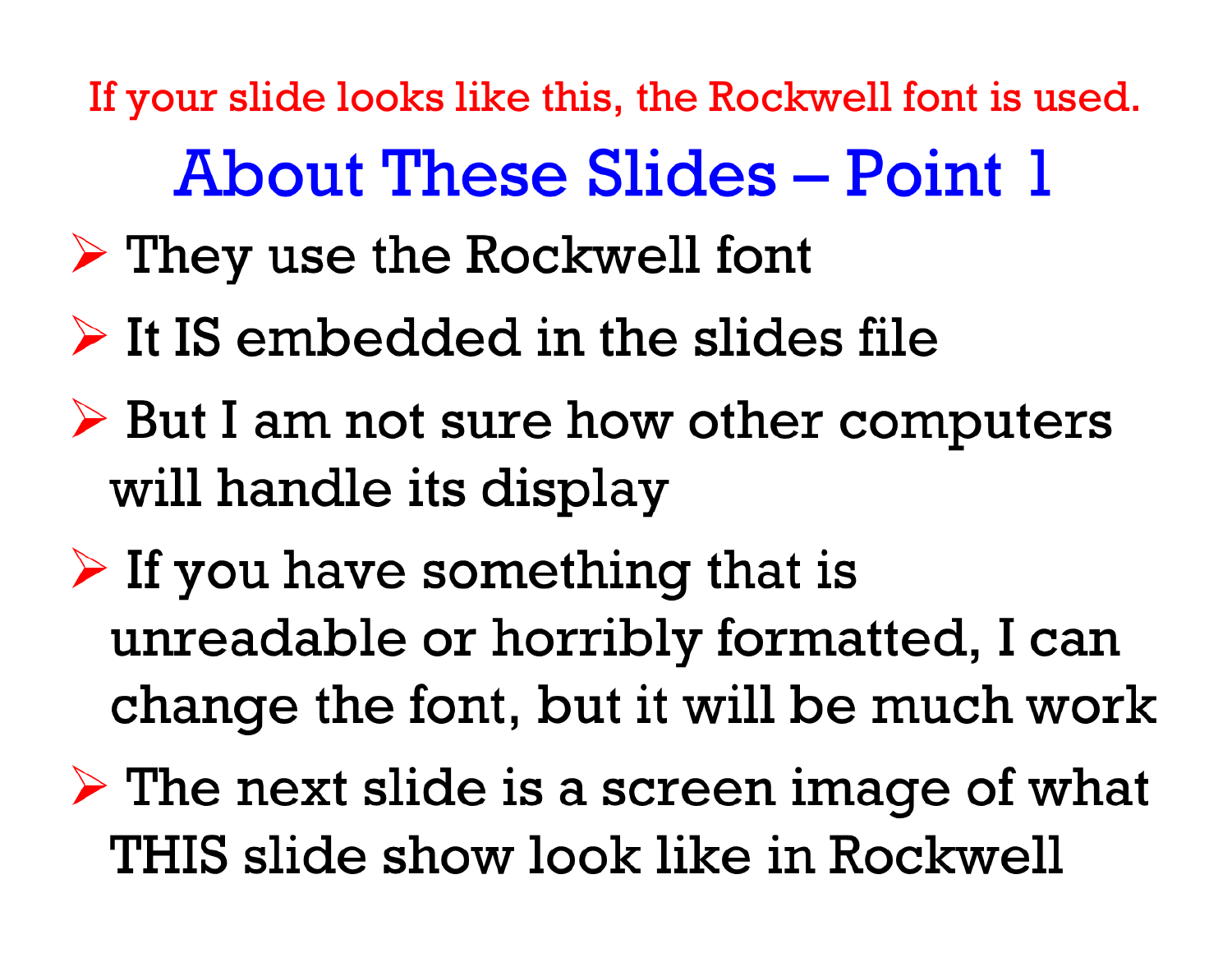Slightly reduced screen capture of the previous slide**About These Slides – Point 1** 

- $\triangleright$  They use the Rockwell font
- $\triangleright$  It IS embedded in the slides file
- $\triangleright$  But I am not sure how other computers will handle its display
- $\triangleright$  If you have something that is unreadable or horribly formatted, I can change the font, but it will be much work
- $\triangleright$  The next slide is a screen image of what THIS slide show look like in Rockwell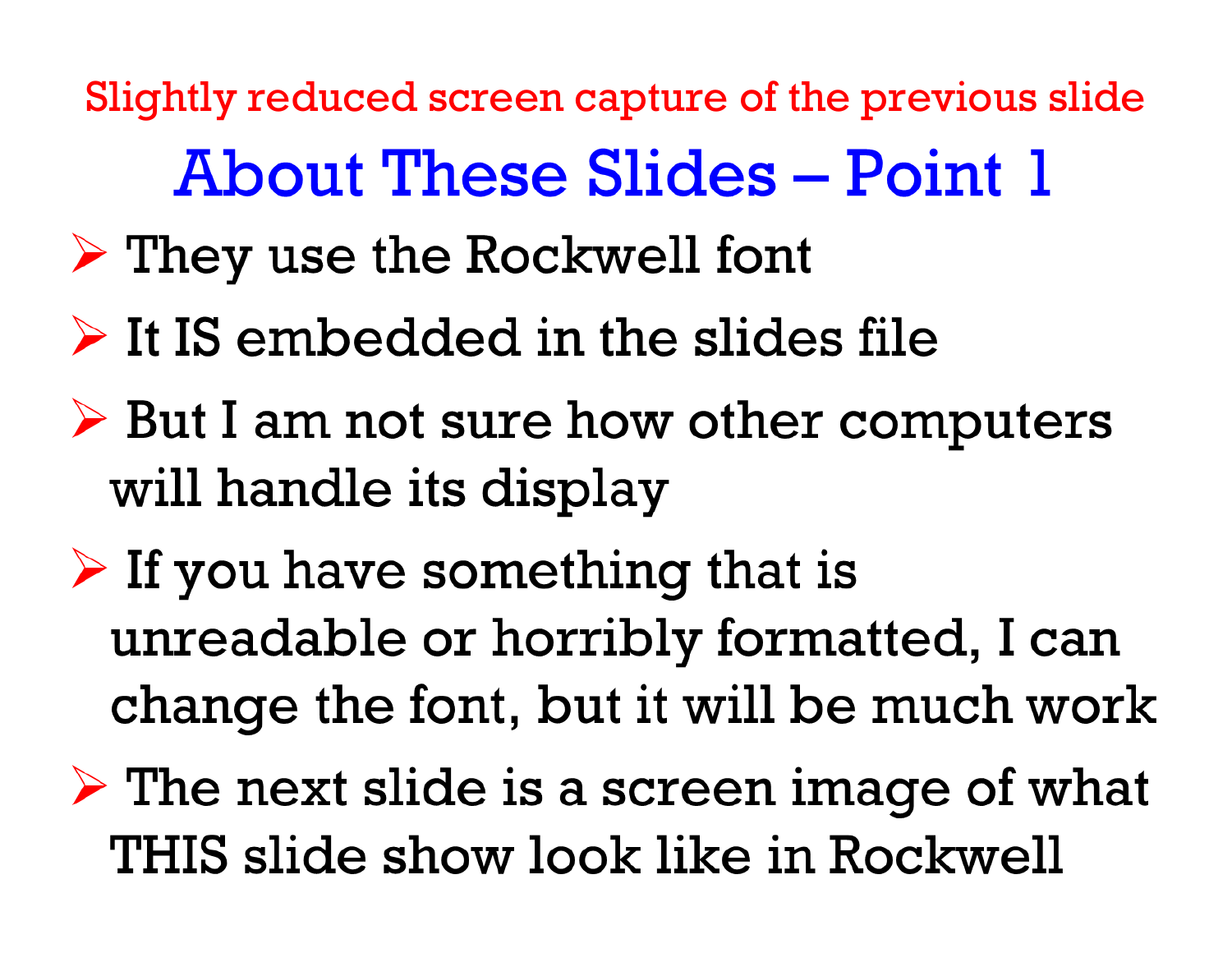About These Slides – Point 2

 $\triangleright$  If you have any questions about the slides that are indicated as skipped during the live presentation, ask me.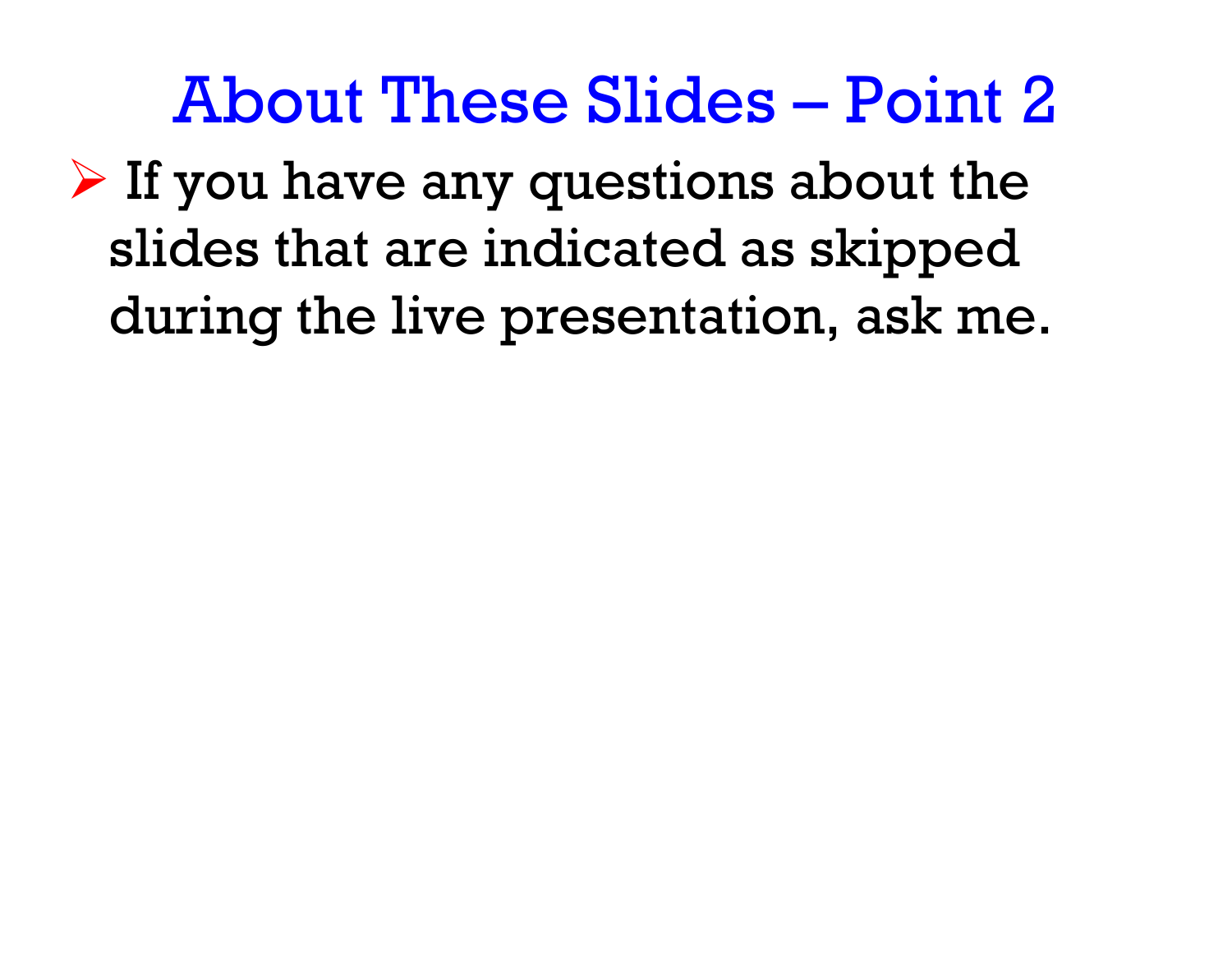# Scope of Presentation

- Why Use Macro Language
- What IS a Macro
- How To Use Macro Language
- Simple Macros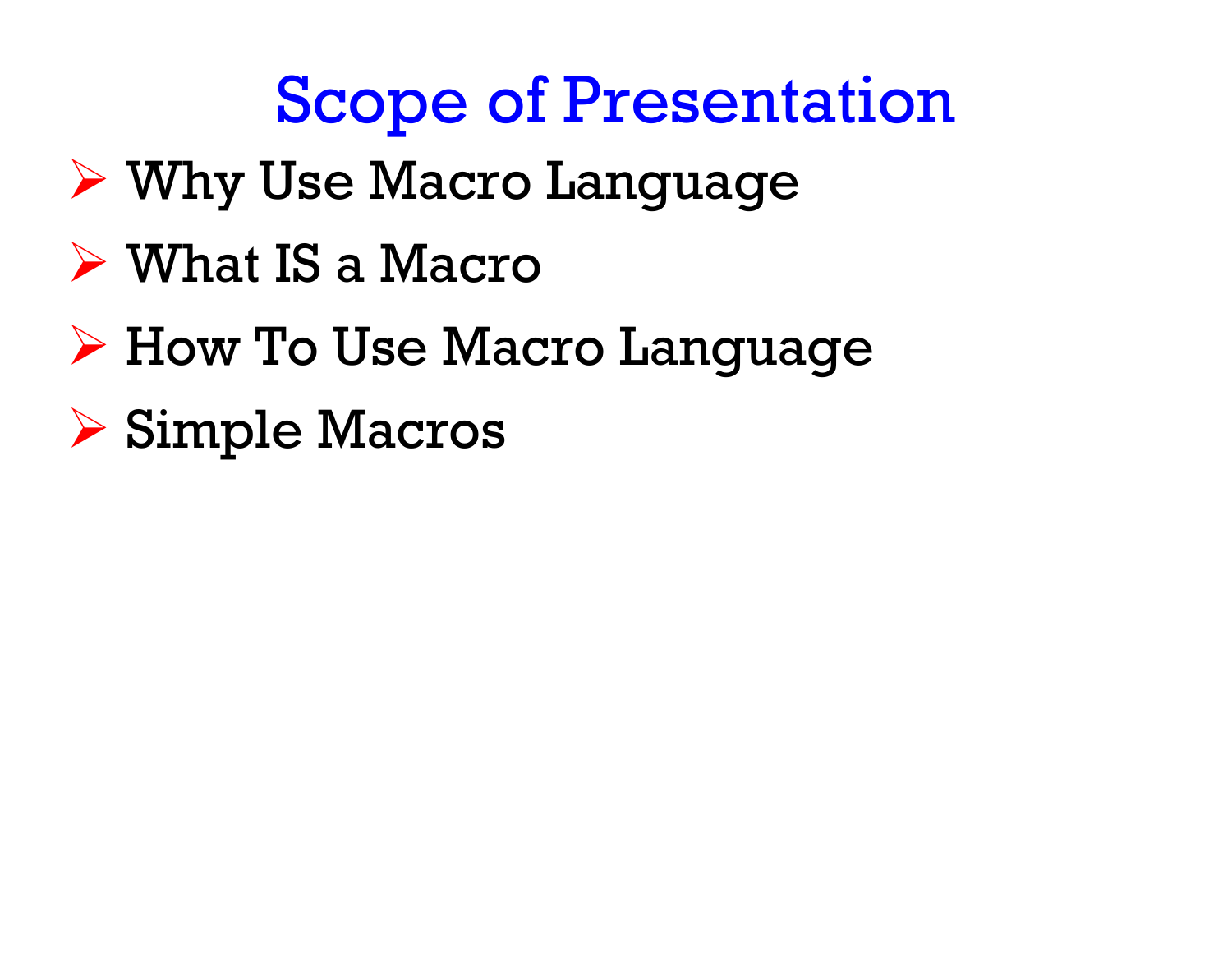#### Why Use Macro Language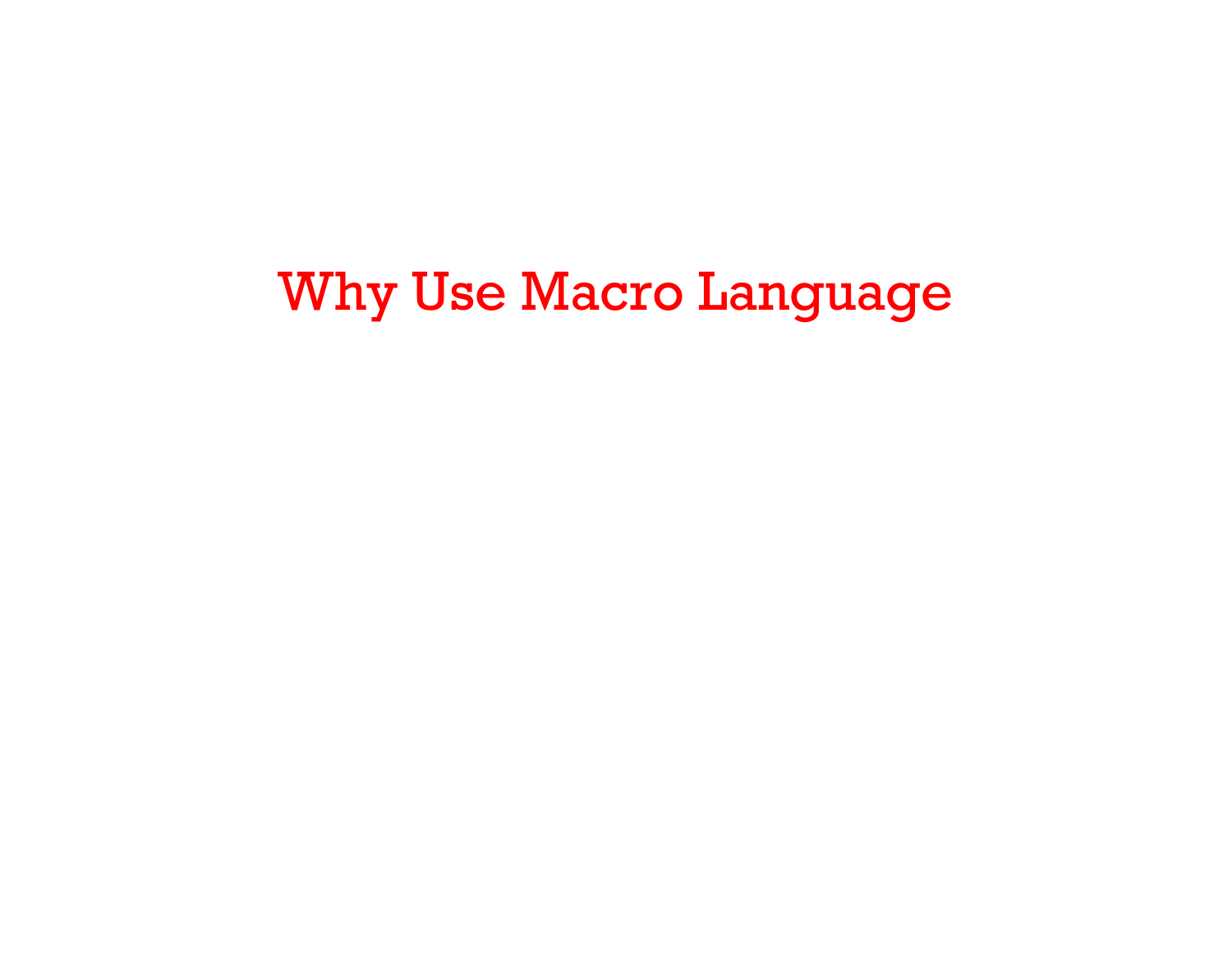Some SAS Software Facilities Require Use of Macro Language

# E.g., Stored Processes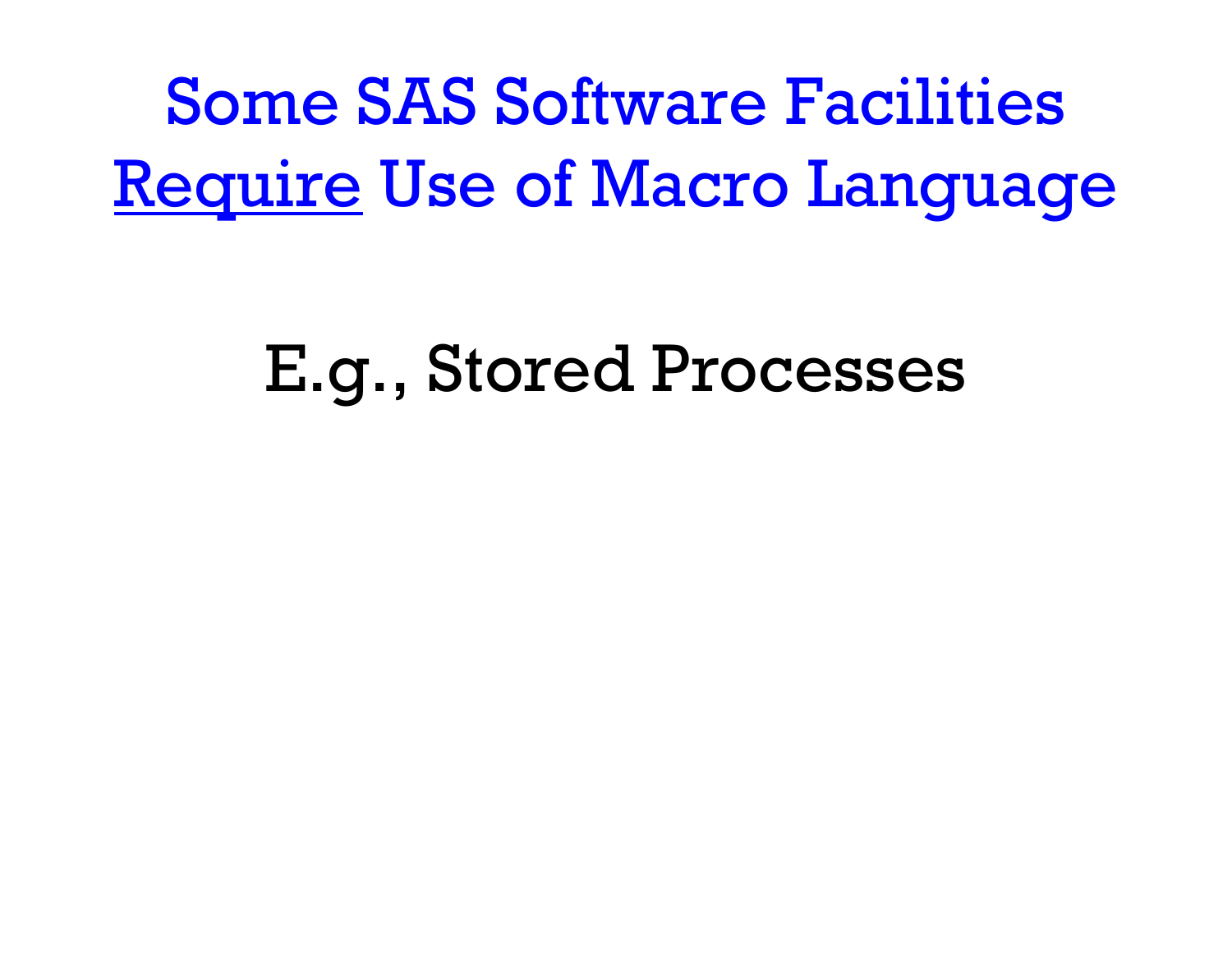### With a Macro

 Create a tool you can use to perform tasks that are largely similar, but differ in simple pre-definable ways  $\triangleright$  You can share that tool with other users Similar to the PROC concept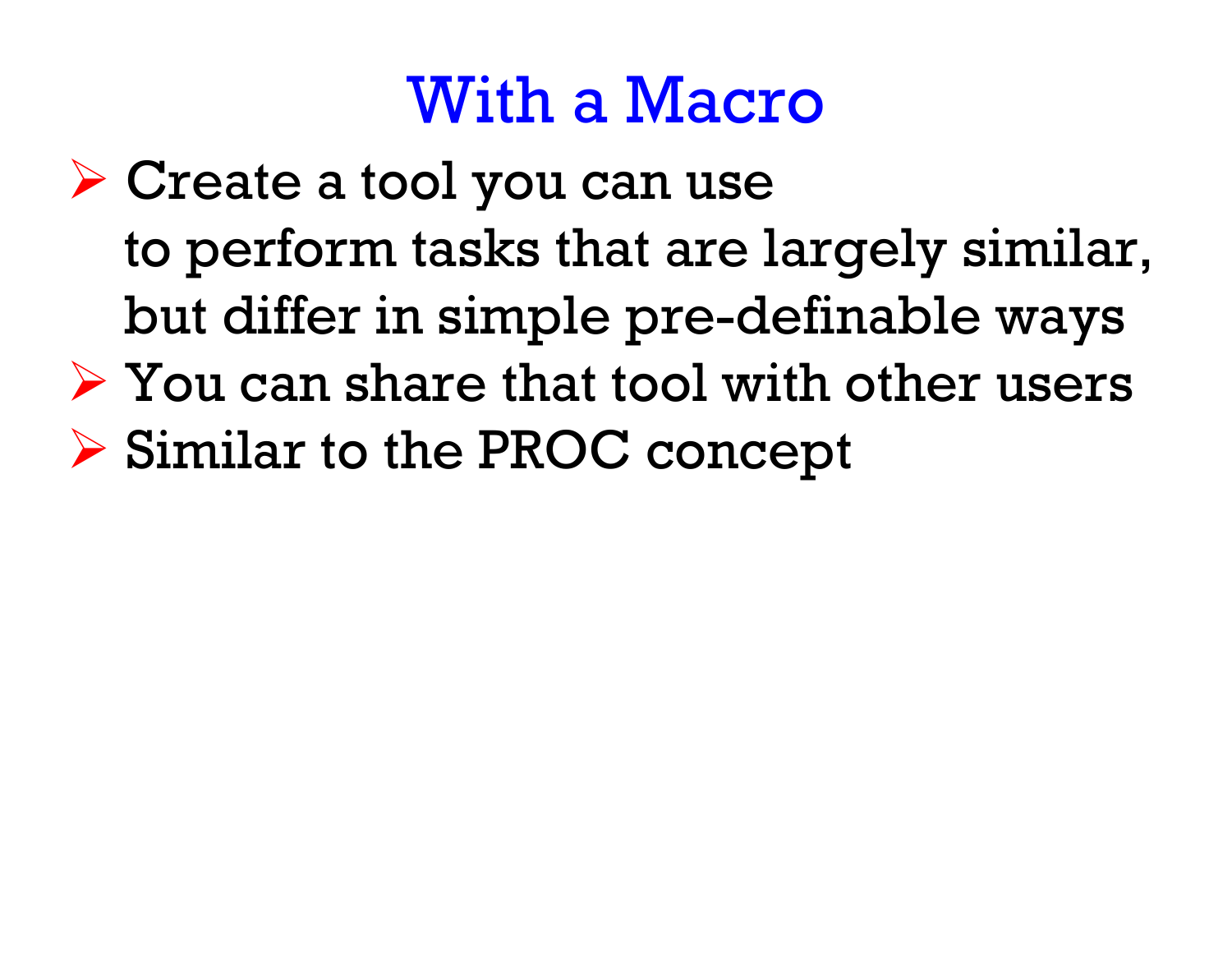Two real macros from the Paper Here, only invocation code and pictures of output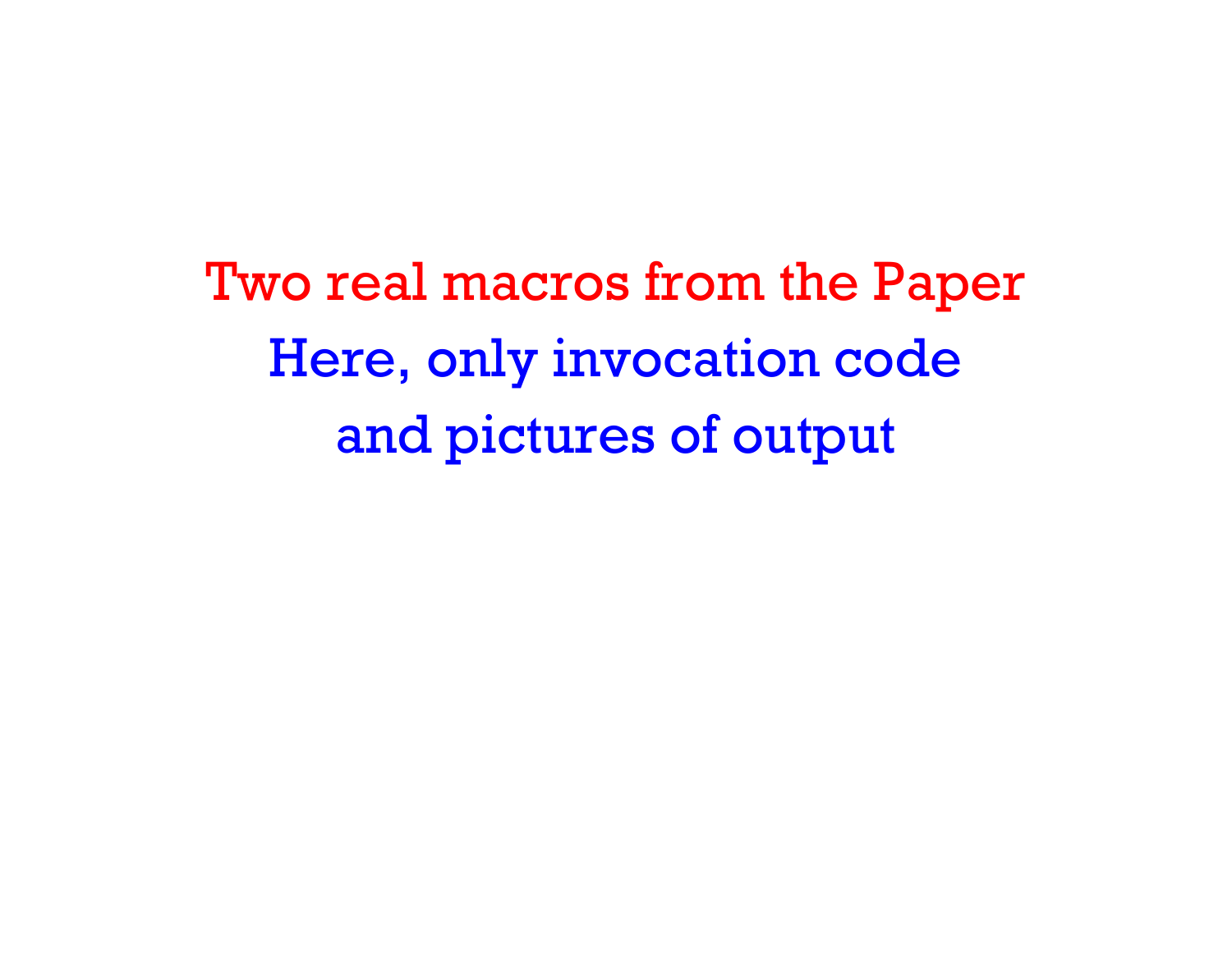%DataExplorer( libname=sashelp ,datasetname=shoes ,MaxDistinctForFreqAnalysis=10 ,RptPath=C:\SomeFolderName ,RptFileName=SomeFileName);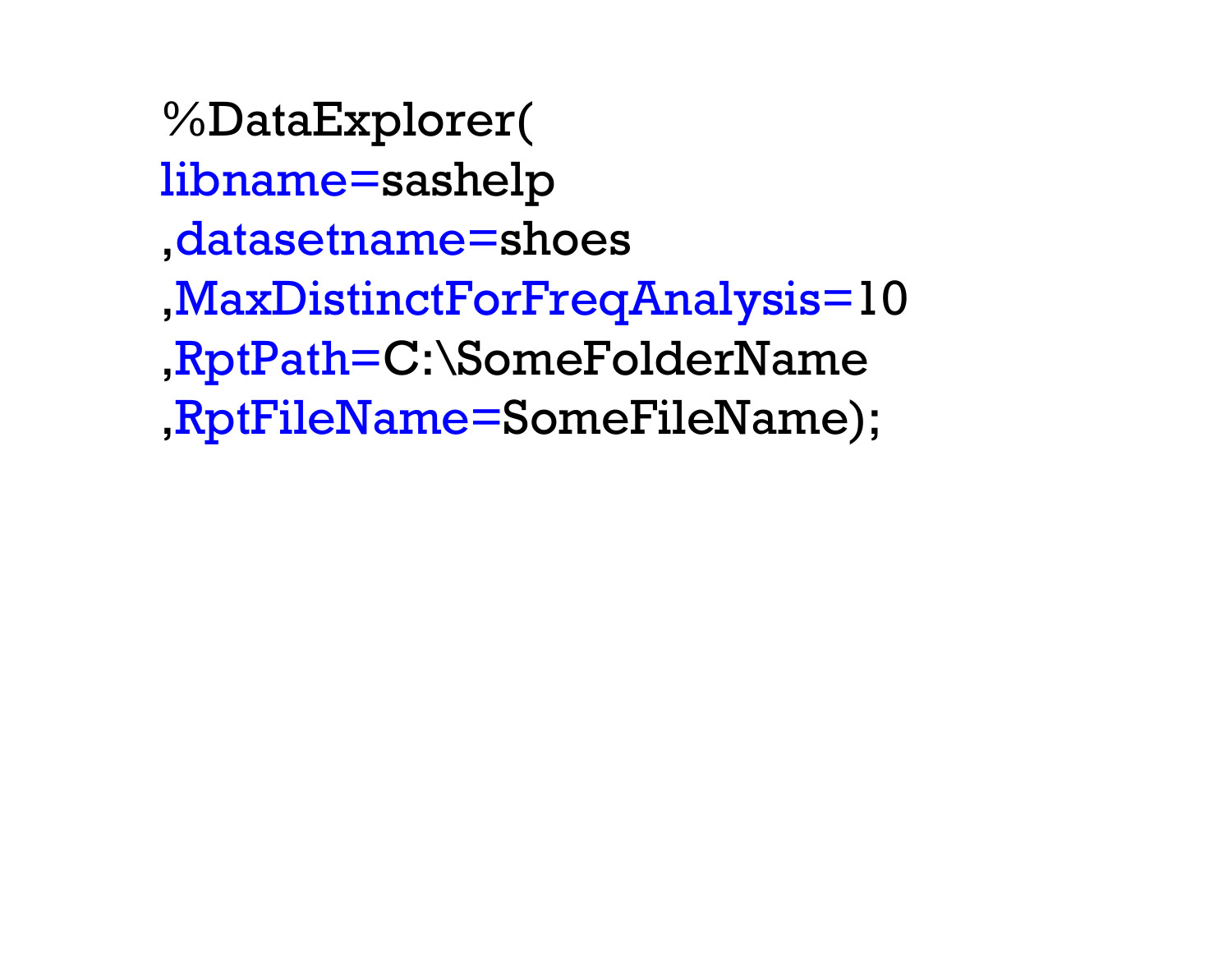### Freq Dist for Character Var

| <b>2</b> Data Exploration for sashelp.shoes - Windows Internet Explorer<br>– I□I ×I                                          |                             |       |     |        |  |  |  |  |
|------------------------------------------------------------------------------------------------------------------------------|-----------------------------|-------|-----|--------|--|--|--|--|
| C:\#MWSUG2012 Mi $\left \bigcup_{\rightarrow} \mathbb{F}\right $<br>×<br><b>E</b> Data Exploration for ×                     |                             |       |     |        |  |  |  |  |
| <b>View</b><br>Favorites Tools<br>File<br>Edit<br><u>Help</u>                                                                |                             |       |     |        |  |  |  |  |
| Data Exploration for sashelp.shoes<br>Frequency Distribution of the 10 Distinct Values of Character Variable: Region         |                             |       |     |        |  |  |  |  |
| <b>Cumulative</b><br><b>Cumulative</b><br>Region<br><b>Percent</b><br><b>Frequency</b><br><b>Percent</b><br><b>Frequency</b> |                             |       |     |        |  |  |  |  |
| <b>Western Europe</b>                                                                                                        | 62                          | 15.70 | 62  | 15.70  |  |  |  |  |
| <b>Africa</b>                                                                                                                | 56                          | 14.18 | 118 | 29.87  |  |  |  |  |
| <b>South America</b><br>54<br>13.67<br>172<br>43.54                                                                          |                             |       |     |        |  |  |  |  |
| Pacific<br>45<br>11.39<br>217<br>54.94                                                                                       |                             |       |     |        |  |  |  |  |
| <b>United States</b>                                                                                                         | 10.13<br>257<br>65.06<br>40 |       |     |        |  |  |  |  |
| Canada                                                                                                                       | 37                          | 9.37  | 294 | 74.43  |  |  |  |  |
| <b>Central America/Caribbean</b>                                                                                             | 32                          | 8.10  | 326 | 82.53  |  |  |  |  |
| <b>Eastern Europe</b>                                                                                                        | 31                          | 7.85  | 357 | 90.38  |  |  |  |  |
| <b>Middle East</b>                                                                                                           | 24                          | 6.08  | 381 | 96.46  |  |  |  |  |
| Asia                                                                                                                         | 14                          | 3.54  | 395 | 100.00 |  |  |  |  |
| 4100%                                                                                                                        |                             |       |     |        |  |  |  |  |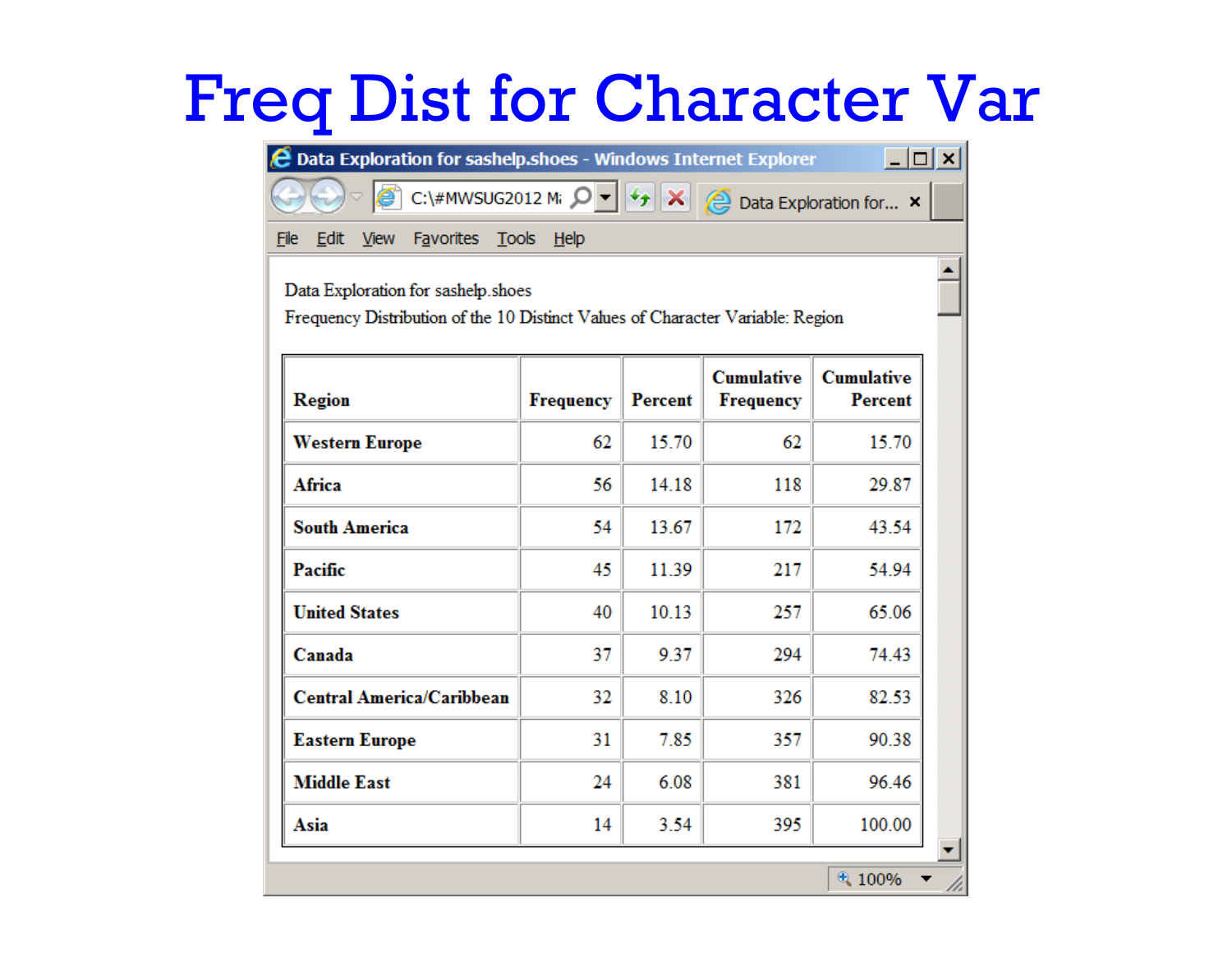#### Char Var with too many distinct values

|                     |                                    | <b>2</b> Data Exploration for sashelp.shoes - Windows Internet Explorer    | $ \Box$ $\times$ $\vert$ |
|---------------------|------------------------------------|----------------------------------------------------------------------------|--------------------------|
|                     |                                    | C:\#MWSUG2012 M: $\Omega$ - + + X<br><b>Q</b> Data Exploration for ×       |                          |
| Edit<br><u>File</u> | <b>Favorites</b><br>View           | <b>Tools</b><br>Help                                                       |                          |
|                     | Data Exploration for sashelp.shoes |                                                                            |                          |
|                     |                                    | First 10 Values of Character Variable: Subsidiary                          |                          |
|                     |                                    | Too many distinct values were found. Frequency Distribution not performed. |                          |
| Obs                 | Subsidiary                         |                                                                            |                          |
| ı                   | Addis Ababa                        |                                                                            |                          |
| 2                   | Algiers                            |                                                                            |                          |
| 3                   | Cairo                              |                                                                            |                          |
| 4                   | Johannesburg                       |                                                                            |                          |
| 5                   | Khartoum                           |                                                                            |                          |
| 6                   | Kinshasa                           |                                                                            |                          |
| 7                   | Luanda                             |                                                                            |                          |
| 8                   | Nairobi                            |                                                                            |                          |
| 9                   | Bangkok                            |                                                                            |                          |
| 10                  | Seoul                              |                                                                            |                          |
|                     |                                    |                                                                            |                          |
|                     |                                    |                                                                            | 4 100%                   |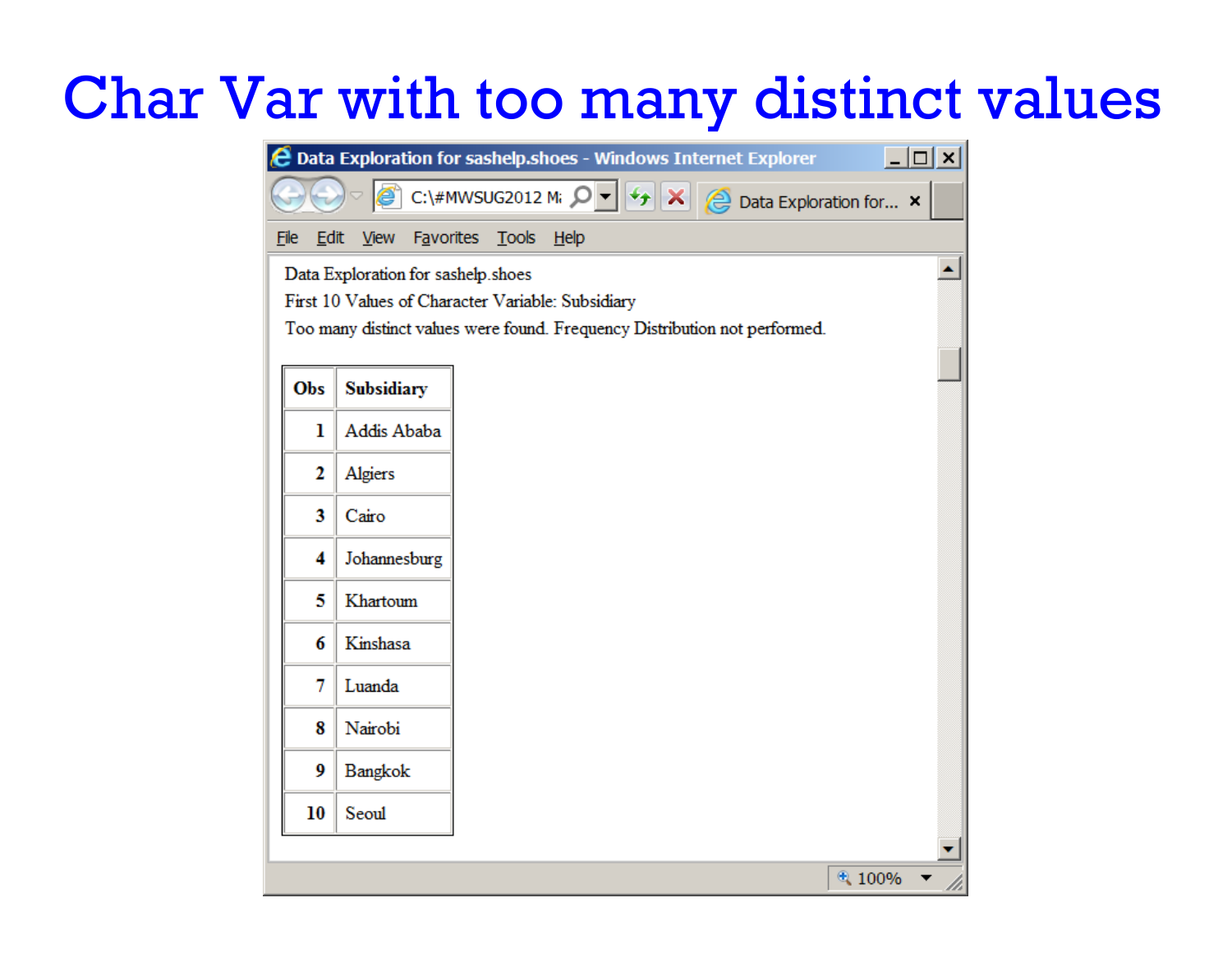# Some of Simple Stats for Numeric Var

| <b>2 Data Exploration for sashelp.shoes - Windows Internet Explorer</b><br>$\boldsymbol{\mathsf{x}}$                             |                                  |                                                                         |                                 |       |  |  |  |
|----------------------------------------------------------------------------------------------------------------------------------|----------------------------------|-------------------------------------------------------------------------|---------------------------------|-------|--|--|--|
|                                                                                                                                  | C:\#MWSUG2012 Mi Q               | $\boldsymbol{\times}$<br>$\boldsymbol{\star}_{\hat{\boldsymbol{\tau}}}$ | <b>@</b> Data Exploration for × |       |  |  |  |
| <b>File</b><br>Edit.<br><b>View</b><br><b>Favorites</b><br><b>Tools</b><br><u>Help</u>                                           |                                  |                                                                         |                                 |       |  |  |  |
| Data Exploration for sashelp shoes<br>Simple Descriptive Statistics for Numeric Variable: Sales<br>Variable: Sales (Total Sales) |                                  |                                                                         |                                 |       |  |  |  |
|                                                                                                                                  |                                  | <b>Moments</b>                                                          |                                 |       |  |  |  |
| N                                                                                                                                | 395<br><b>Sum Weights</b><br>395 |                                                                         |                                 |       |  |  |  |
| Mean                                                                                                                             | 85700.1671                       | <b>Sum Observations</b>                                                 | 33851566                        |       |  |  |  |
| 129107.234<br><b>Std Deviation</b><br>Variance<br>1.66687E10                                                                     |                                  |                                                                         |                                 |       |  |  |  |
| <b>Skewness</b>                                                                                                                  | 3.94185882                       | <b>Kurtosis</b>                                                         | 24.5888987                      |       |  |  |  |
|                                                                                                                                  |                                  |                                                                         |                                 | 4100% |  |  |  |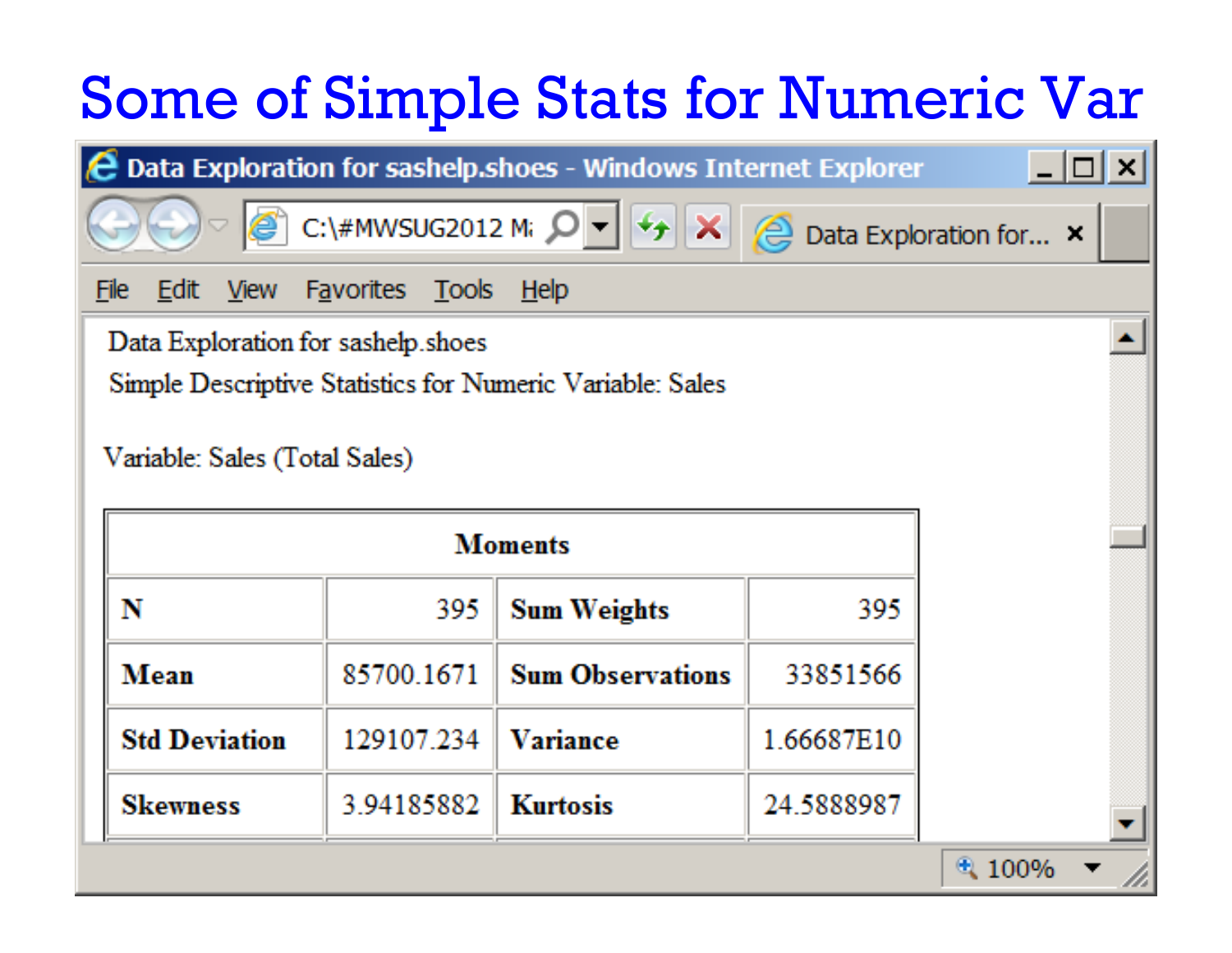%SubsettedRankingReports( data=sashelp.class ,ClassCountMax=10 ,RptPath=C:\SomeFolderName ,Title4\_LinkToTableWithCount=ALL ,ClassVar=Name ,ClassCountFormat=comma5. ,ClassMeasureVar=Weight ,ClassMeasureFormat=comma11.1); Repeat above, but with: ,ClassCountMax=ALL

,Title4\_LinkToTableWithCount=10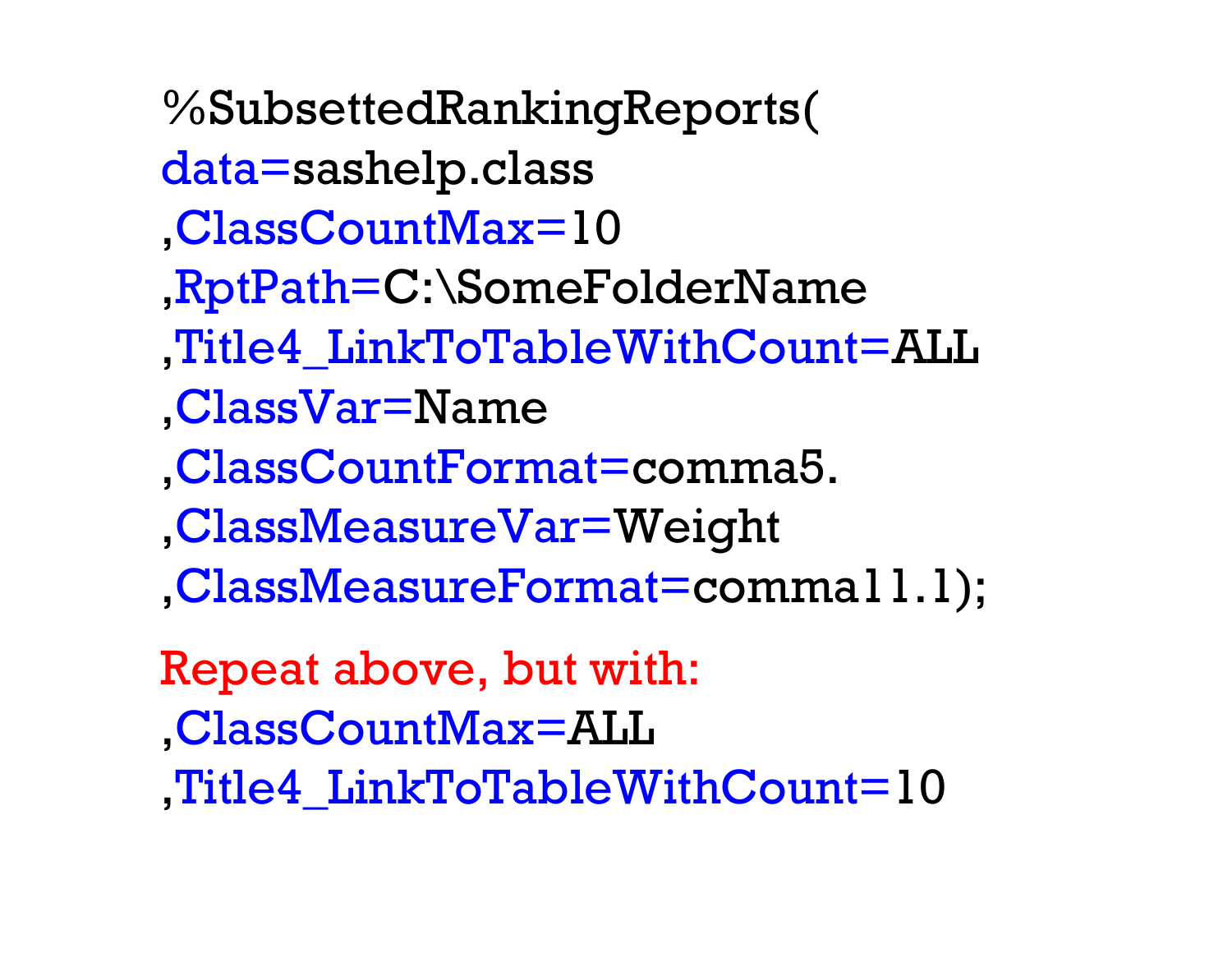#### Tables & Titles dynamically created

|              |                            |        |                                                                                                                                                                                        | E Listing of Ranked Weight and Percent of Grand Total For [ $\Box$ X $\parallel$ & Listing of Ranked Weight and Percent of Grand Total For $\Box$ X |              |             |                                                              |        |                                                                                   |              |            |
|--------------|----------------------------|--------|----------------------------------------------------------------------------------------------------------------------------------------------------------------------------------------|-----------------------------------------------------------------------------------------------------------------------------------------------------|--------------|-------------|--------------------------------------------------------------|--------|-----------------------------------------------------------------------------------|--------------|------------|
|              |                            |        | C:\#MWSUG2012 M; Q v + + X   A Listin x                                                                                                                                                | Æ                                                                                                                                                   |              |             |                                                              |        | C:\#MWSUG2012 M: $\left \mathcal{O} - \left \frac{1}{2}\right  \mathbf{X}\right $ | e Listing of | $\epsilon$ |
| <u>F</u> ile |                            |        | Edit View Favorites Tools Help                                                                                                                                                         |                                                                                                                                                     | <u>F</u> ile |             |                                                              |        | Edit View Favorites Tools Help                                                    |              |            |
|              | Click Here To Go To All 19 |        | Listing of Ranked Weight and Percent of Grand Total For Top 10 Name<br>Top 10 Account for Weight = 1,164.5 Which Is 61.273% of Grand Total<br>All 19 Have Grand Total Weight = 1,900.5 | Â                                                                                                                                                   |              | All 19 Have | Grand Total Weight = $1,900.5$<br>Click Here To Go To Top 10 |        | Listing of Ranked Weight and Percent of Grand Total For All 19 Name               |              |            |
| Rank         | <b>Name</b>                | Weight | <b>Percent of</b><br><b>Grand Total</b>                                                                                                                                                |                                                                                                                                                     |              | Rank        | <b>Name</b>                                                  | Weight | <b>Percent of</b><br><b>Grand Total</b>                                           |              |            |
|              | Philip<br>1                | 150.0  | 7.893%                                                                                                                                                                                 |                                                                                                                                                     |              | 1           | Philip                                                       | 150.0  | 7.893%                                                                            |              |            |
|              | 2<br>Ronald                | 133.0  | 6.998%                                                                                                                                                                                 |                                                                                                                                                     |              | 2           | Ronald                                                       | 133.0  | 6.998%                                                                            |              |            |
|              | 3<br>Robert                | 128.0  | 6.735%                                                                                                                                                                                 |                                                                                                                                                     |              | 3           | Robert                                                       | 128.0  | 6.735%                                                                            |              |            |
|              | 4<br>Alfred                | 112.5  | 5.919%                                                                                                                                                                                 |                                                                                                                                                     |              | 4           | Alfred                                                       | 112.5  | 5.919%                                                                            |              |            |
|              | 5<br>Janet                 | 112.5  | 5.919%                                                                                                                                                                                 |                                                                                                                                                     |              | 5           | Janet                                                        | 112.5  | 5.919%                                                                            |              |            |
|              | 6<br>Mary                  | 112.0  | 5.893%                                                                                                                                                                                 |                                                                                                                                                     |              | 6           | Mary                                                         | 112.0  | 5.893%                                                                            |              |            |
|              | 7<br>William               | 112.0  | 5.893%                                                                                                                                                                                 |                                                                                                                                                     |              | 7           | William                                                      | 112.0  | 5.893%                                                                            |              |            |
|              | 8<br>Carol                 | 102.5  | 5.393%                                                                                                                                                                                 |                                                                                                                                                     |              | 8           | Carol                                                        | 102.5  | 5.393%                                                                            |              |            |
|              | 9<br>Henry                 | 102.5  | 5.393%                                                                                                                                                                                 |                                                                                                                                                     |              | 9           | Henry                                                        | 102.5  | 5.393%                                                                            |              |            |
| 10           | John                       | 99.5   | 5.235%                                                                                                                                                                                 |                                                                                                                                                     |              | 10          | John                                                         | 99.5   | 5.235%                                                                            |              |            |
|              |                            |        |                                                                                                                                                                                        |                                                                                                                                                     |              | 11          | Barbara                                                      | 98.0   | 5.157%                                                                            |              |            |
|              |                            |        |                                                                                                                                                                                        |                                                                                                                                                     |              | 12          | Judy                                                         | 90.0   | 4.736%                                                                            |              |            |
|              |                            |        |                                                                                                                                                                                        |                                                                                                                                                     |              | 13          | Thomas                                                       | 85.0   | 4.473%                                                                            |              |            |
|              |                            |        |                                                                                                                                                                                        |                                                                                                                                                     |              | 14          | Jane                                                         | 84.5   | 4.446%                                                                            |              |            |
|              |                            |        |                                                                                                                                                                                        |                                                                                                                                                     |              | 15          | Alice                                                        | 84.0   | 4.420%                                                                            |              |            |
|              |                            |        |                                                                                                                                                                                        |                                                                                                                                                     |              | 16          | Jeffrey                                                      | 84.0   | 4.420%                                                                            |              |            |
|              |                            |        |                                                                                                                                                                                        |                                                                                                                                                     |              | 17          | James                                                        | 83.0   | 4.367%                                                                            |              |            |
|              |                            |        |                                                                                                                                                                                        |                                                                                                                                                     |              | 18          | Louise                                                       | 77.0   | 4.052%                                                                            |              |            |
|              |                            |        |                                                                                                                                                                                        |                                                                                                                                                     |              | 19          | Joyce                                                        | 50.5   | 2.657%                                                                            |              |            |
|              |                            |        |                                                                                                                                                                                        |                                                                                                                                                     |              |             |                                                              |        |                                                                                   |              |            |
|              |                            |        |                                                                                                                                                                                        | 4100%                                                                                                                                               |              |             |                                                              |        |                                                                                   | 4,100%       | h.         |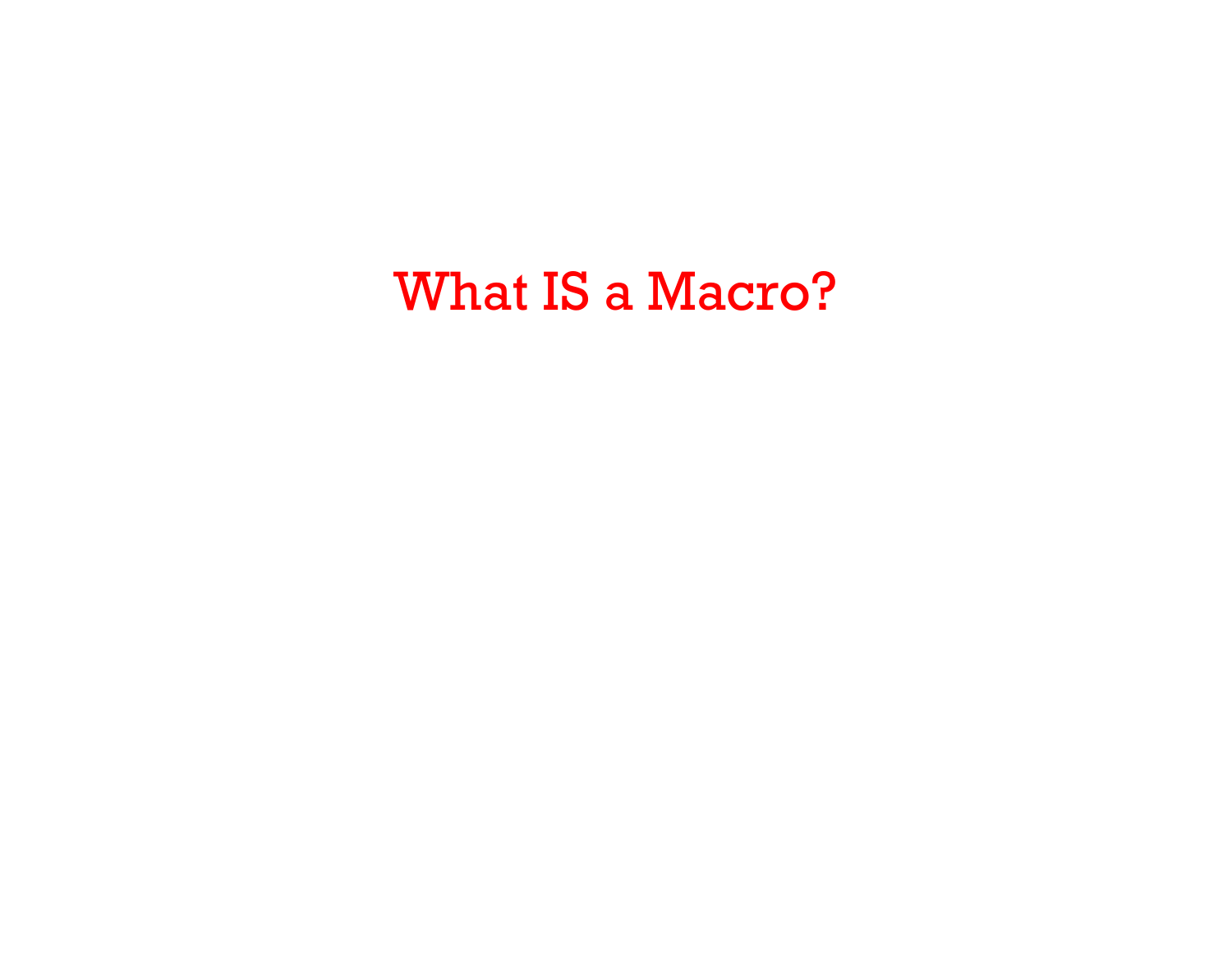- $\triangleright$  It is like a SAS procedure
	- Some of the words are predefined
	- You assign values to them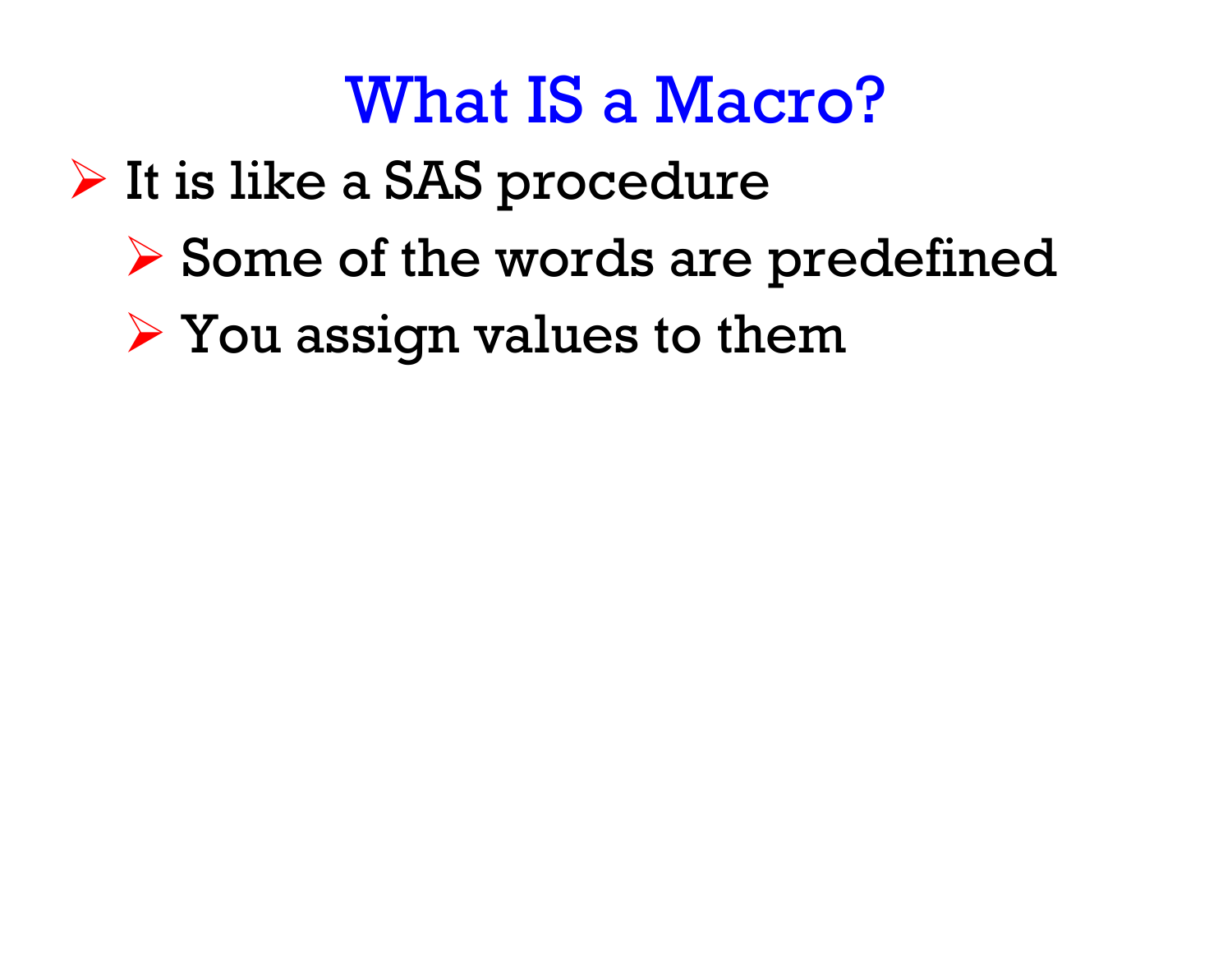- $\triangleright$  It is like a SAS procedure
	- $\triangleright$  You do not need to know what it does internally
	- You only care about what it does FOR you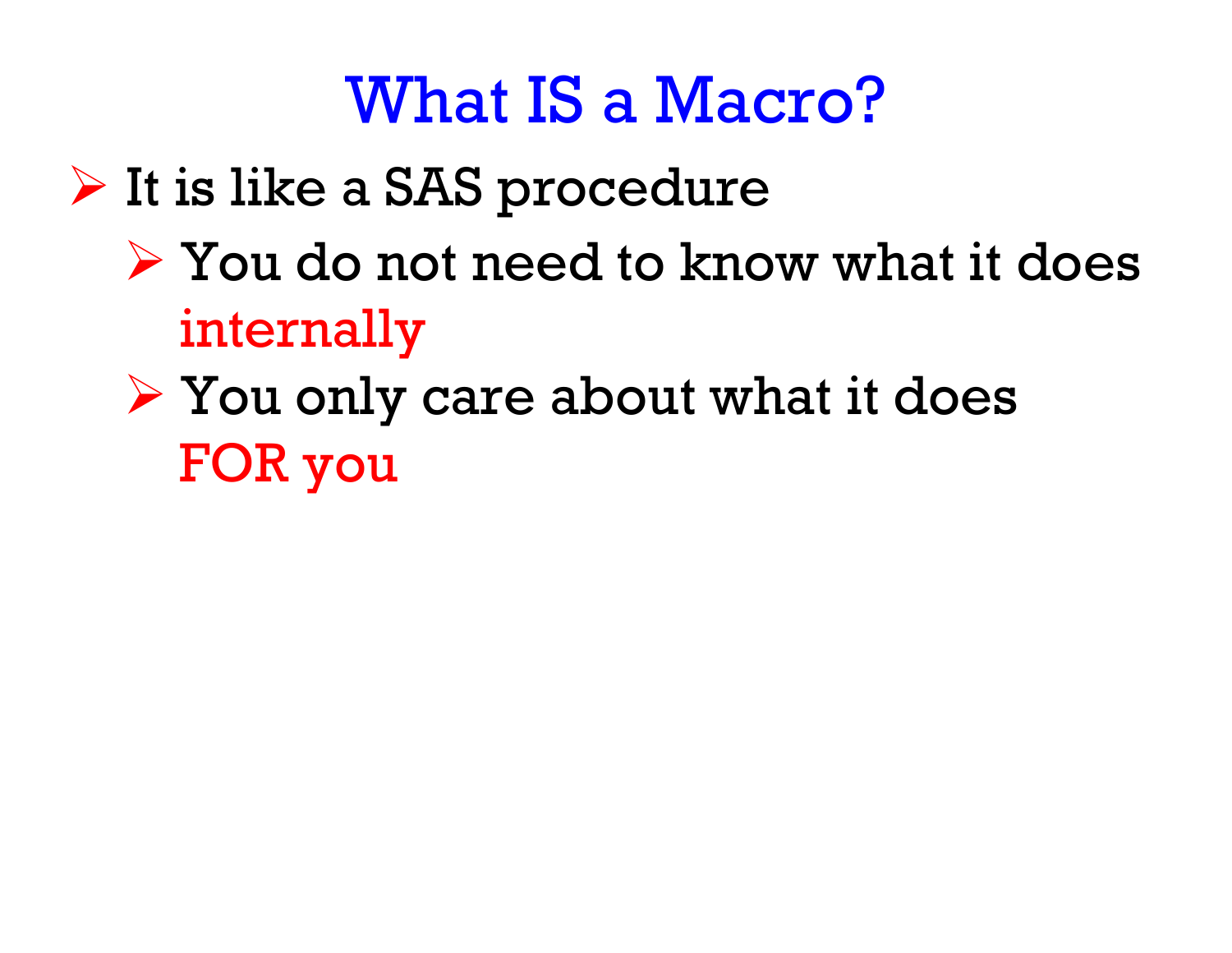- $\triangleright$  It contains SAS code
	- familiar SAS language
	- SAS macro language
- When you supply values to it and submit it,
	- SAS builds final ("resolved") code

and runs THAT code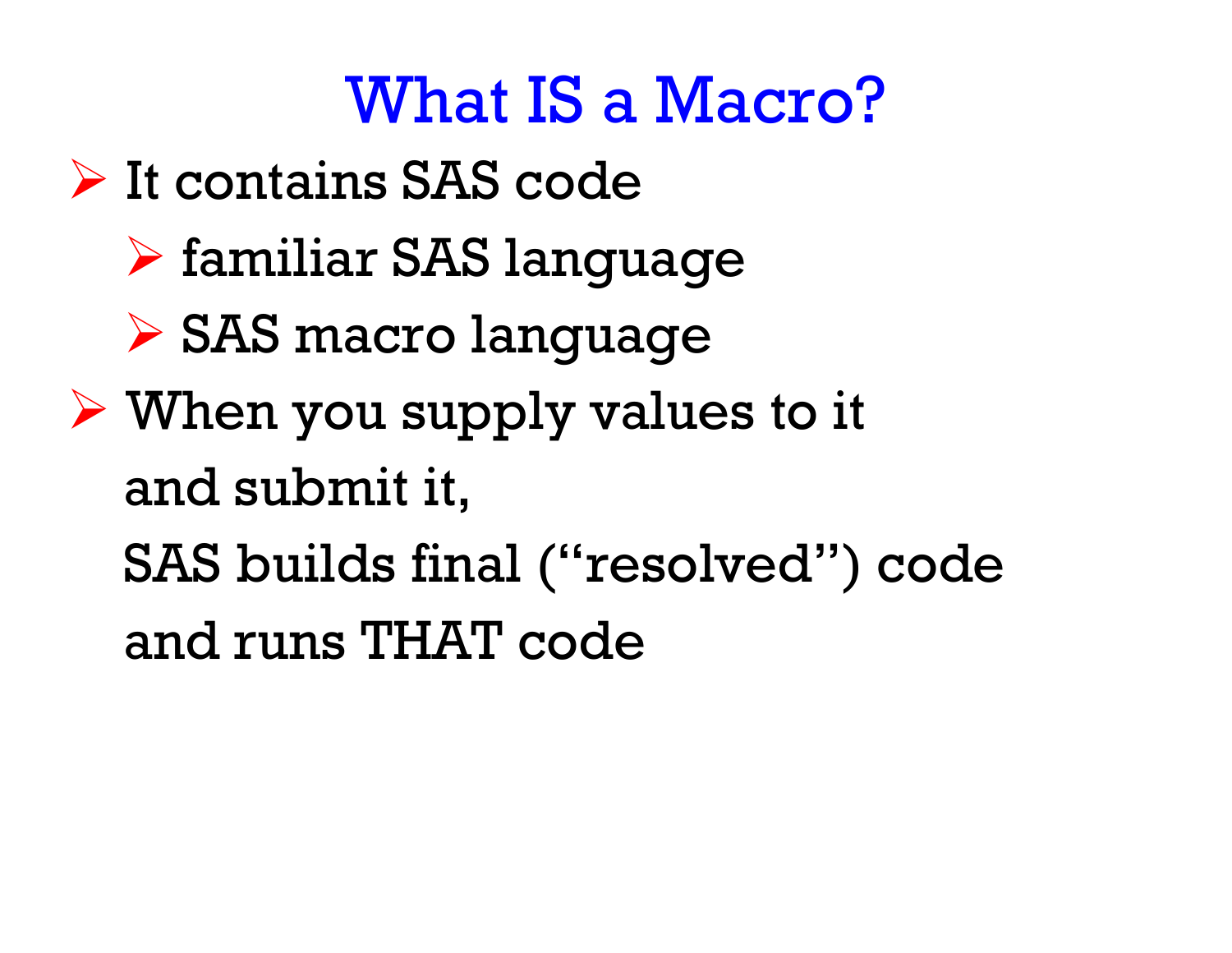Macro "external" code:

- %MACRO statement to define macro
- %MEND statement to define its end
- %MacroName( . . . ) to invoke macro as shown in examples above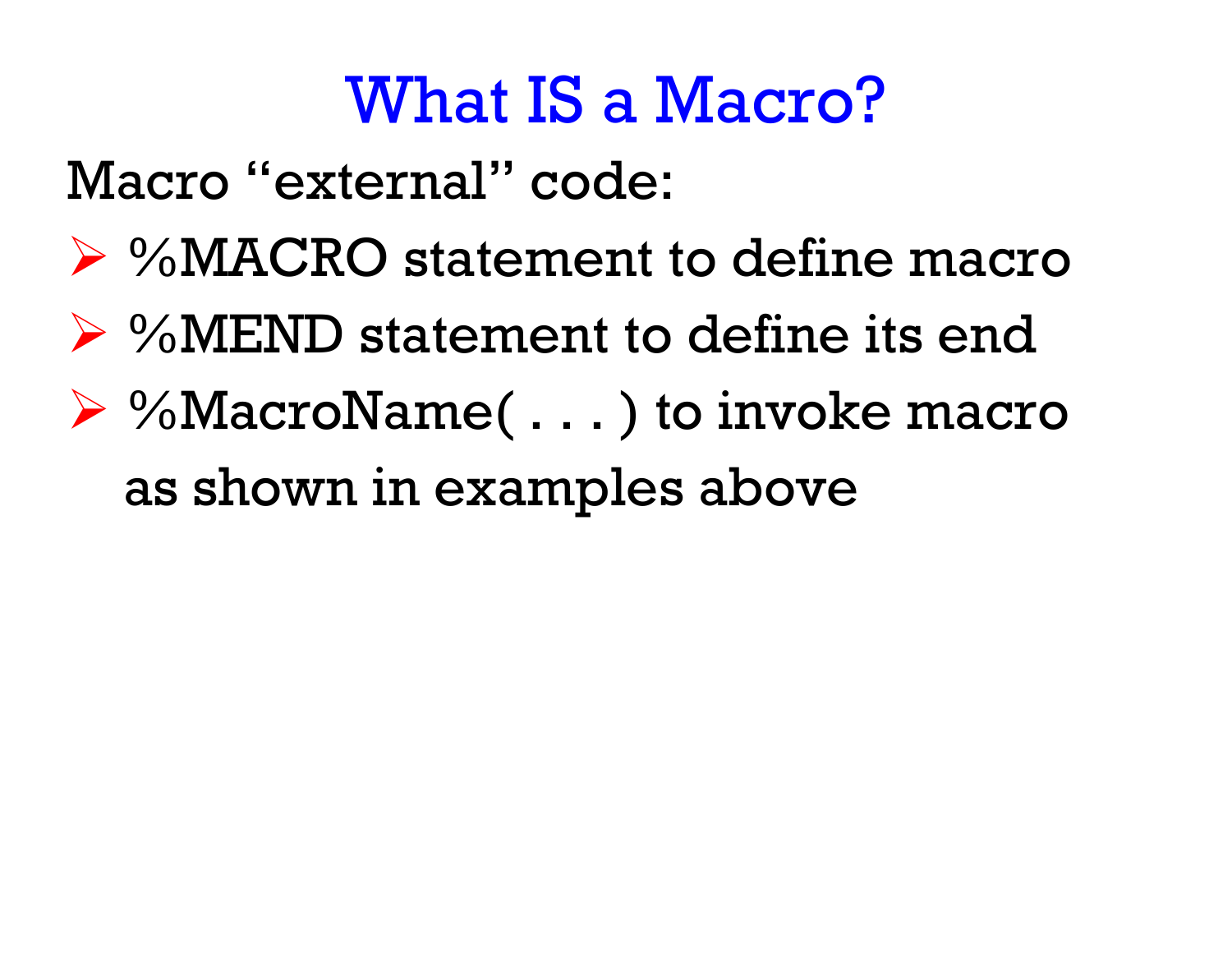Macro internal code:

 $\triangleright$  There are parts of the code that are symbolic placeholders (&X, &Y, etc)  $\triangleright$  There can be parts of the code that are conditional (%IF, %THEN, etc)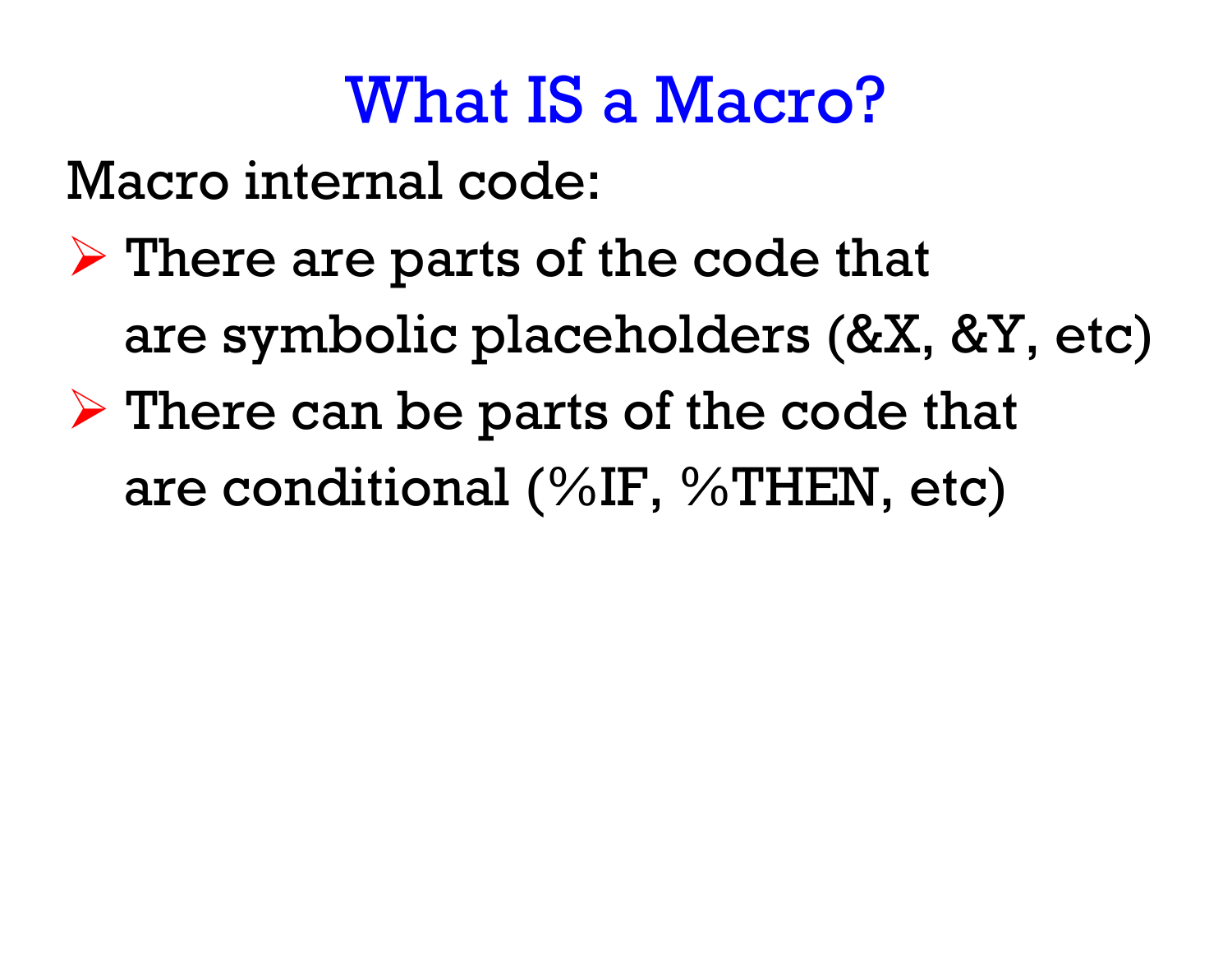# What is "Open Code"?

- $\triangleright$  It is SAS code outside of a macro
- NOT Open Code = macro code, i.e., code inside of a macro
- $\triangleright$  "inside of a macro" is code between %macro YourMacro Name . . . ; and
	- %mend YourMacroName;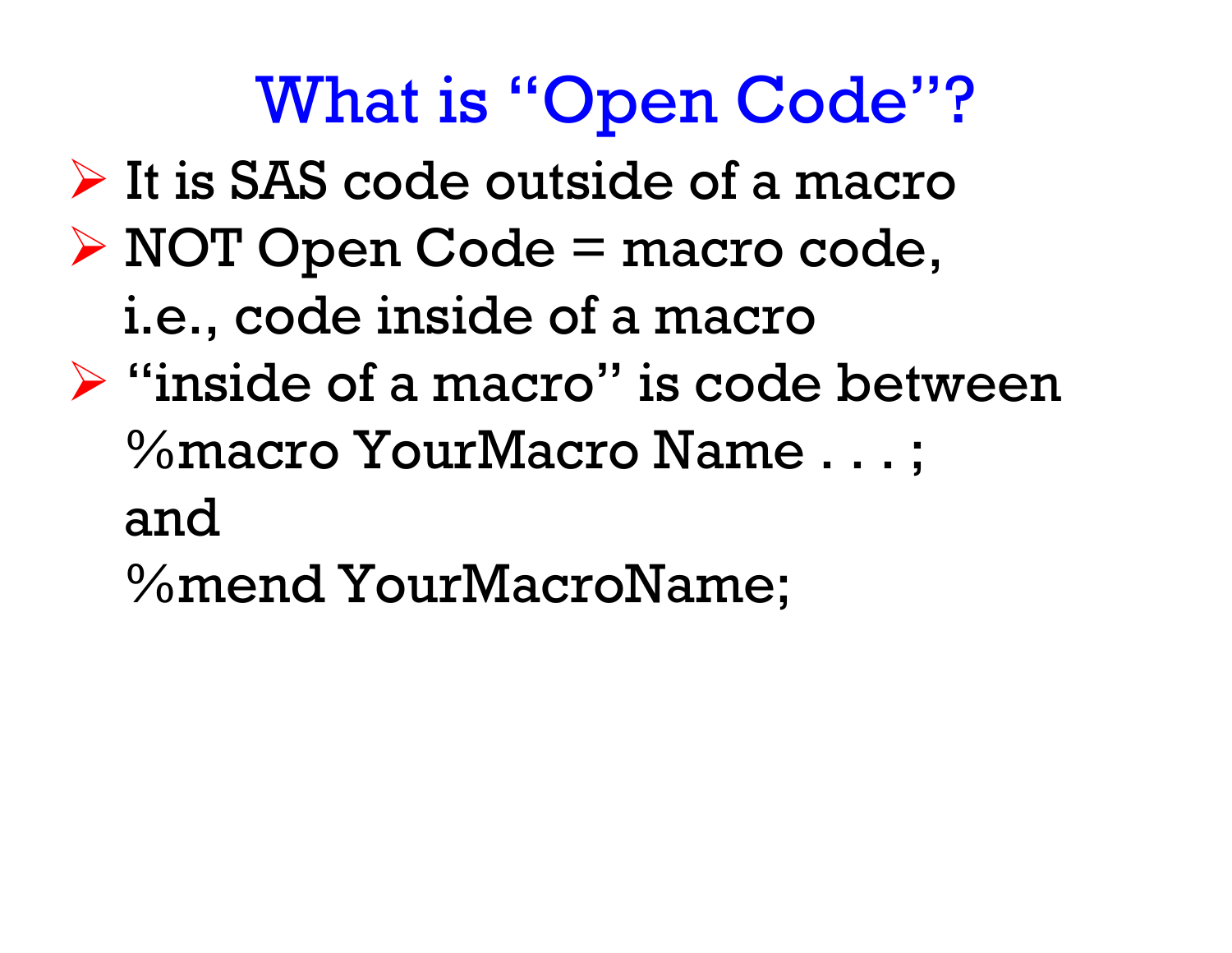Macro internal code: symbolic placeholders (&X, &Y, etc)

Two ways to resolve symbols:

- Can be replaced by values assigned to parameters at macro invocation time
- Can be developed by run-time processing of the final code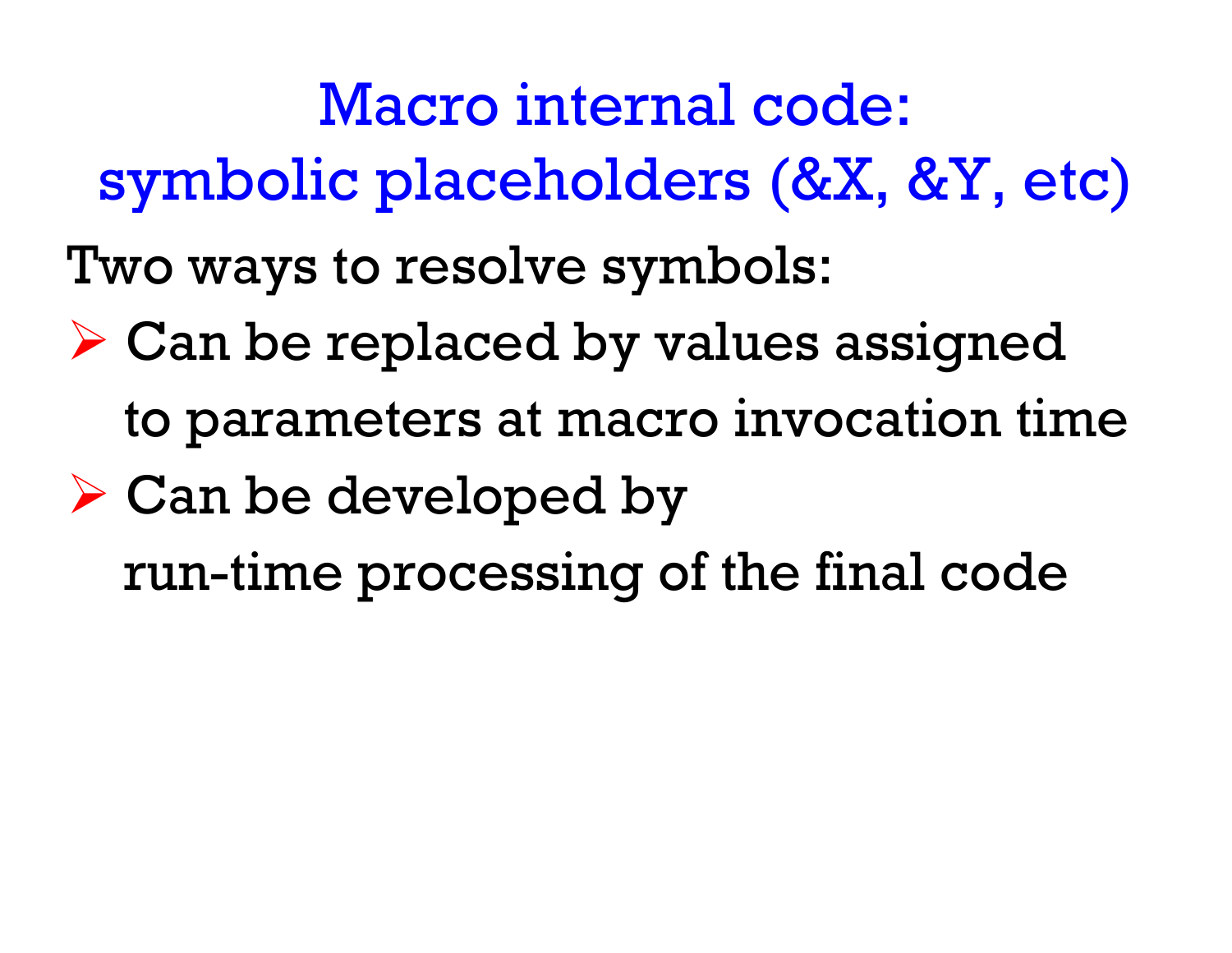Two ways to determine condition status: based on values assigned Macro internal code: conditional tools (%IF, %THEN, etc)

to parameters at macro invocation time

 $\triangleright$  from what processing discovers at run time based on whatever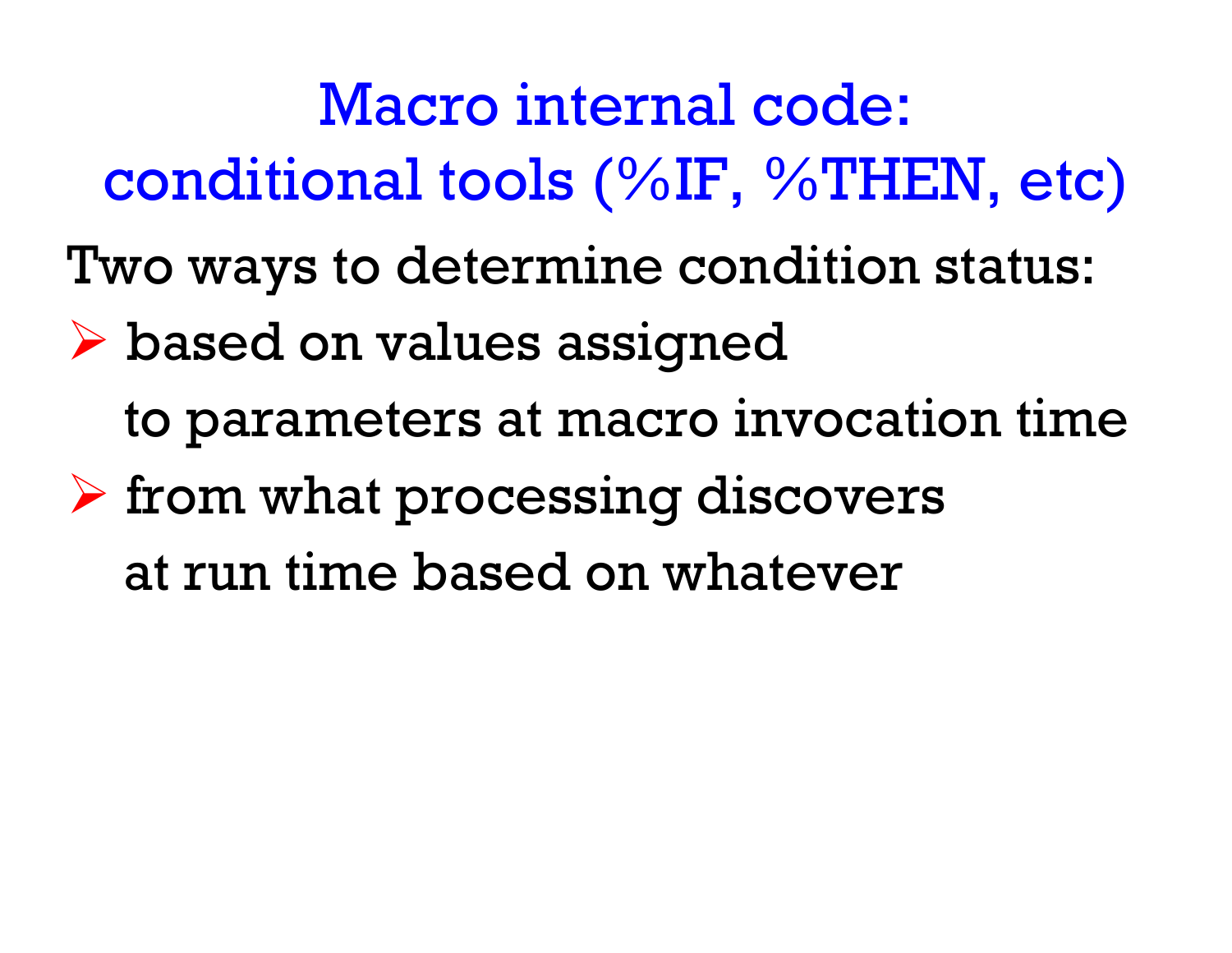Please, Please, Please Just SHOW me how to CREATE a macro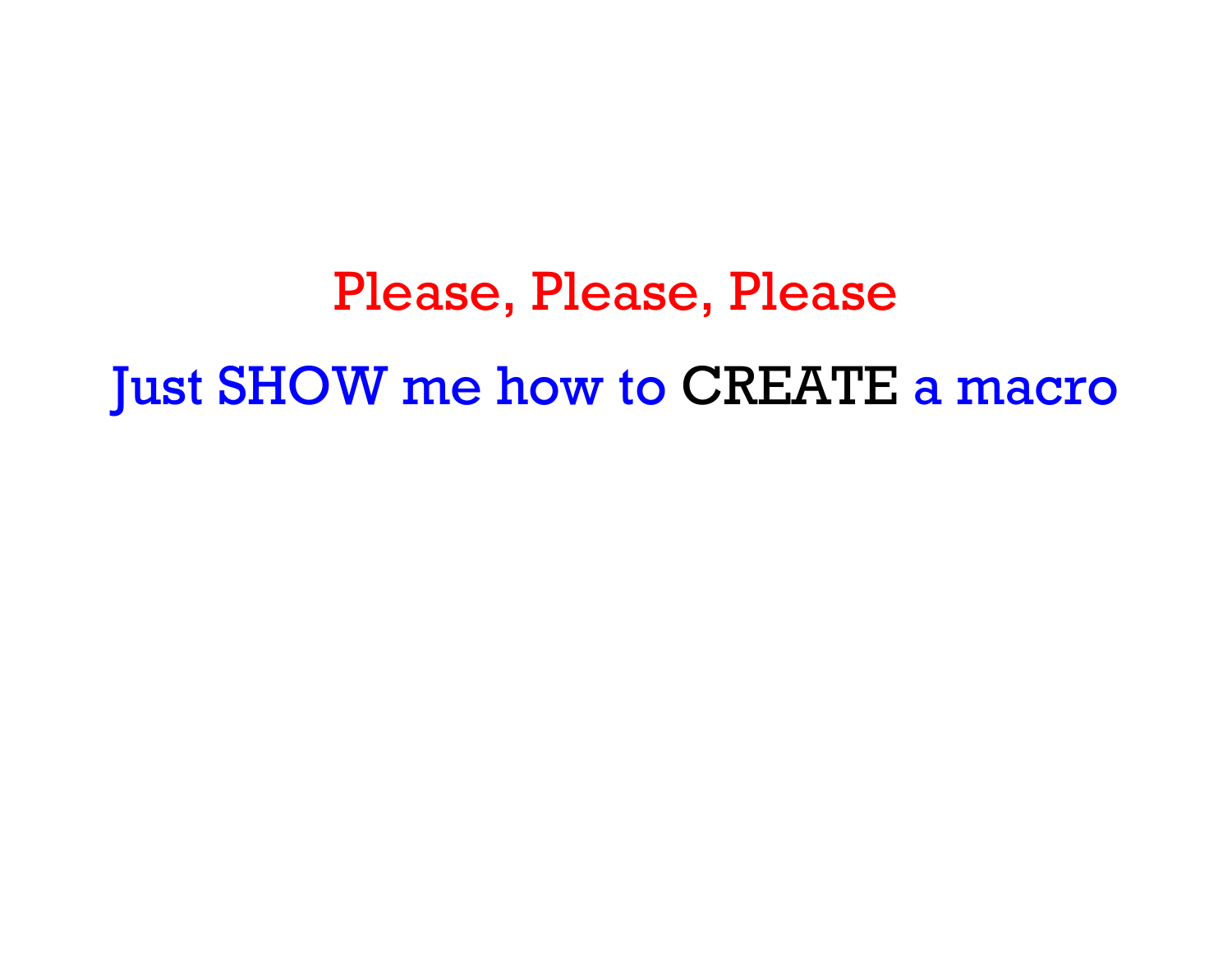#### How To Use Macro Language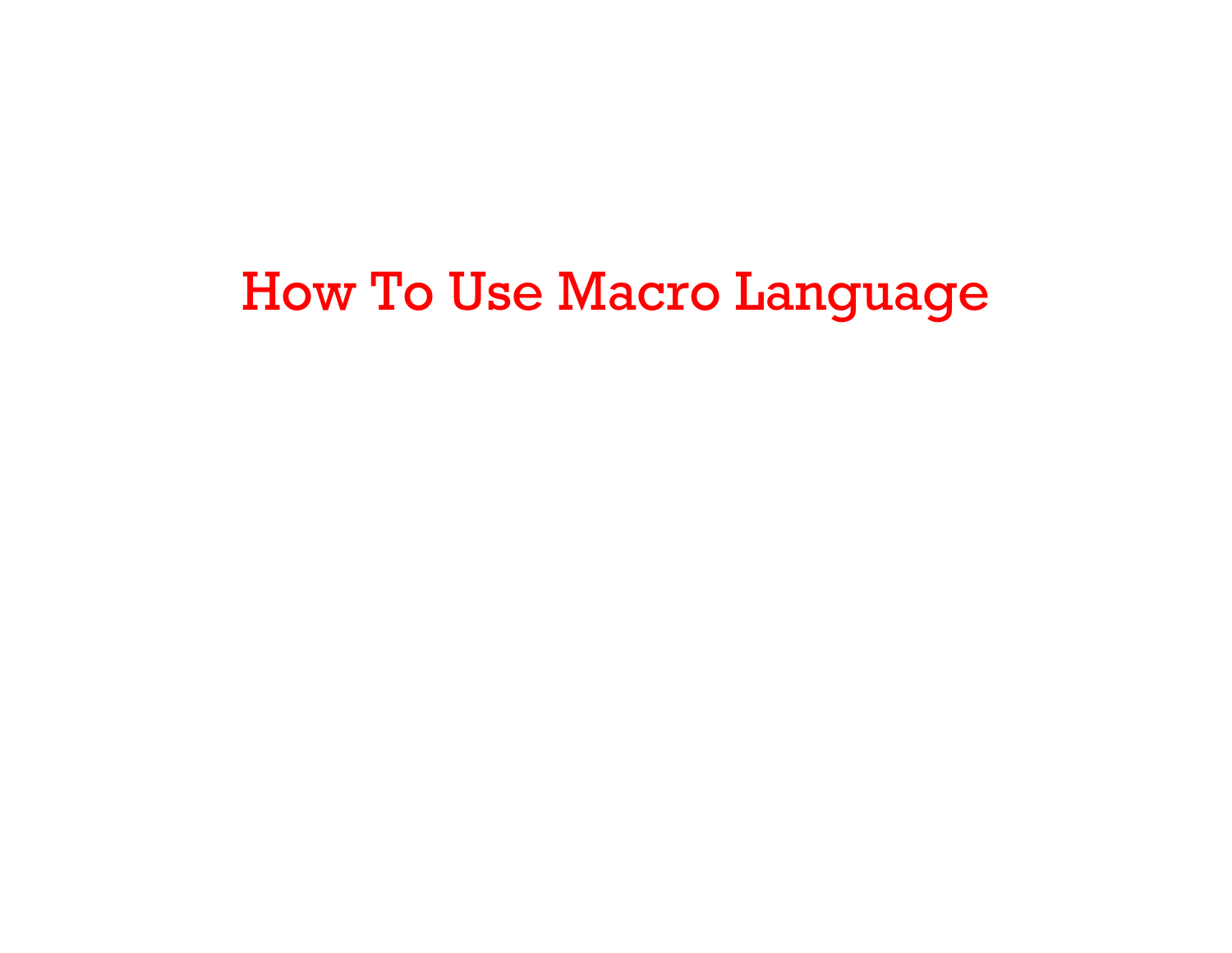# SAS Macro Facility

SAS Language:

SAS statements, SAS functions, SAS variables

SAS Macro Language:

- $\triangleright$  macro statements
- $\triangleright$  macro functions

macro variables (aka symbolic variables)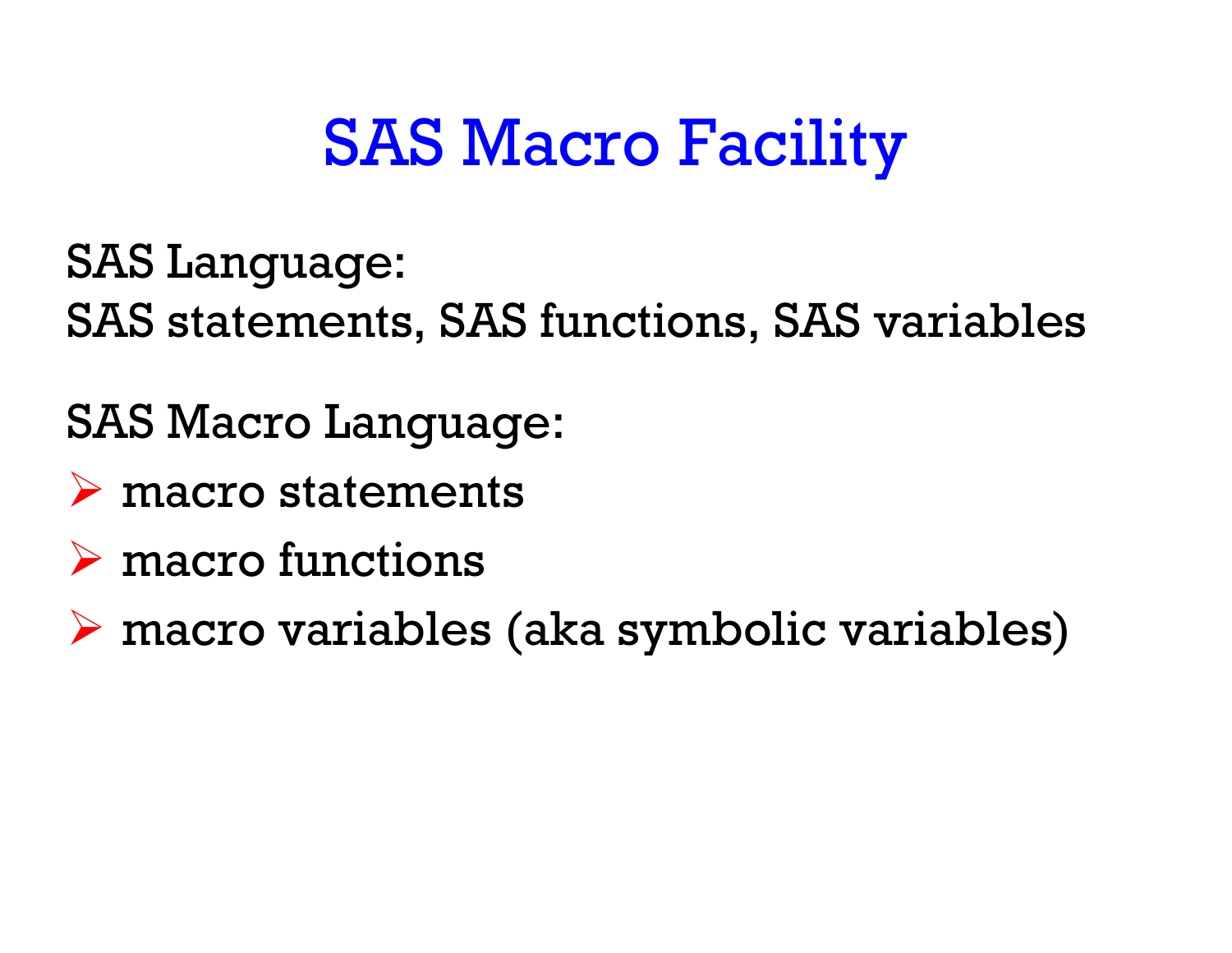```
%macro MyFirstMacro(data=);
```

```
options nocenter nodate nonumber;
proc print data=&data; /* &data is to be replaced by
                         value assigned with data= */
```
run;

%mend MyFirstMacro;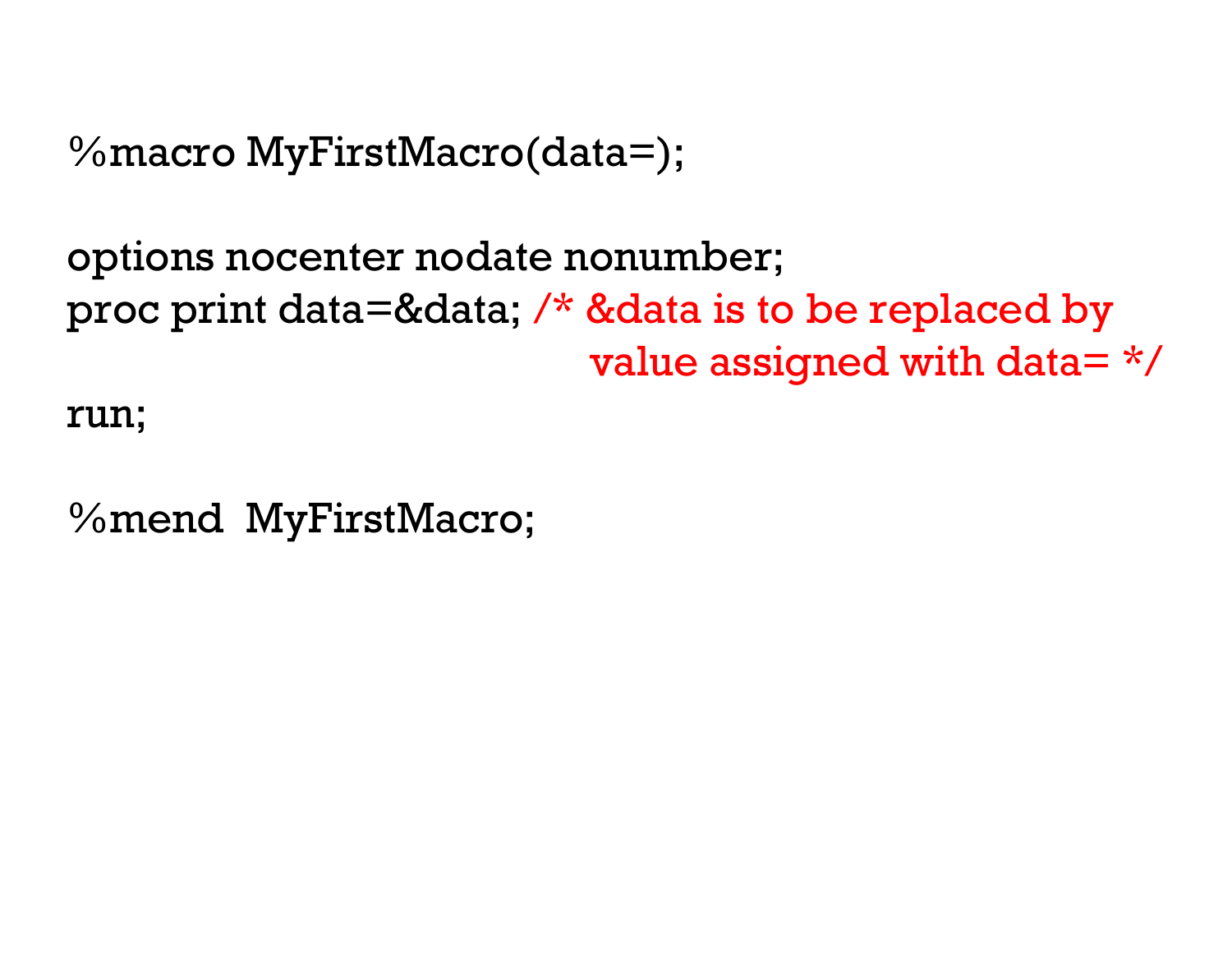#### Submit:

options MPRINT; /\* to see the code after replacement and what is actually run \*/ %MyFirstMacro(data=sashelp.class); NOTE: Other related options are MPRINTNEST – useful if macro invokes macros MFILE – to specify a file where run-time macrogenerated code can be stored, rather than only listed in the SAS log.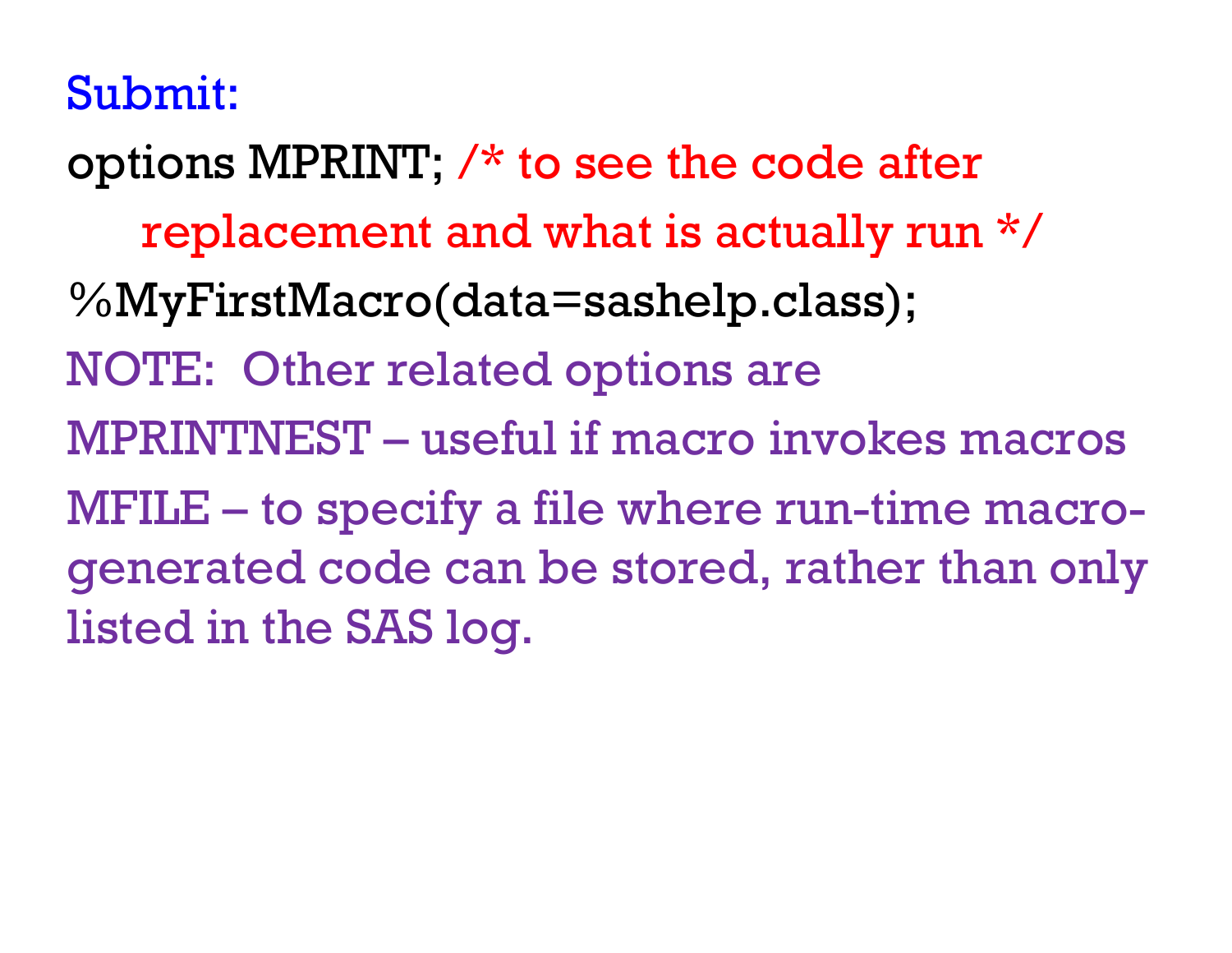#### Find in SAS log (beginning of log content):

- 1 %macro MyFirstMacro(data=);
- 2
- 3 options nocenter nodate nonumber;
- 4 proc print data=&data;  $\prime\prime\prime$  &data is to be replaced by value assigned with data= $*/$
- 5 run;
- 6
- 7 %mend MyFirstMacro;

8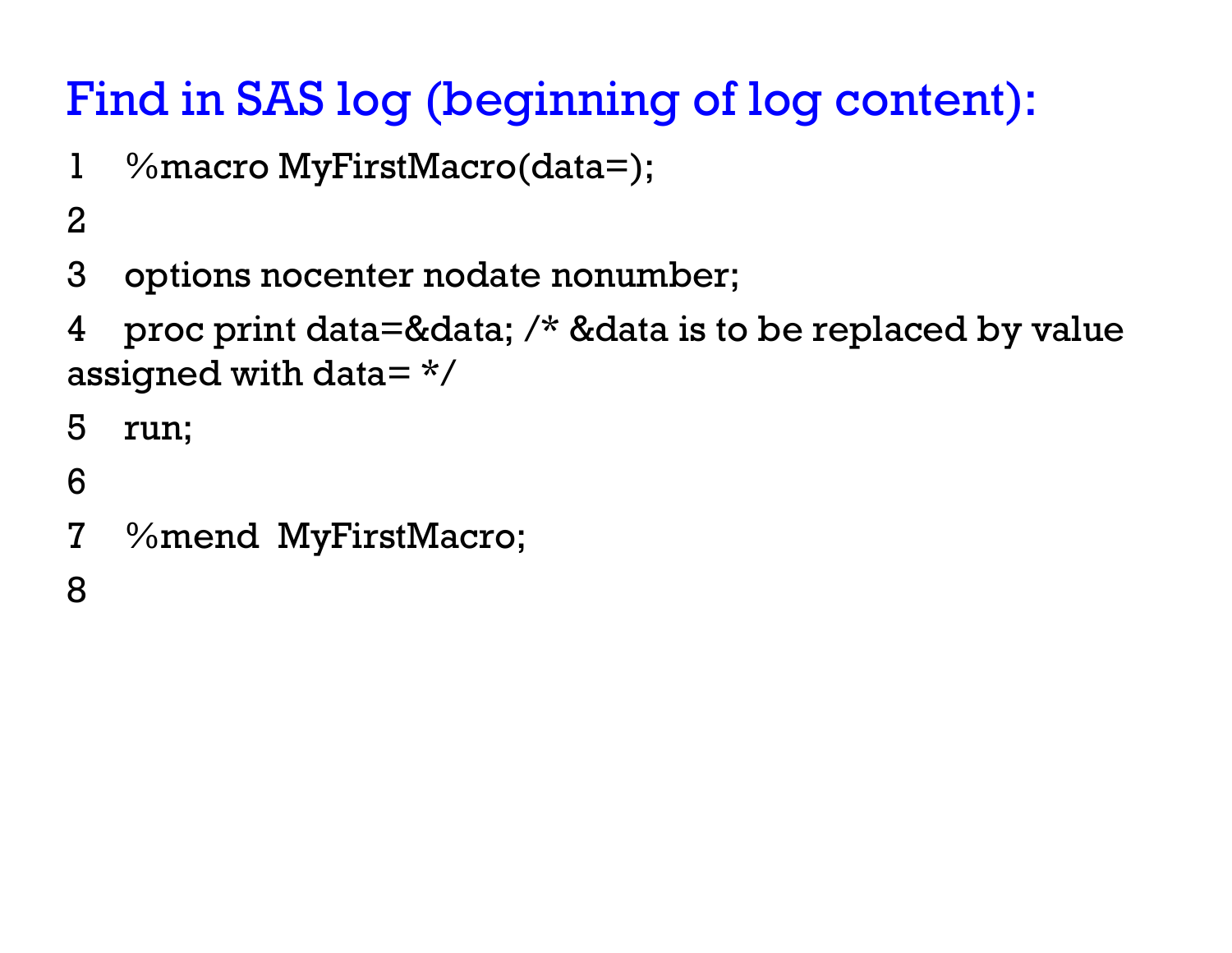#### Continuation in SAS log:

9 options MPRINT; /\* to see the code after replacement and what is actually run \*/

10 %MyFirstMacro(data=sashelp.class);

MPRINT(MYFIRSTMACRO): options nocenter nodate nonumber;

MPRINT(MYFIRSTMACRO): proc print data=sashelp.class; MPRINT(MYFIRSTMACRO): run;

NOTE: There were 19 observations read from the data set SASHELP.CLASS.

NOTE: PROCEDURE PRINT used (Total process time):

| real time | 0.06 seconds |
|-----------|--------------|
| cpu time  | 0.06 seconds |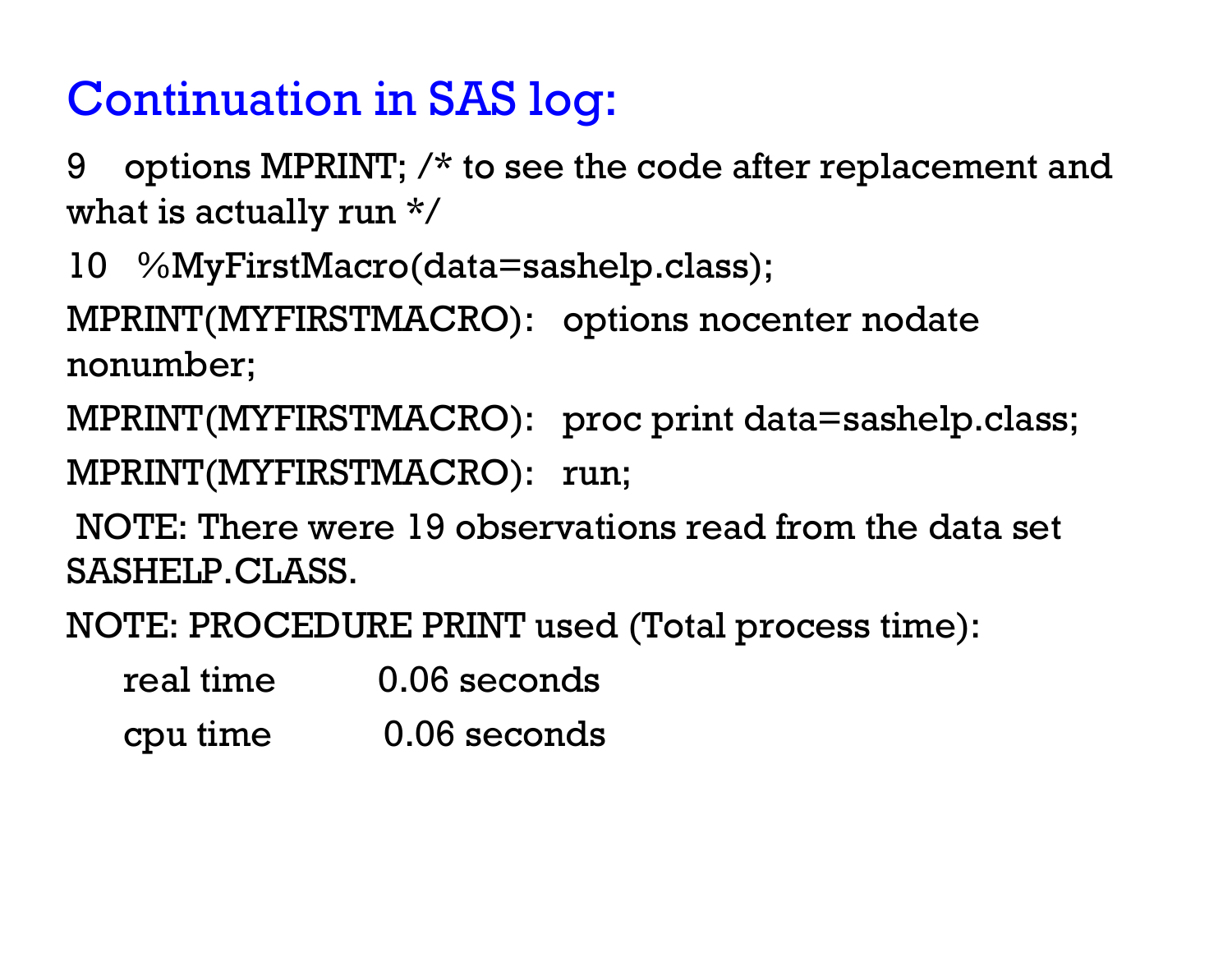#### Here is an excerpt of the top of the result:

**The SAS System**

| Obs            | <b>Name</b> | Sex          | Age | Height | Weight |
|----------------|-------------|--------------|-----|--------|--------|
|                | Alfred      | M            | 14  | 69.0   | 112.5  |
| 2 <sup>1</sup> | Alice       | $\mathbf{F}$ | 13  | 56.5   | 84.0   |
| $\mathbf{3}$   | Barbara     | ${\bf F}$    | 13  | 65.3   | 98.0   |
|                | Carol       | F            | 14  | 62.8   | 102.5  |

< excerpt cut off here >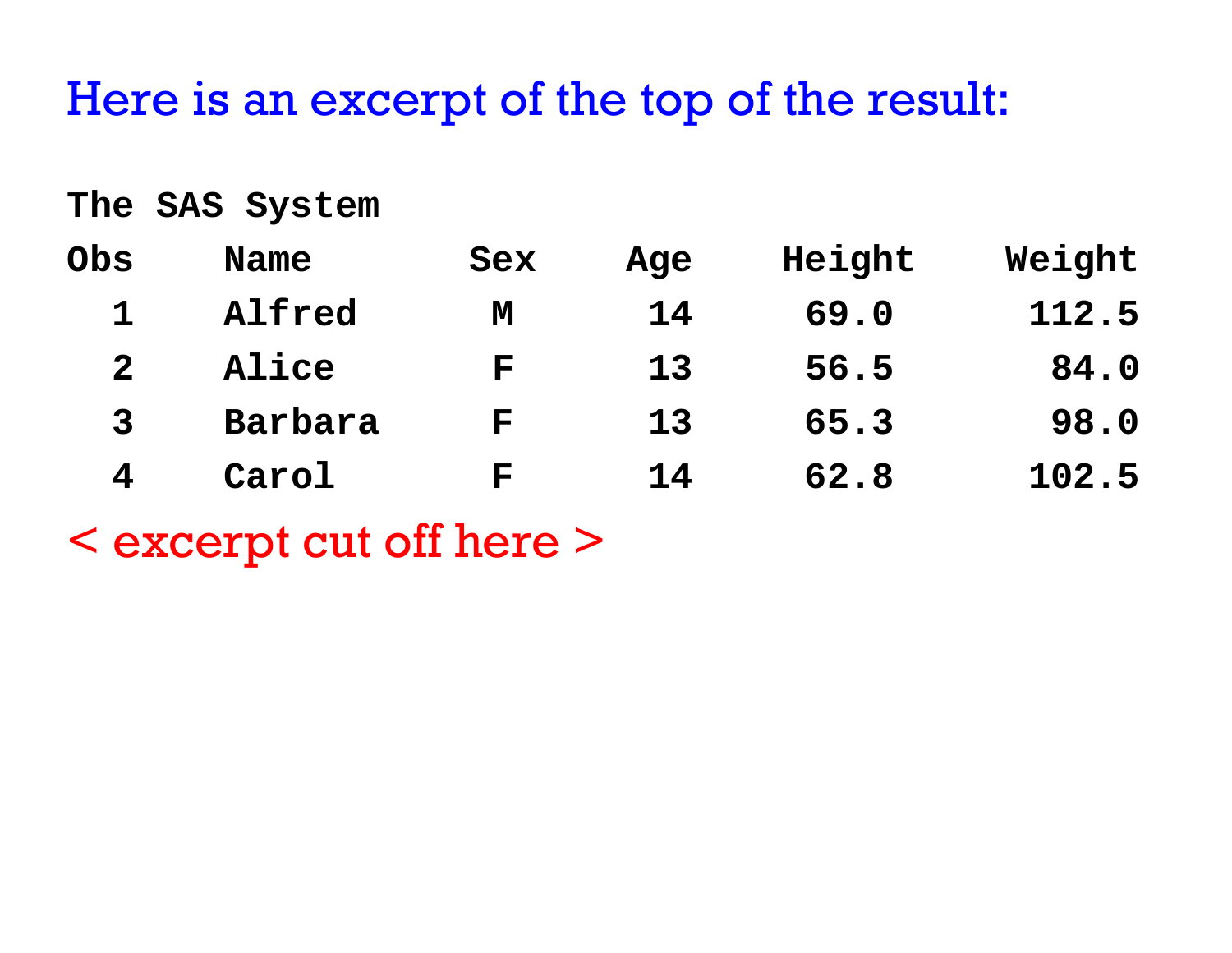%macro MySecondMacro(data=,HowMany=);

options nocenter nodate nonumber;

```
options obs=&HowMany;
```
title

"Listing of First &HowMany observations in &data"; proc print data=&data;

run;

```
options obs=max;
```
%mend MySecondMacro;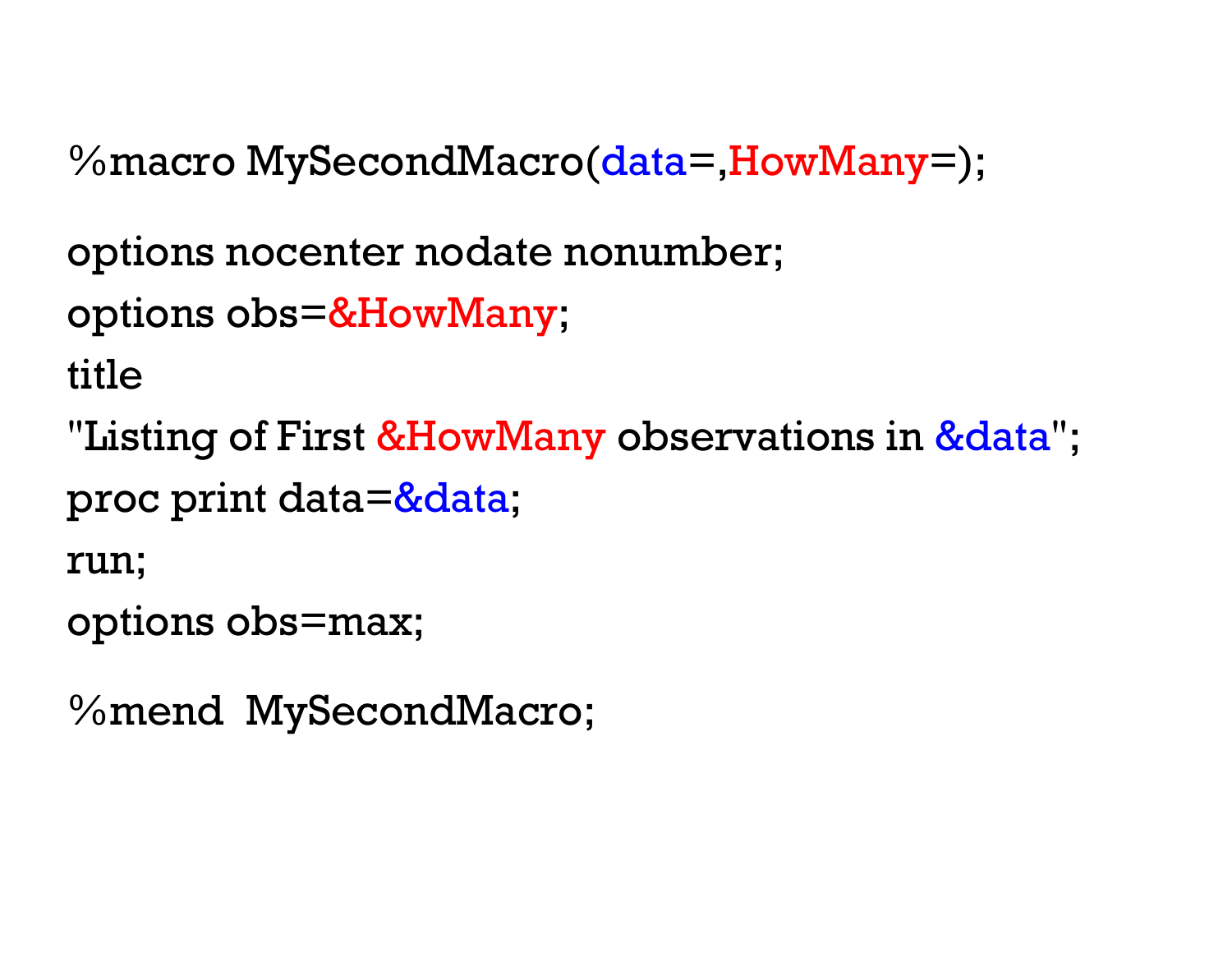```
Submit:
%MySecondMacro(
data=sashelp.class
,HowMany=3
);
```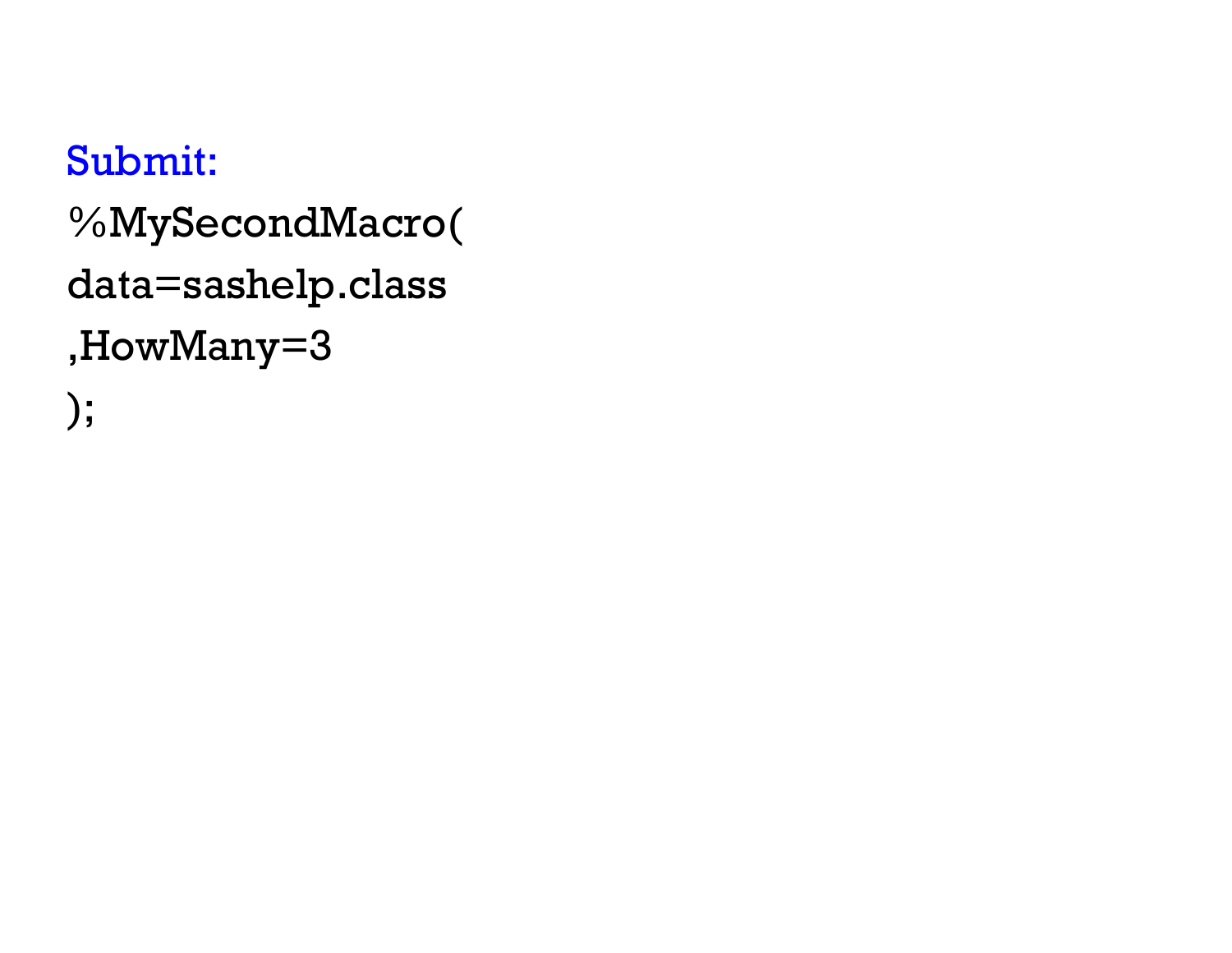#### Here is the result:

**Listing of First 3 observations in sashelp.class**

| Obs | Name         | Sex       | Age | Height | Weight |
|-----|--------------|-----------|-----|--------|--------|
|     | Alfred       | M         | 14  | 69.0   | 112.5  |
|     | <b>Alice</b> | ${\bf F}$ | 13  | 56.5   | 84.0   |
|     | Barbara      | F         | 13  | 65.3   | 98.0   |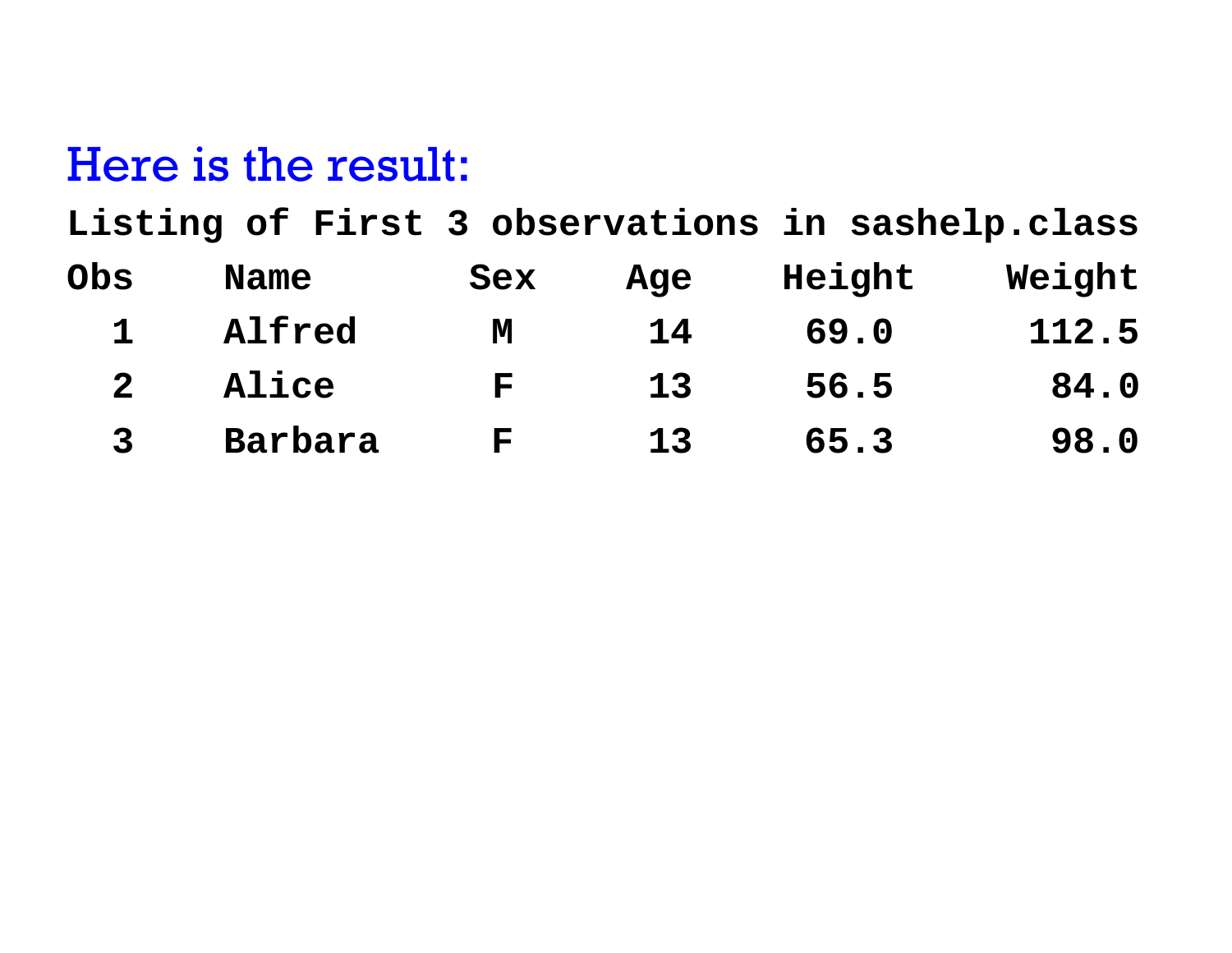Macro Variables a.k.a. Symbolic Variables

- used inside or outside of a macro
- Global versus Local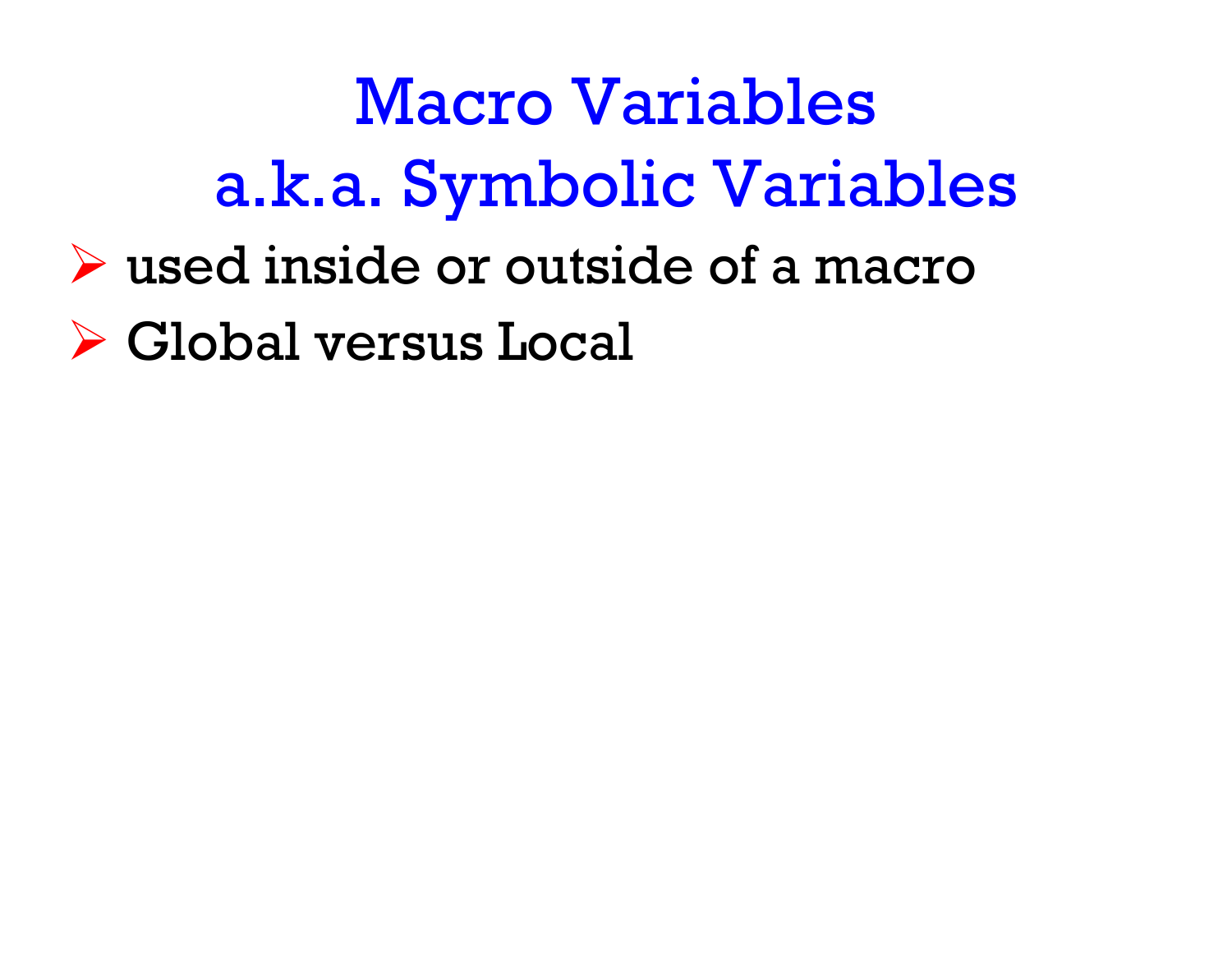## Local Macro Variables

- Where created (via either of two ways):
	- **≻ on %MACRO statement,** 
		- like data in %MyFirstMacro(data=);
	- INSIDE a macro
- $\triangleright$  Where their values can be retrieved:
	- ONLY inside the creating macro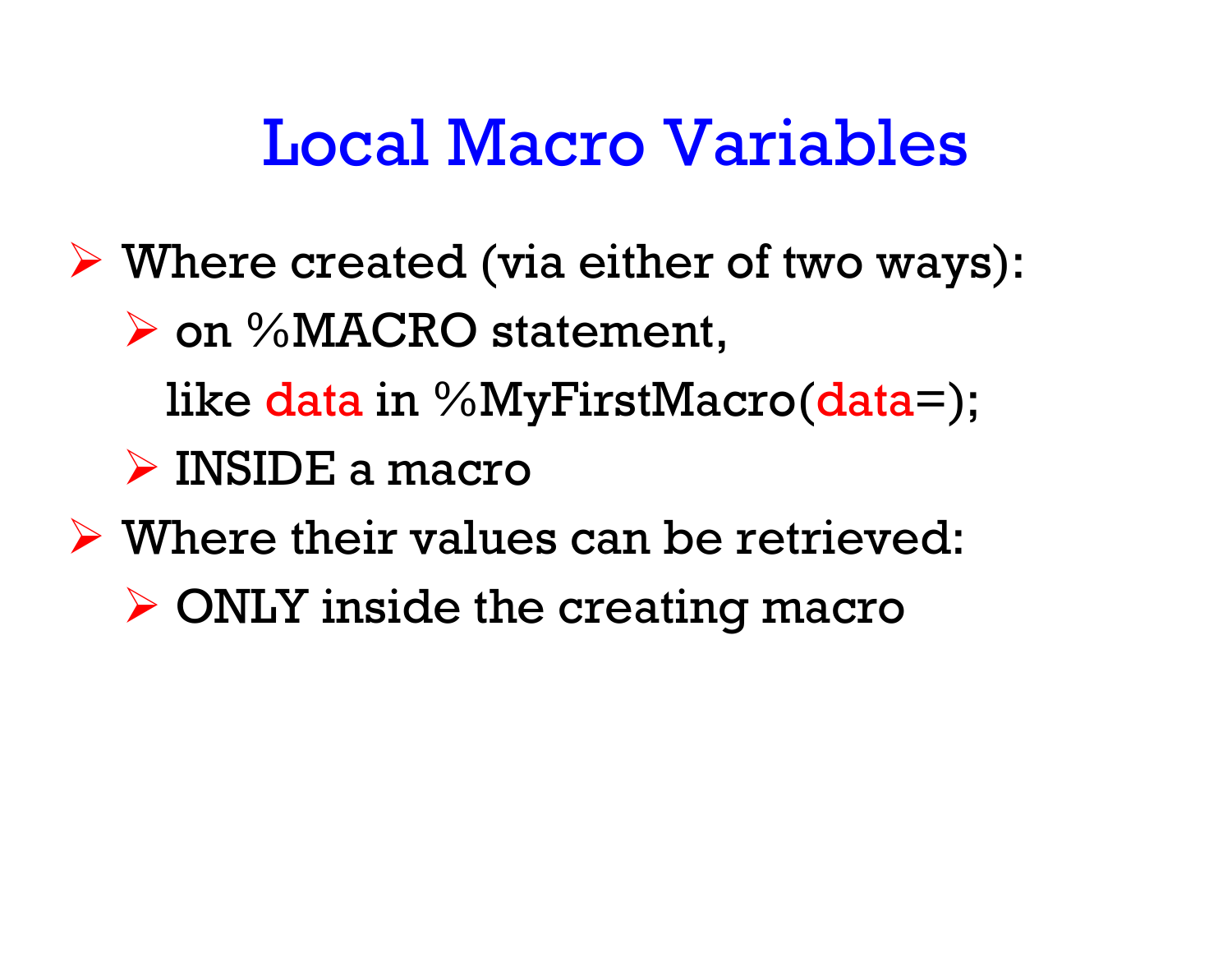## Global Macro Variables

## Where created:

- outside a macro (in open code)
- inside a macro
- $\triangleright$  Where their values can be retrieved:
	- outside a macro (in open code)
	- inside a macro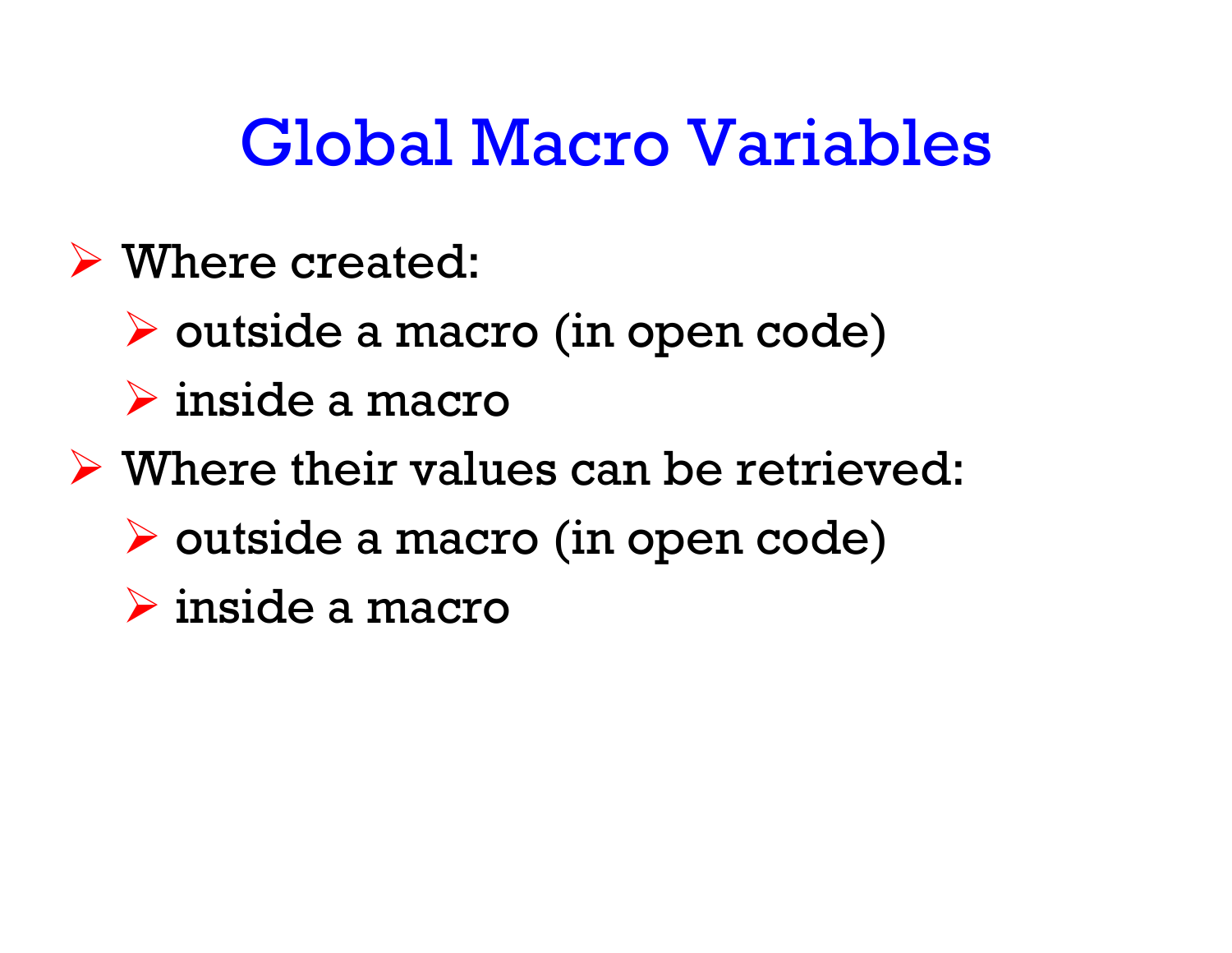How To Create Global Macro Variables INSIDE of a Macro

- Macro variables created inside of a macro are Local by default
- $\triangleright$  Use %GLOBAL macvarname to make MacVarName a global macro variable  $\triangleright$  Then MacVarName can be accessed
	- outside (and inside) of the creating macro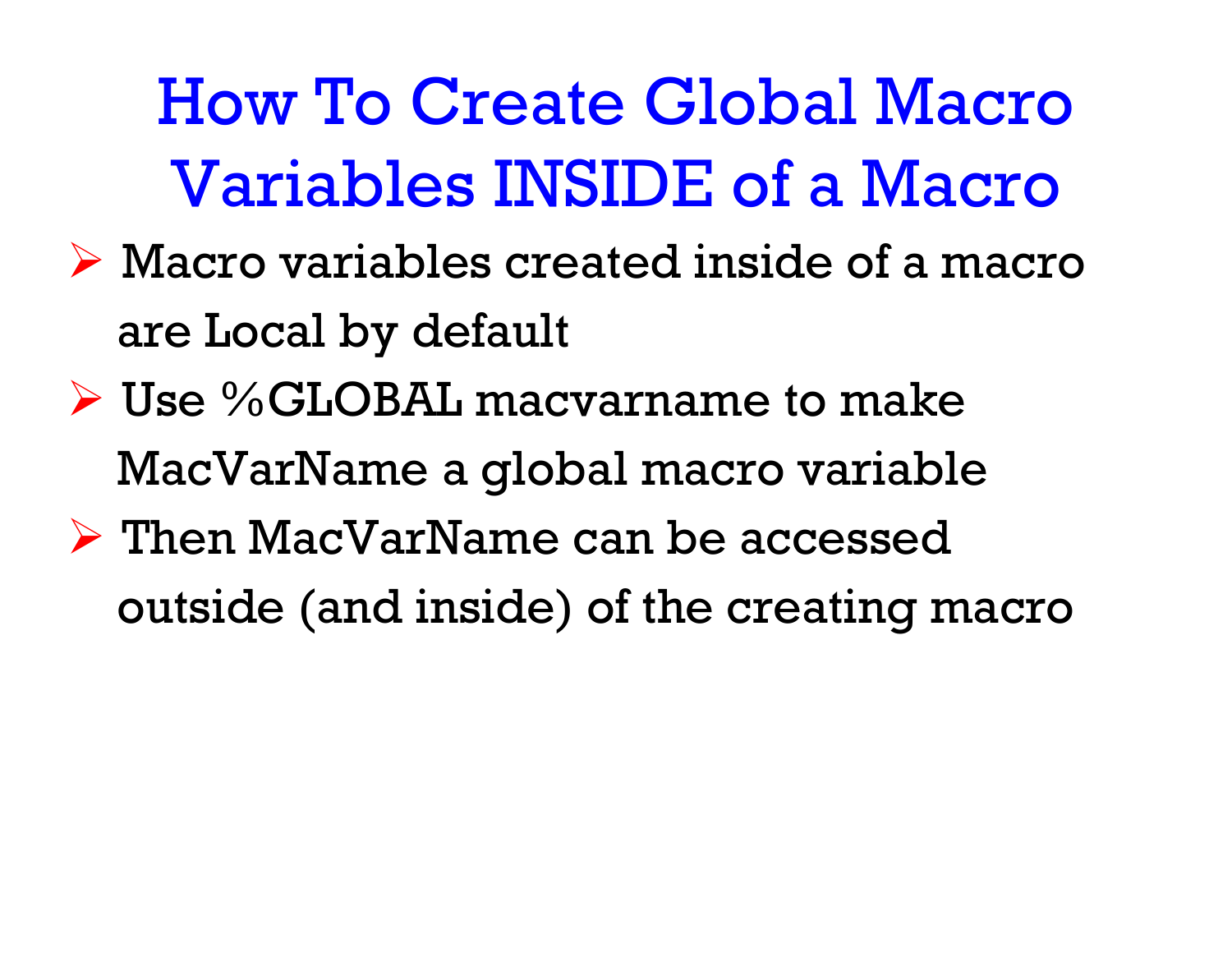```
options nosource nomprint;
```

```
%macro MyThirdMacro(data=);
```

```
proc print data=&data;
```
run;

%let MacVar1CreatedInsideMacro = Created inside macro without PercentGlobal statement;

```
%mend MyThirdMacro;
```

```
%MyThirdMacro(data=sashelp.class); /* invoke it */
```
%put MacVar1CreatedInsideMacro is &MacVar1CreatedInsideMacro; /\* to try to display

```
value of macro variable in the SAS log */
```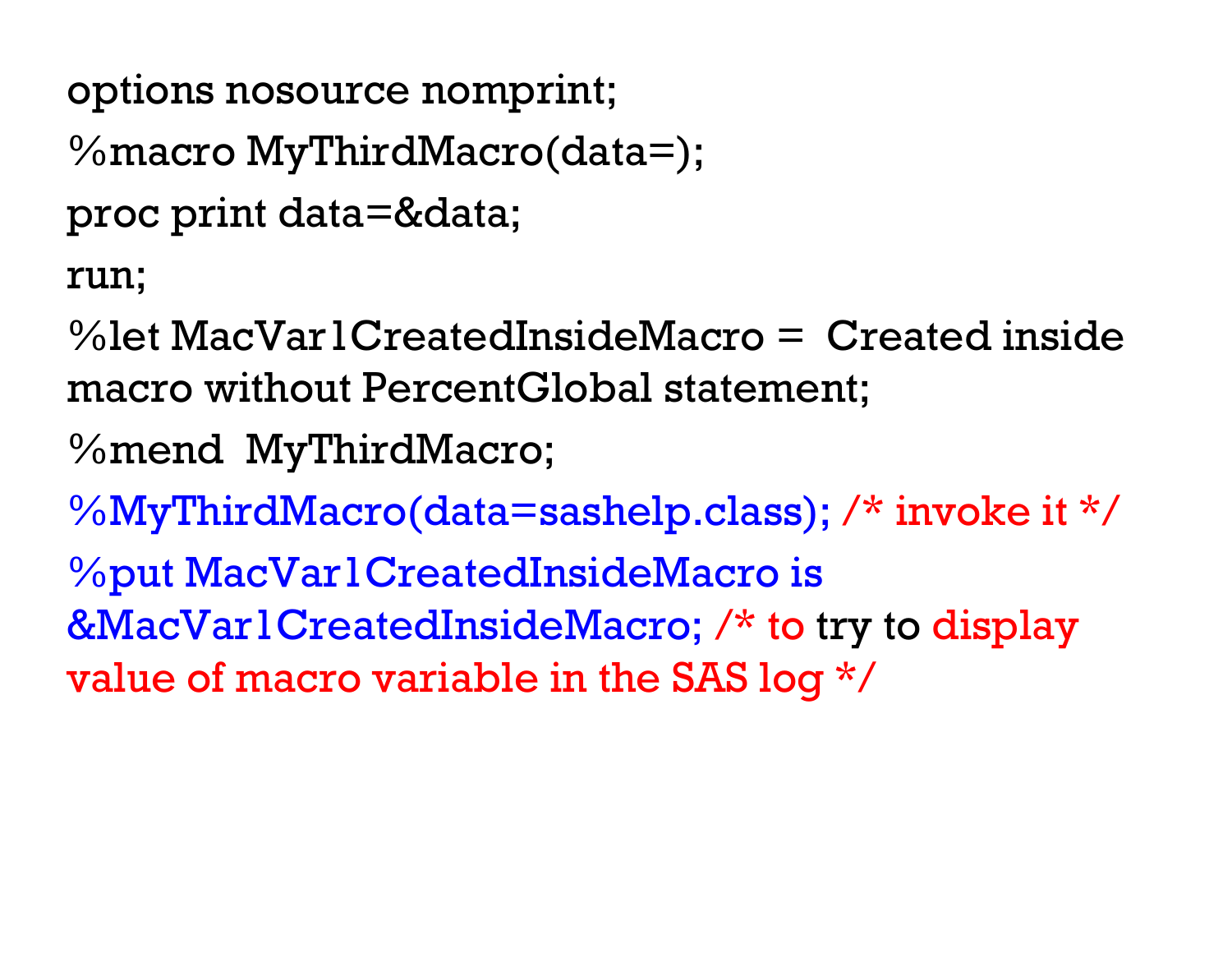### In SAS Log:

2 options nosource nomprint;

NOTE: There were 19 observations read from the data set SASHELP.CLASS.

NOTE: PROCEDURE PRINT used (Total process time):

| real time | 0.03 seconds |
|-----------|--------------|
| cpu time  | 0.01 seconds |

WARNING: Apparent symbolic reference MACVAR1CREATEDINSIDEMACRO not resolved.

MacVar1CreatedInsideMacro is &MacVar1CreatedInsideMacro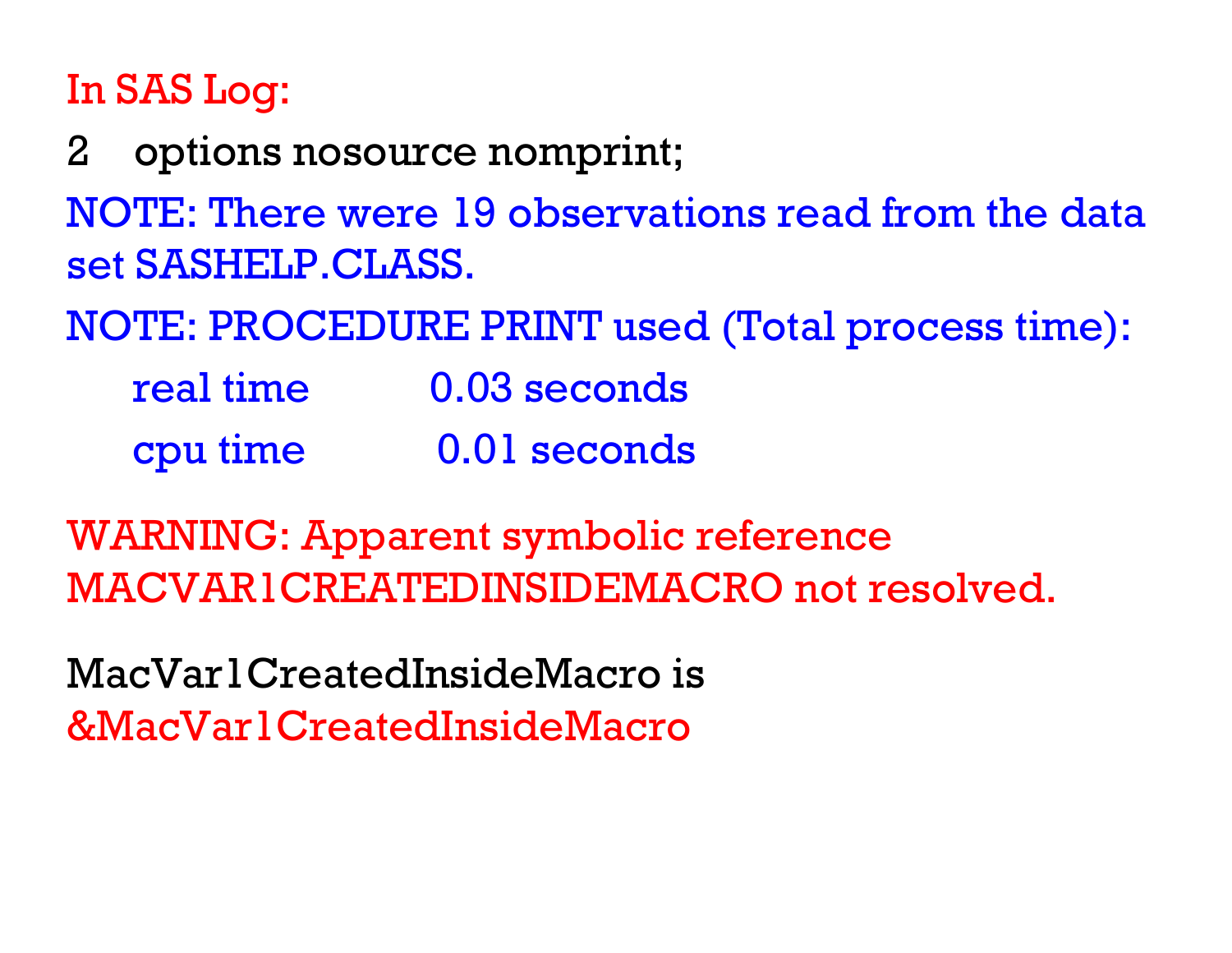# Tip

Whenever you get this message

- WARNING: Apparent symbolic reference
- SOMEMACROVARIABLENAME not resolved.

the most likely reason is

- $\blacktriangleright$  either you misspelled the macro variable name here
- $\triangleright$  or you simply need to make it global at the place where you created it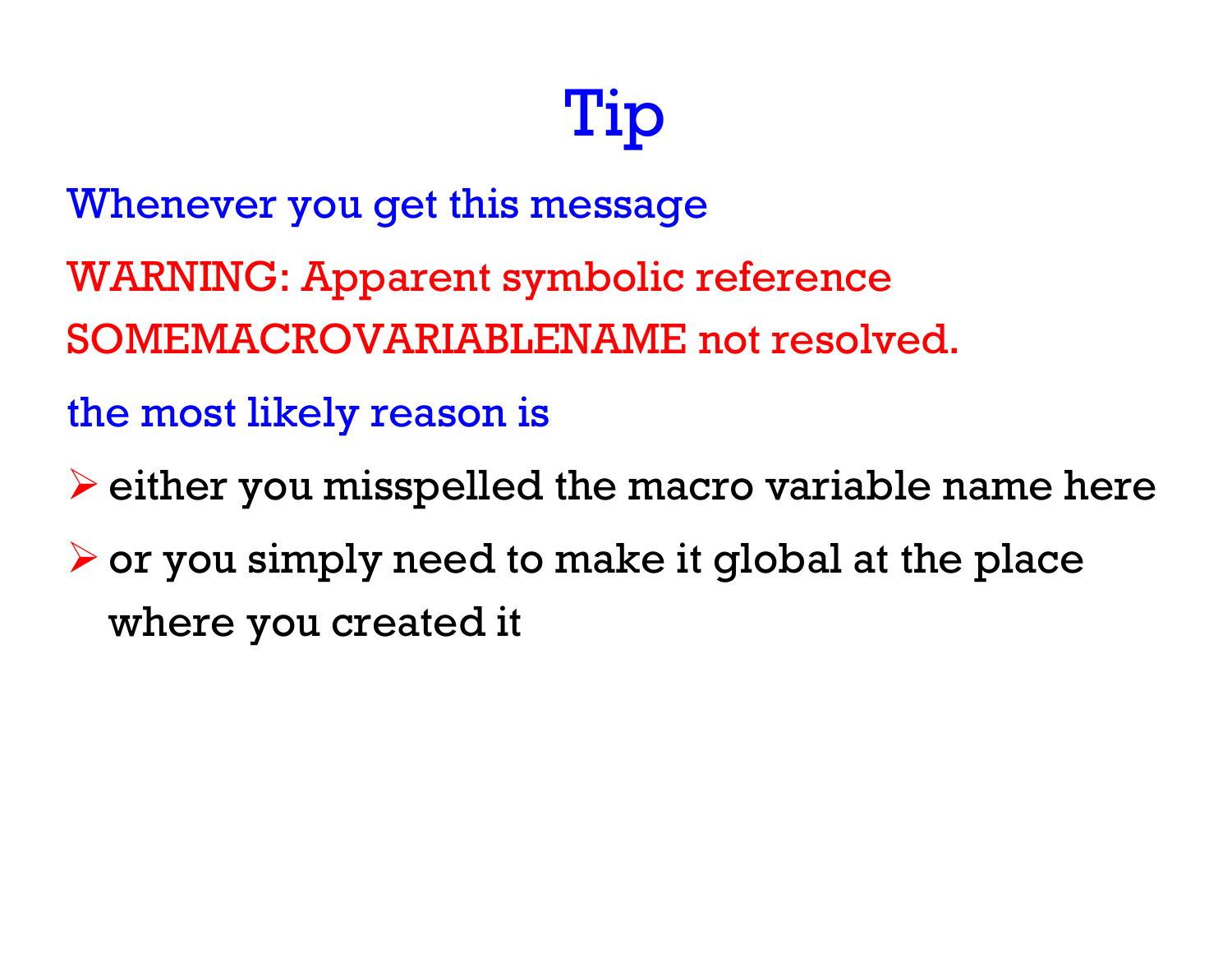options nosource nomprint;

 $\%$ macro MyFourthMacro(data=);

proc print data=&data; run;

%global MacVar2CreatedInsideMacro;

%let MacVar2CreatedInsideMacro = This macro variable was created inside a macro after the PercentGlobal statement for it;

%mend MyFourthMacro;

%MyFourthMacro(data=sashelp.class); /\* invoke it \*/

%put MacVar2CreatedInsideMacro is &MacVar2CreatedInsideMacro; /\* to display value of macro variable in the SAS log \*/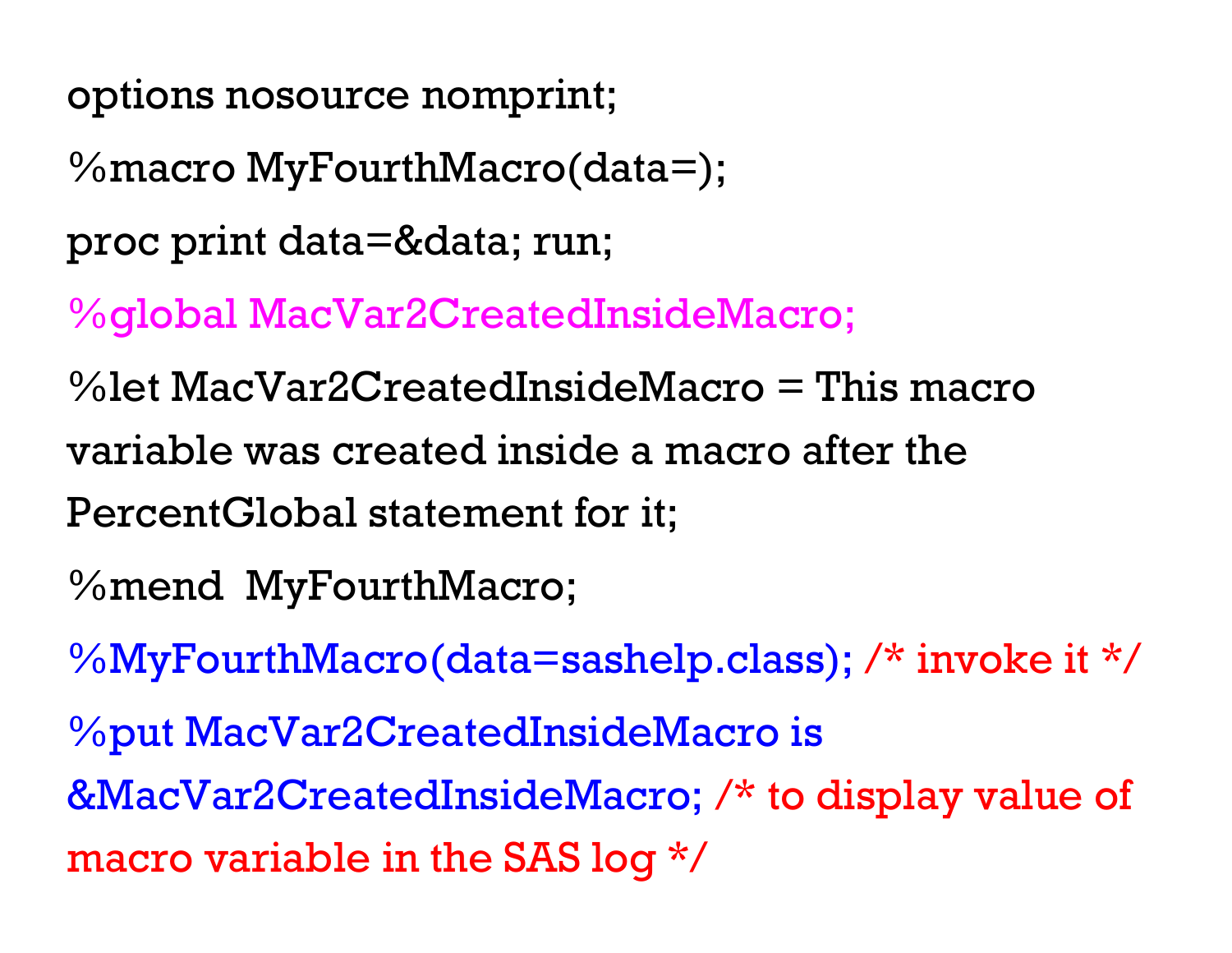In SAS Log:

NOTE: There were 19 observations read from the data set SASHELP.CLASS.

NOTE: PROCEDURE PRINT used (Total process time):

| real time | 0.00 seconds |
|-----------|--------------|
| cpu time  | 0.00 seconds |

MacVar2CreatedInsideMacro is This macro variable was created inside a macro after thePercentGlobal statement for it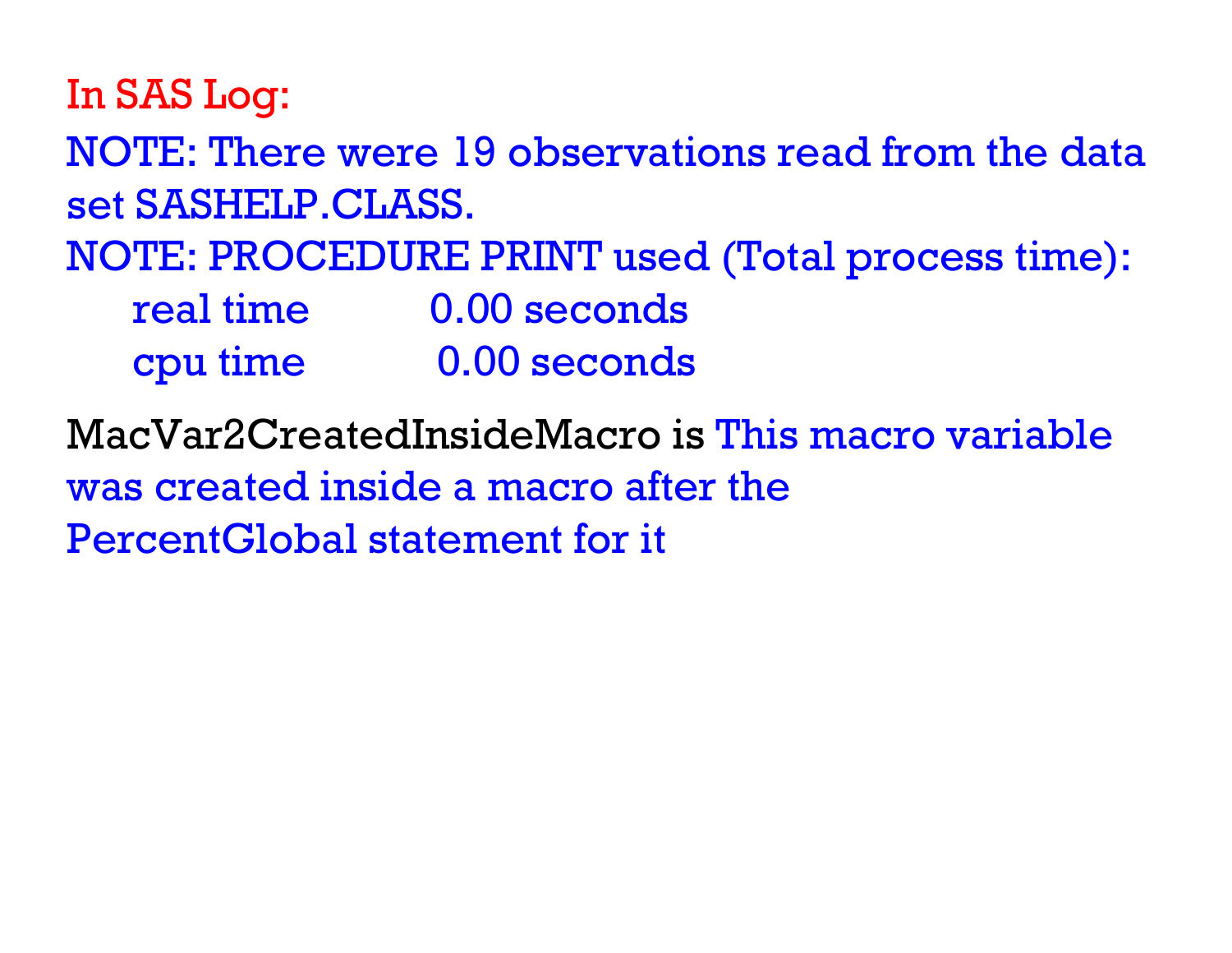Next set of slides shows how you can use SAME macro variable name outside a macro (as Global) and

inside a macro (as Local)

This and following slides were

skipped during the live presentation.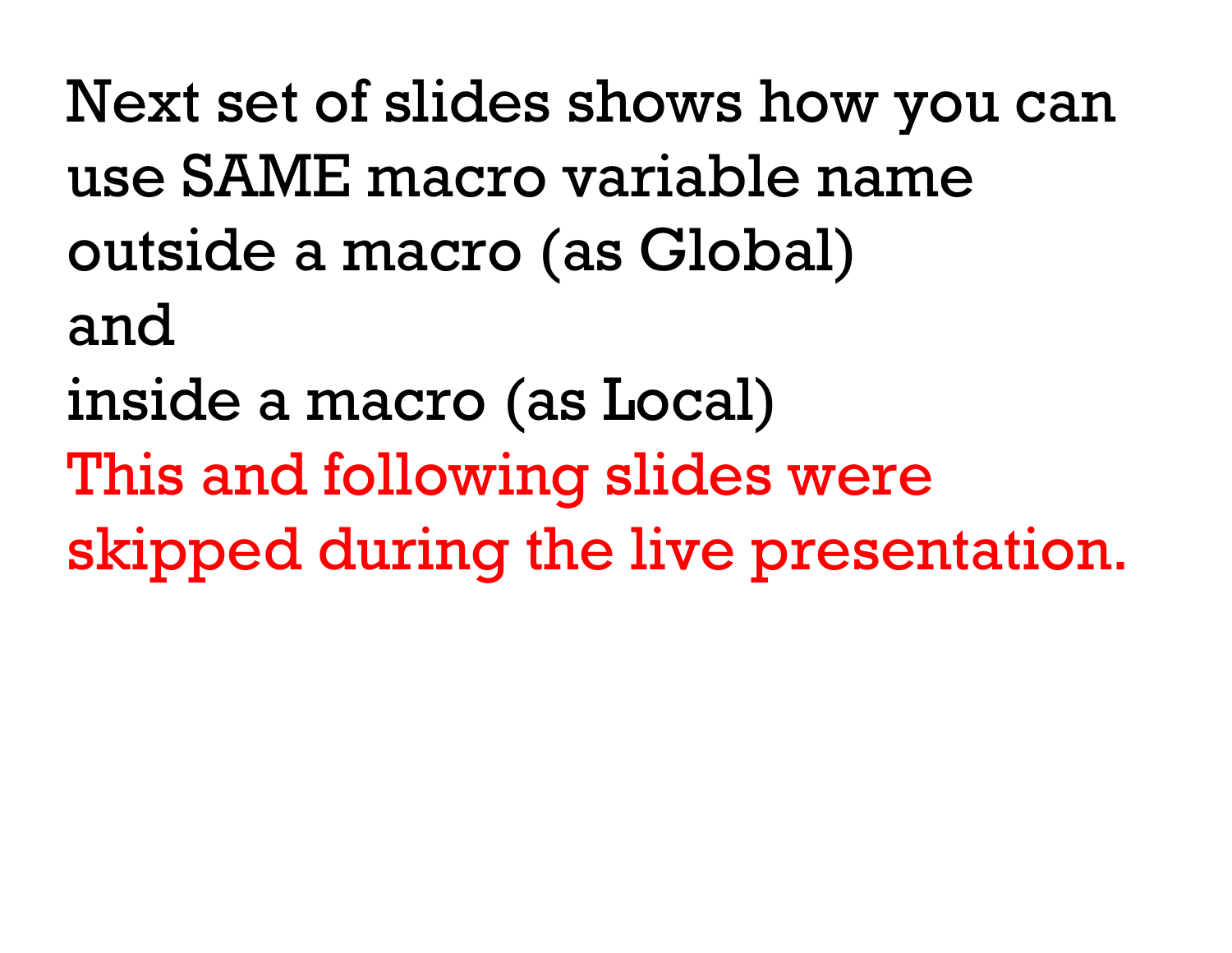options nosource nomprint;

%let MacVar3 = Macro variable MacVar3 created before macro invocation is GLOBAL, but macro variable name is reused as LOCAL inside of macro;

%put \*\*\*\*\*\*\*\*\*\*\*\*\*\*\*\*\*\*\*\*\*\*\*\*\*\*\*\*\*\*\*\*\*\*\*\*\*\*\*\*; %put Next statement runs before macro invocation; %put MacVar3 is &MacVar3; %put \*\*\*\*\*\*\*\*\*\*\*\*\*\*\*\*\*\*\*\*\*\*\*\*\*\*\*\*\*\*\*\*\*\*\*\*\*\*\*\*;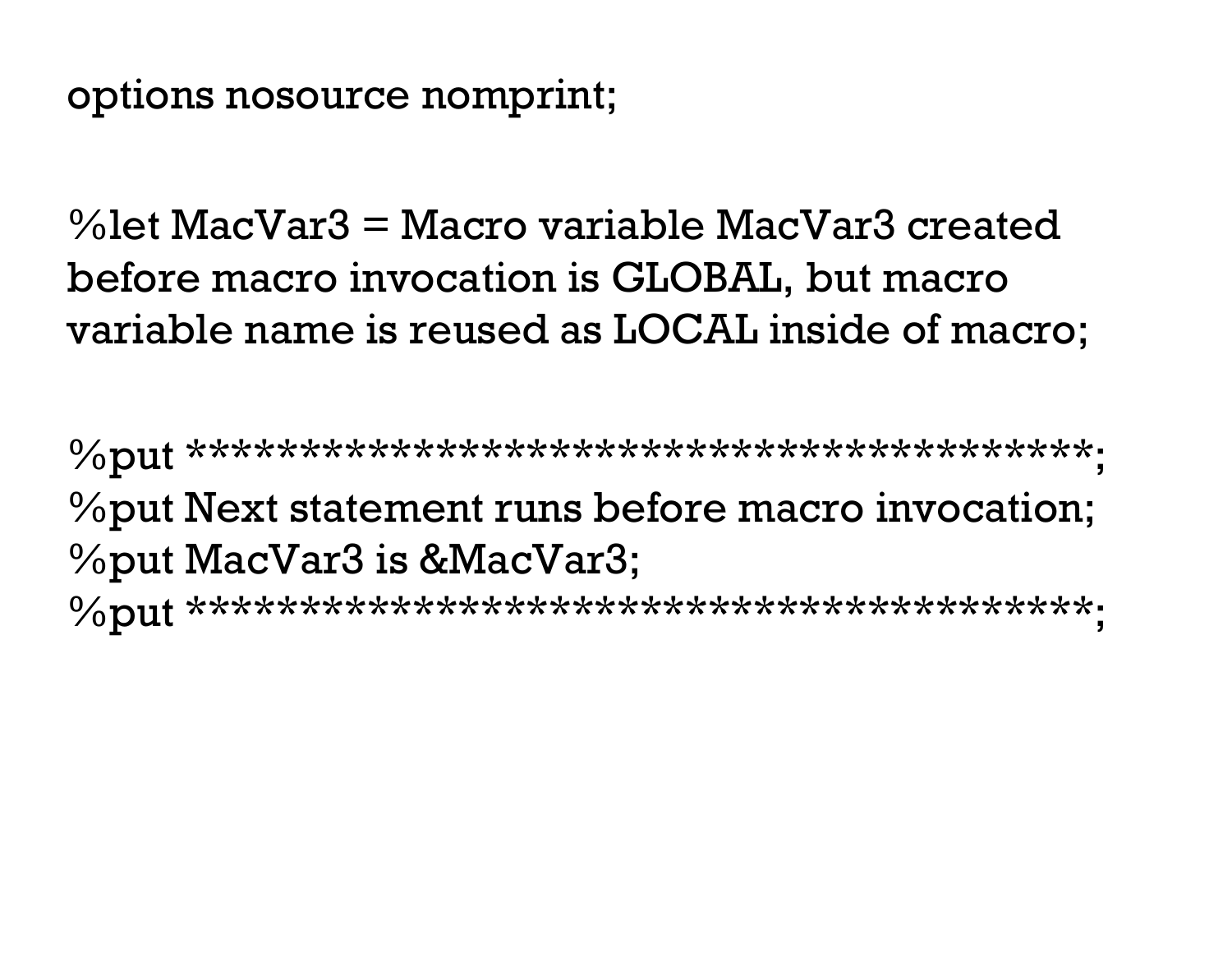```
%macro MyFifthMacro(data=);
proc print data=&data;
run;
```

```
%local MacVar3;
```
%let MacVar3 = Macro variable MacVar3 being reused as LOCAL inside of macro;

%put \*\*\*\*\*\*\*\*\*\*\*\*\*\*\*\*\*\*\*\*\*\*\*\*\*\*\*\*\*\*\*\*\*\*\*\*\*\*\*;

%put Next statement runs inside macro execution; %put MacVar3 is &MacVar3;

%put \*\*\*\*\*\*\*\*\*\*\*\*\*\*\*\*\*\*\*\*\*\*\*\*\*\*\*\*\*\*\*\*\*\*\*\*\*\*\*;

%mend MyFifthMacro;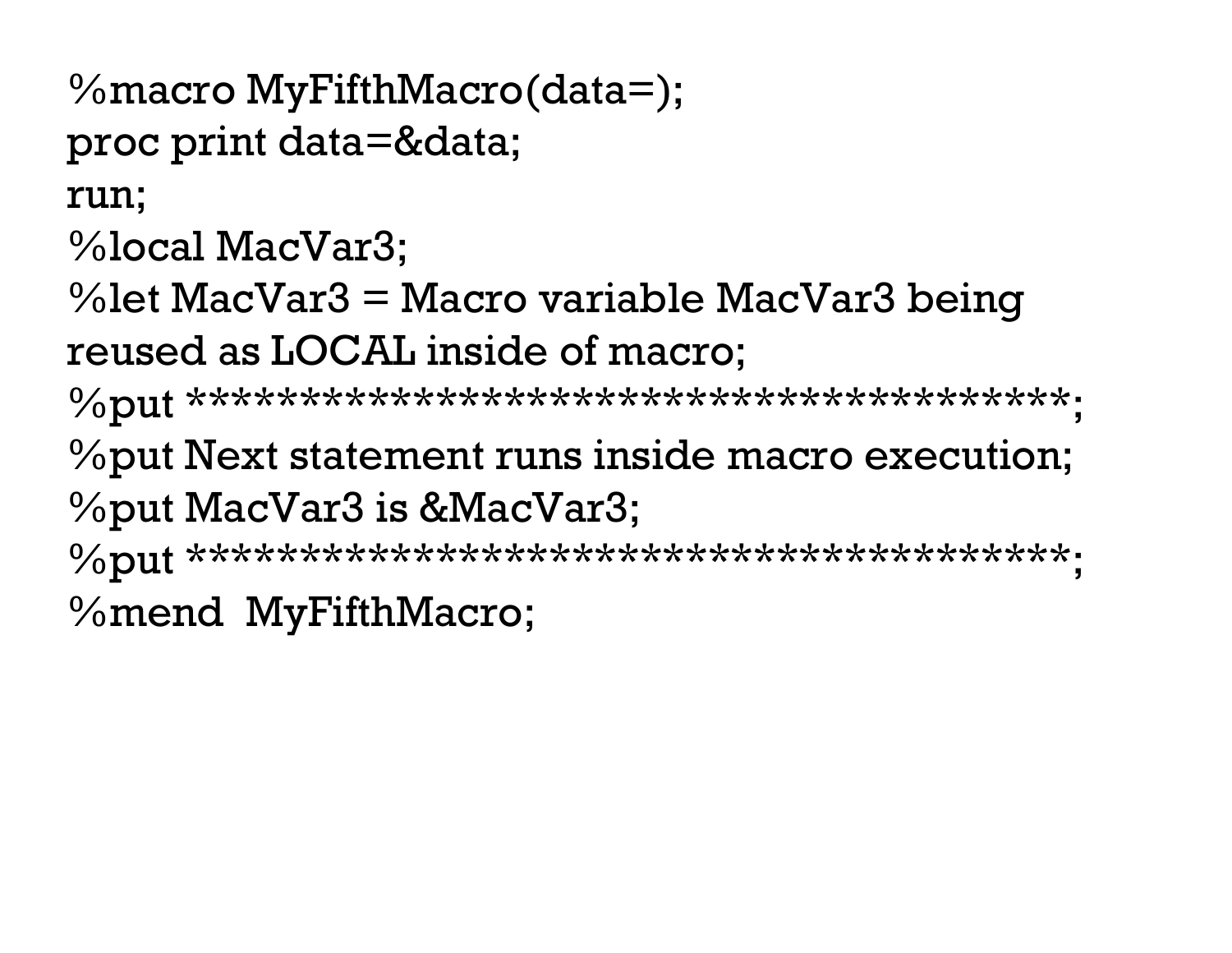### %MyFifthMacro(data=sashelp.class);

%put \*\*\*\*\*\*\*\*\*\*\*\*\*\*\*\*\*\*\*\*\*\*\*\*\*\*\*\*\*\*\*\*\*\*\*\*\*\*; %put Next statement runs after macro execution; %put MacVar3 is &MacVar3;

%put \*\*\*\*\*\*\*\*\*\*\*\*\*\*\*\*\*\*\*\*\*\*\*\*\*\*\*\*\*\*\*\*\*\*\*\*\*\*;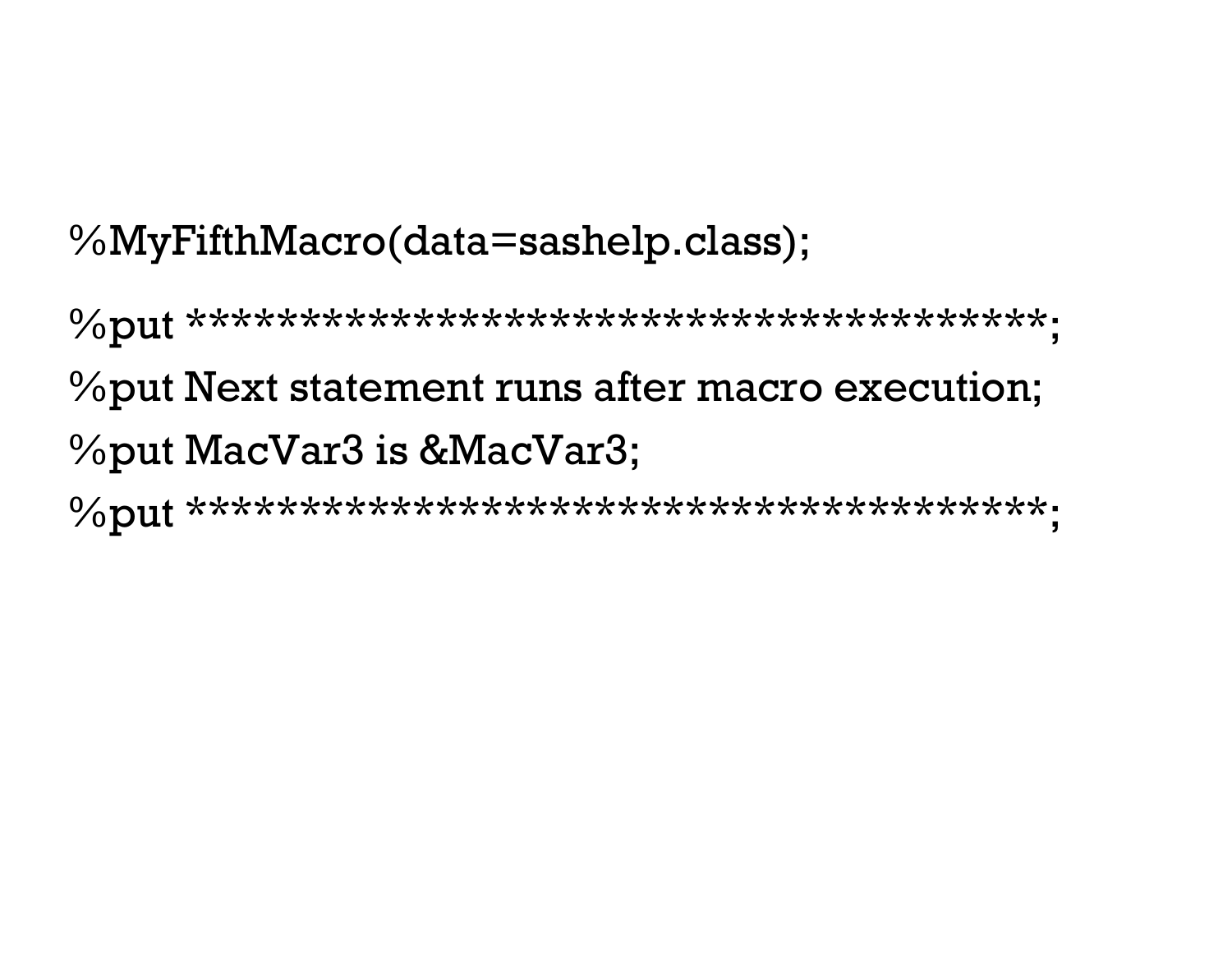### In SAS Log:

\*\*\*\*\*\*\*\*\*\*\*\*\*\*\*\*\*\*\*\*\*\*\*\*\*\*\*\*\*\*\*\*\*\*\*\*\*\*\*\*\*\*\*

#### Next statement runs before macro invocation

#### MacVar3 is Macro variable MacVar3 created before macro invocation is GLOBAL, but macro variable name is reused as LOCAL inside of macro

\*\*\*\*\*\*\*\*\*\*\*\*\*\*\*\*\*\*\*\*\*\*\*\*\*\*\*\*\*\*\*\*\*\*\*\*\*\*\*\*\*\*\*

NOTE: There were 19 observations read from the data set SASHELP.CLASS.NOTE: PROCEDURE PRINT used (Total process time):

| real time | 0.00 seconds |
|-----------|--------------|
| cpu time  | 0.00 seconds |

\*\*\*\*\*\*\*\*\*\*\*\*\*\*\*\*\*\*\*\*\*\*\*\*\*\*\*\*\*\*\*\*\*\*\*\*\*\*\*\*\*\*

#### Next statement runs inside macro execution

#### MacVar3 is Macro variable MacVar3 being reused as LOCAL inside of macro

\*\*\*\*\*\*\*\*\*\*\*\*\*\*\*\*\*\*\*\*\*\*\*\*\*\*\*\*\*\*\*\*\*\*\*\*\*\*\*\*\*\*

#### Next statement runs after macro execution

MacVar3 is Macro variable MacVar3 created before macro invocation is GLOBAL, but macro variable name is reused as LOCAL inside of macro

\*\*\*\*\*\*\*\*\*\*\*\*\*\*\*\*\*\*\*\*\*\*\*\*\*\*\*\*\*\*\*\*\*\*\*\*\*\*\*\*\*\*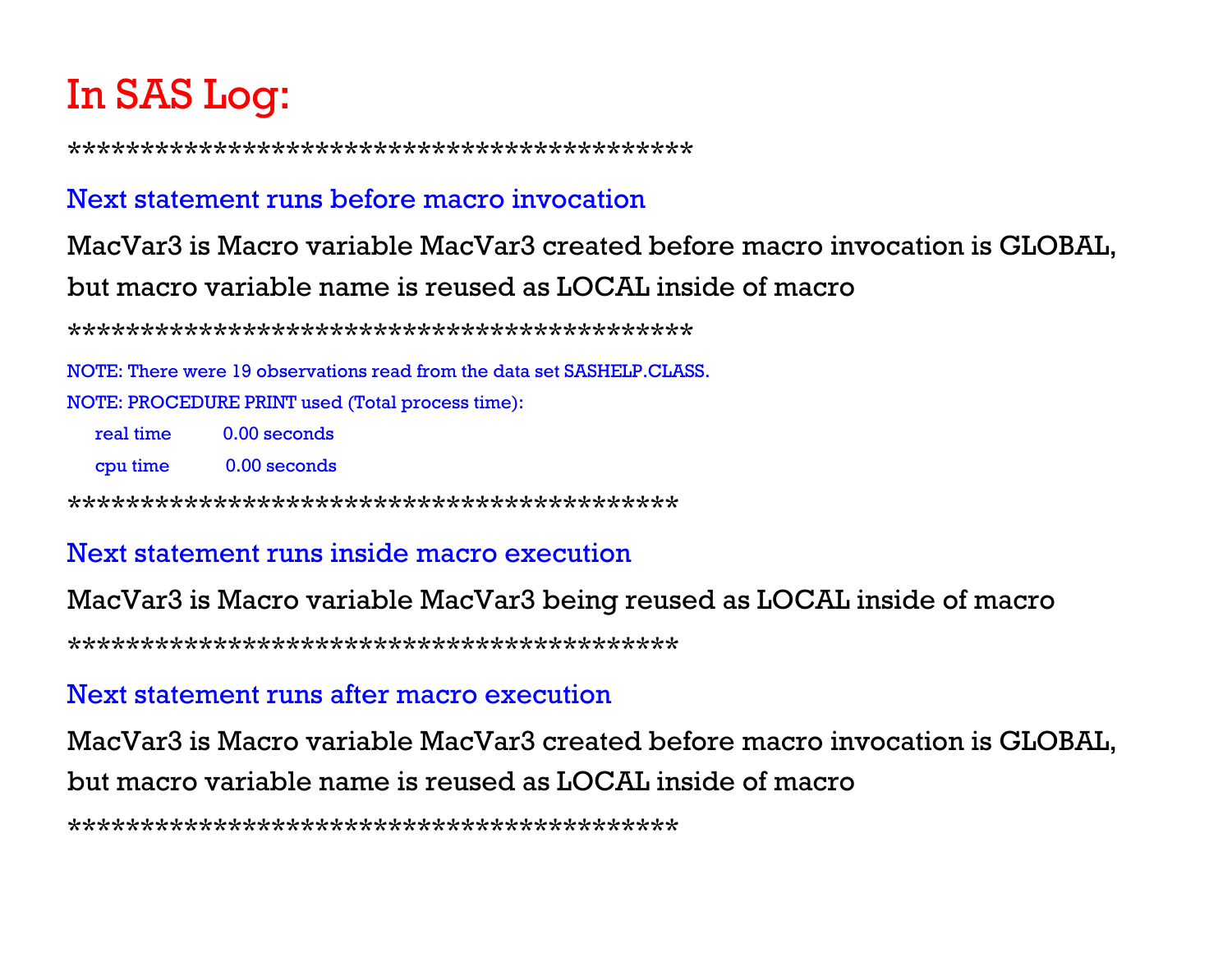End of skipped slides. If you have a question, send me email.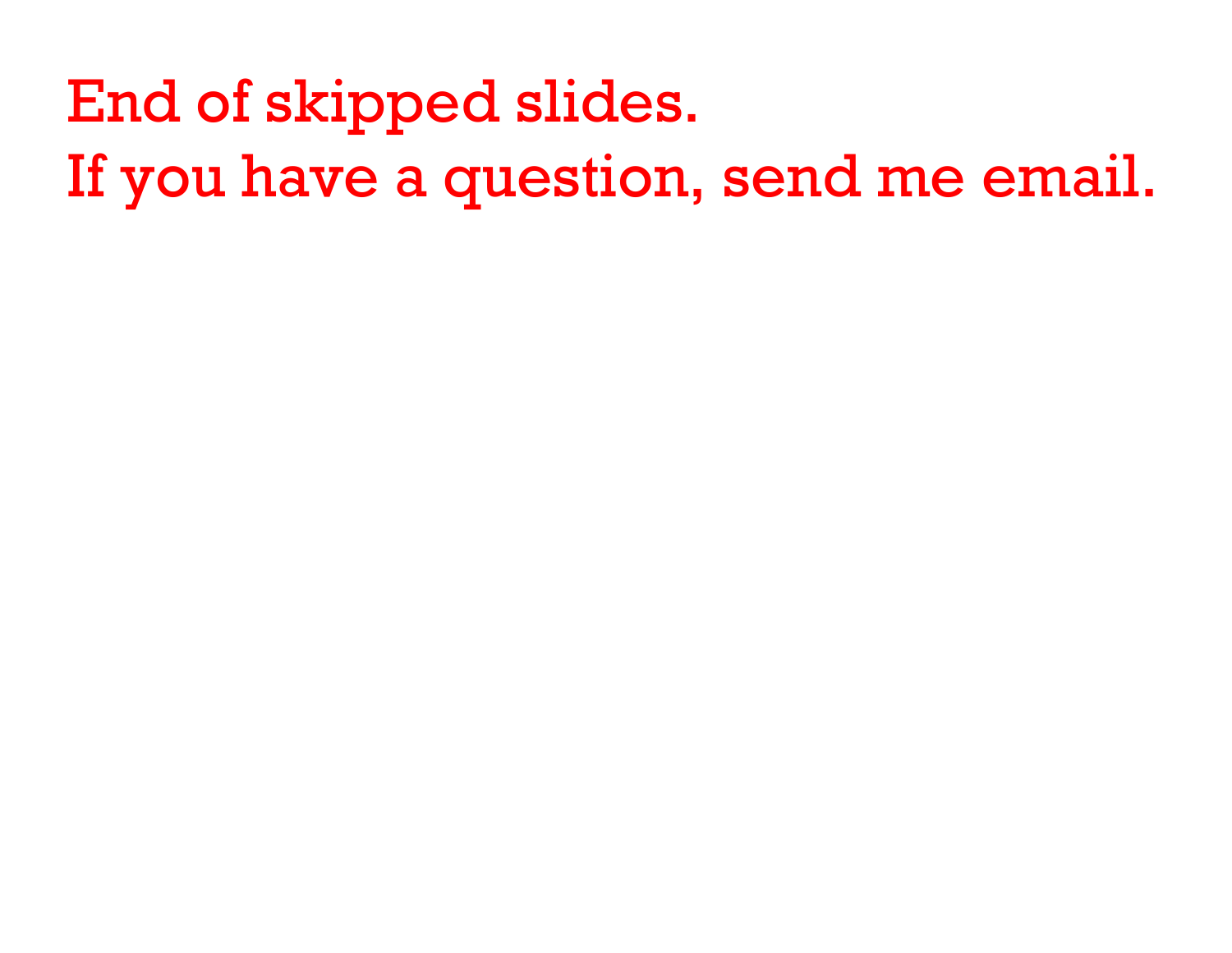To display your current macro variables and values in SAS log

%put \_local\_; %put \_global\_; %put \_user\_;  $\%$ put \_automatic\_; /\* discussed later \*/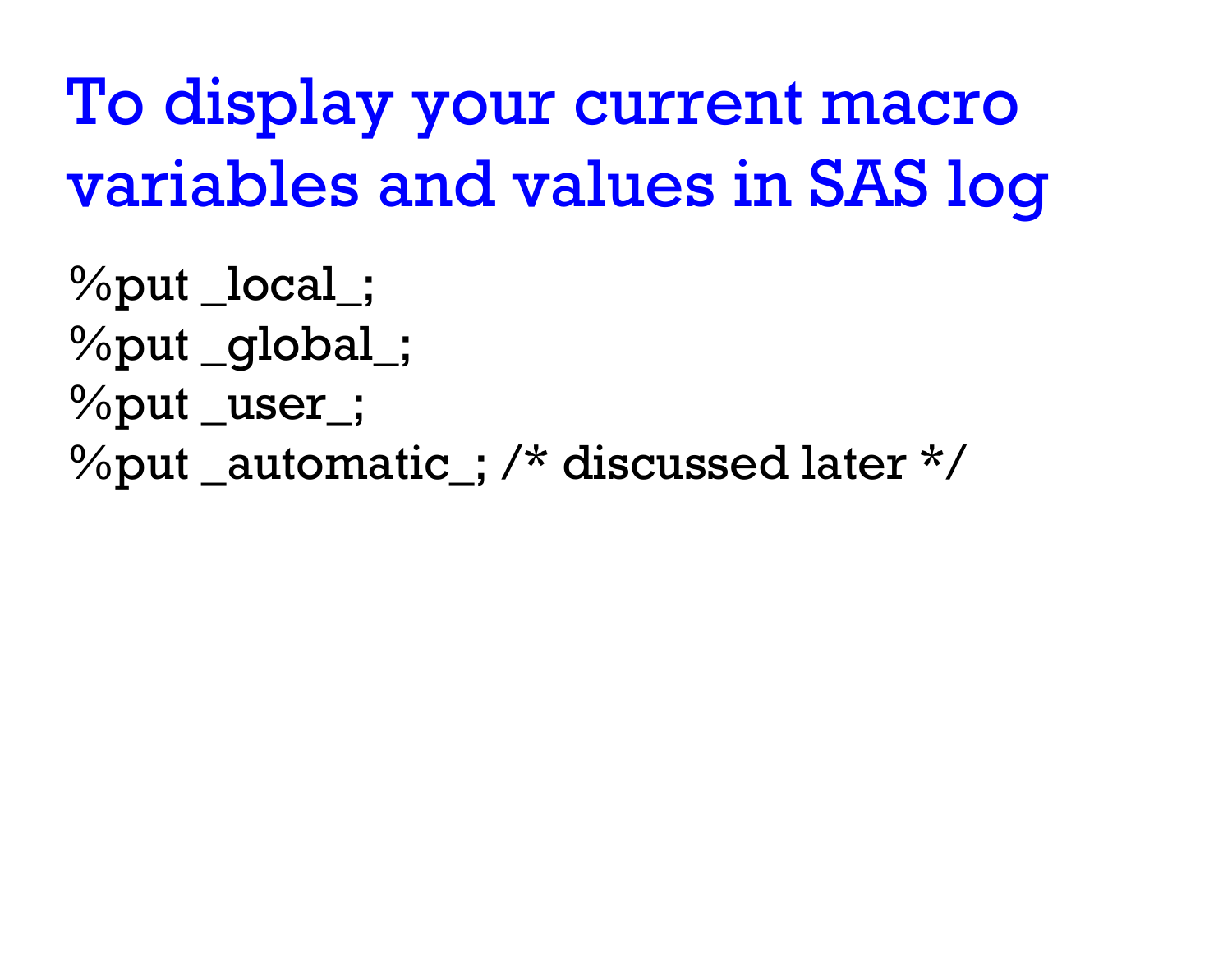How To Assign Values To Macro Variables From Anywhere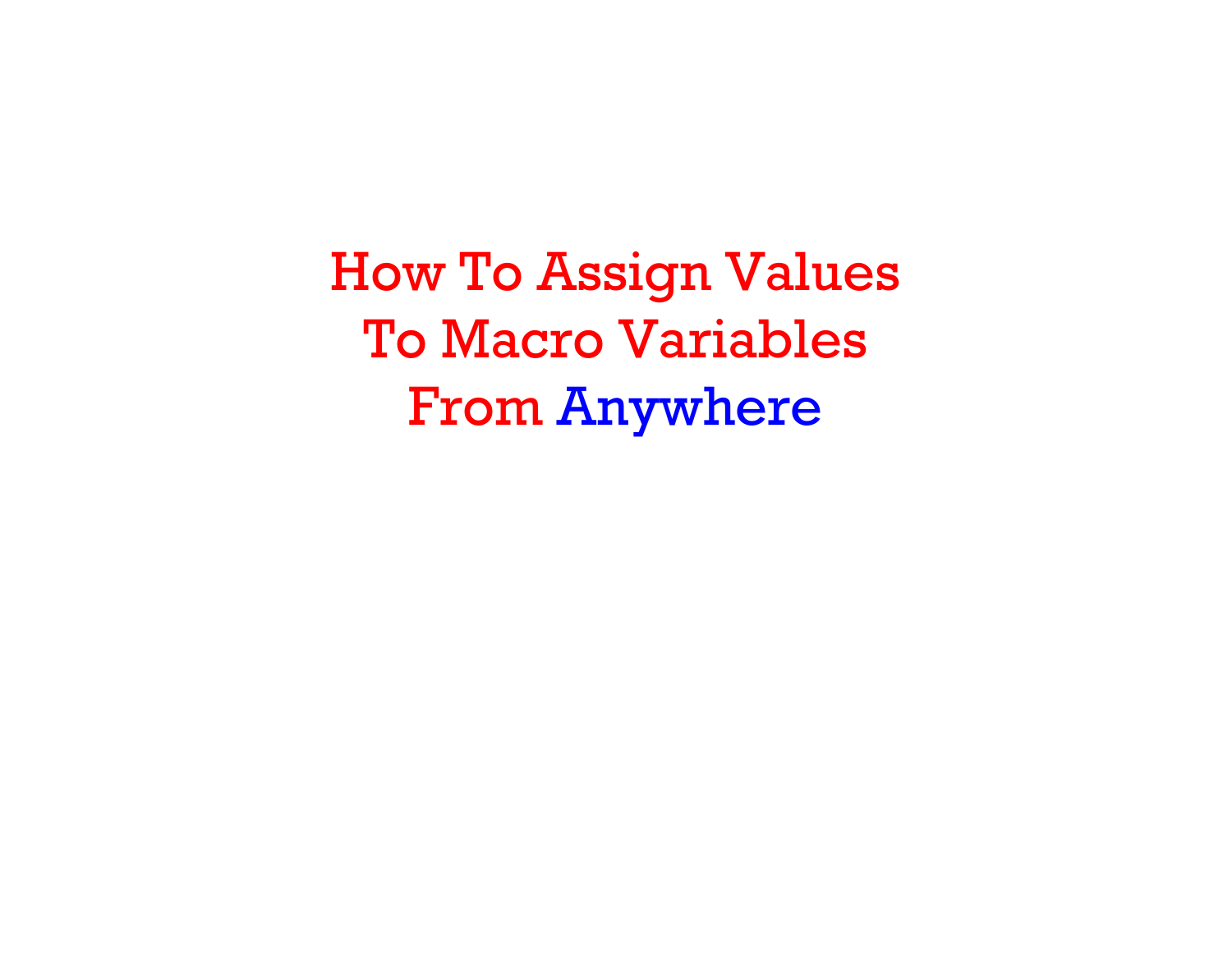Two Macro Statements That Can Be Used Anywhere: i.e., inside or outside macro

 %LET statement to assign values %LET MyFirstName = LeRoy; %PUT to display values in SAS Log %PUT My First Name is &MyFirstName; In SAS Log: My First Name is LeRoy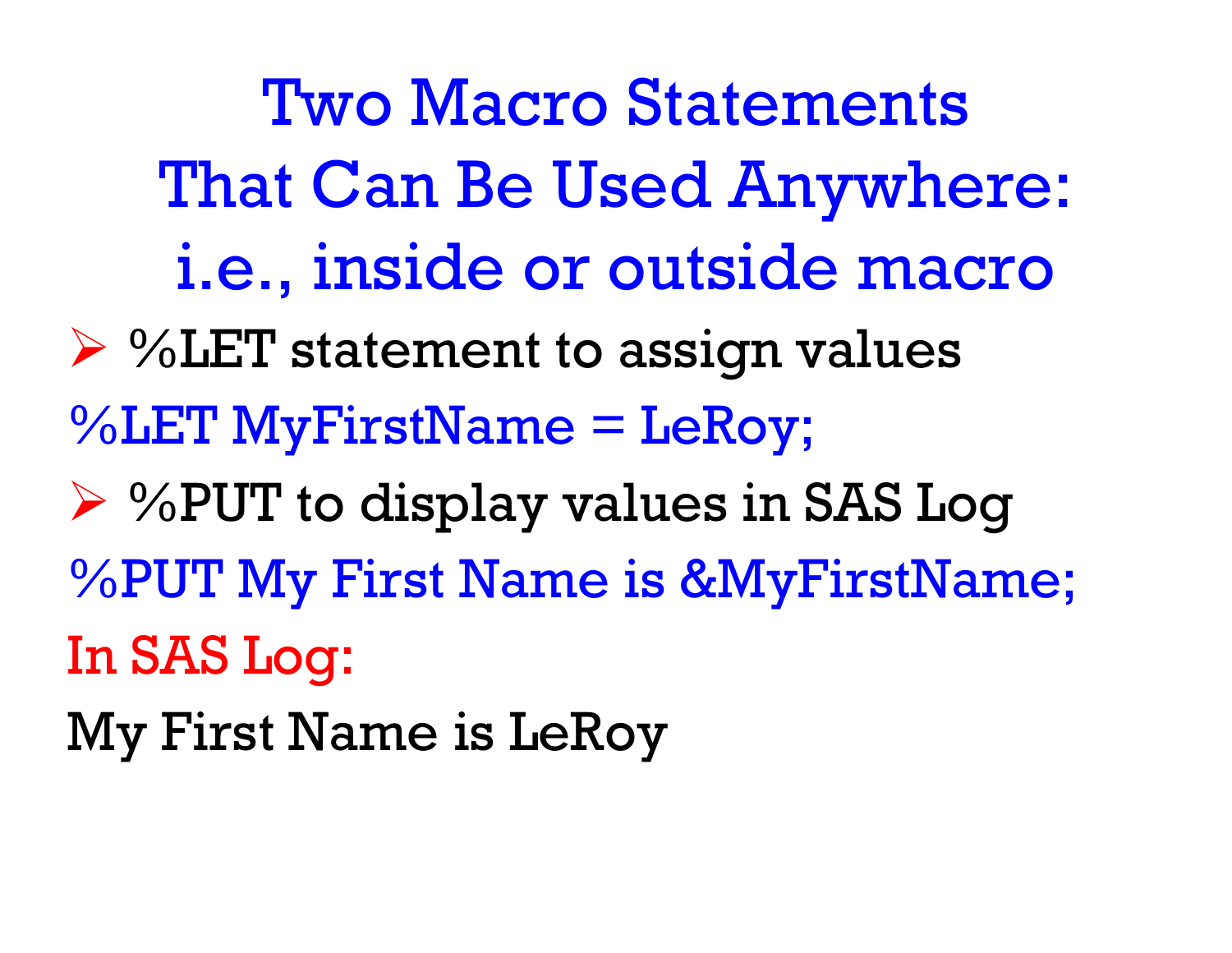%LET statement: the valueassigned is first non-blank through last non-blank before semi-colon

- $\triangleright$  Three assignments:
	- $\triangleright$  %LET MacVar = ABC;
	- $\triangleright$  %LET MacVar = ABC;
	- $\triangleright$  %LET MacVar = ABC ;
- All have same effect if you submit:
	- %put Result is LLL&MacVar.RRR;
	- $\triangleright$  In SAS Log:
	- Result is LLLABCRRR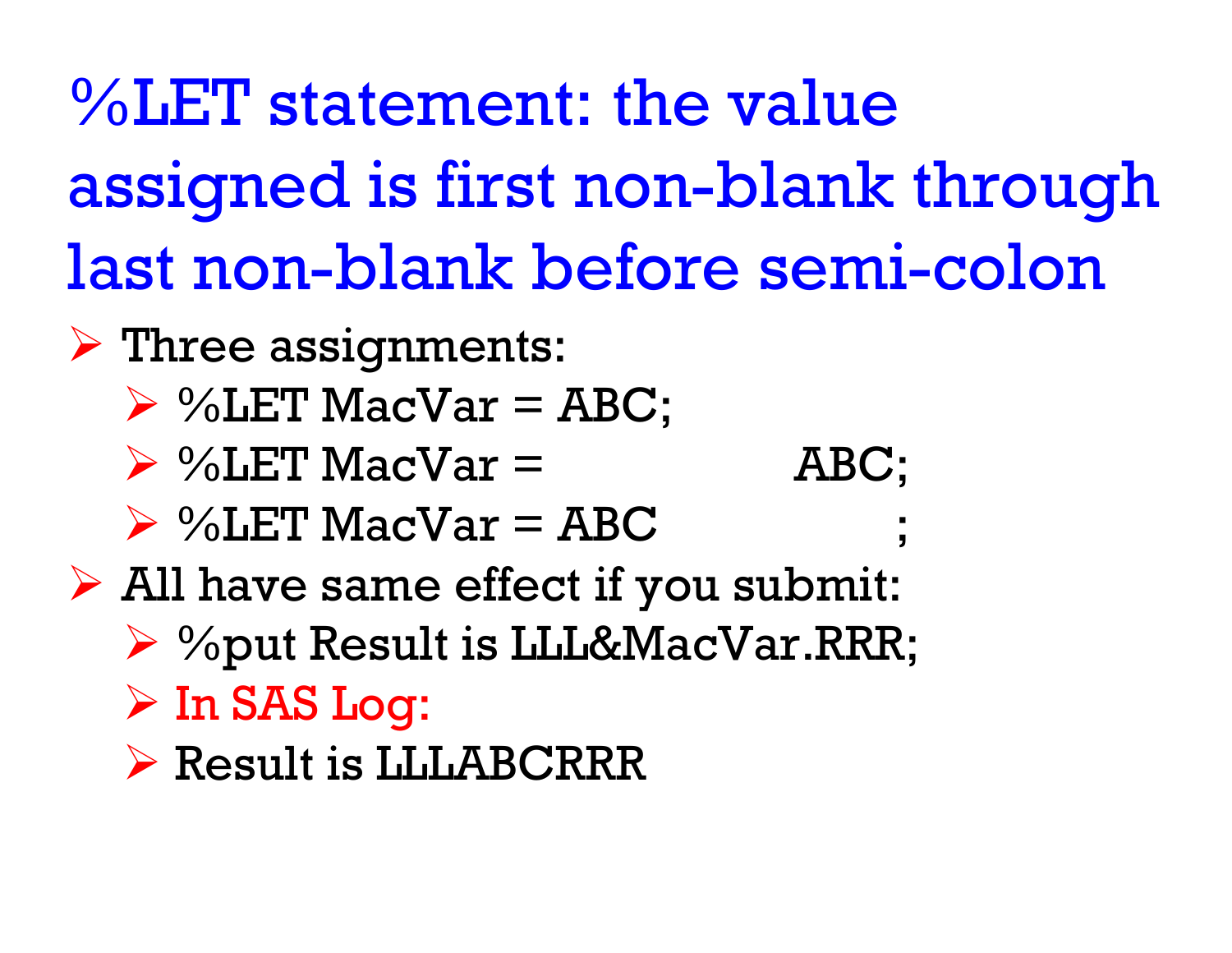$\%$ LET MacVar $A = \%$ str $(XYZ)$ ;  $\%$ LET MacVarB =  $\%$ str(XYZ); %put MacVarA is LLL&MacVarA.RRR; %put MacVarB is LLL&MacVarB.RRR; In SAS Log: MacVarA is LLLXYZ RRRMacVarB is LLL XYZRRRMore about that red dot . later%LET statement: How to assign a value with leading or trailing blanks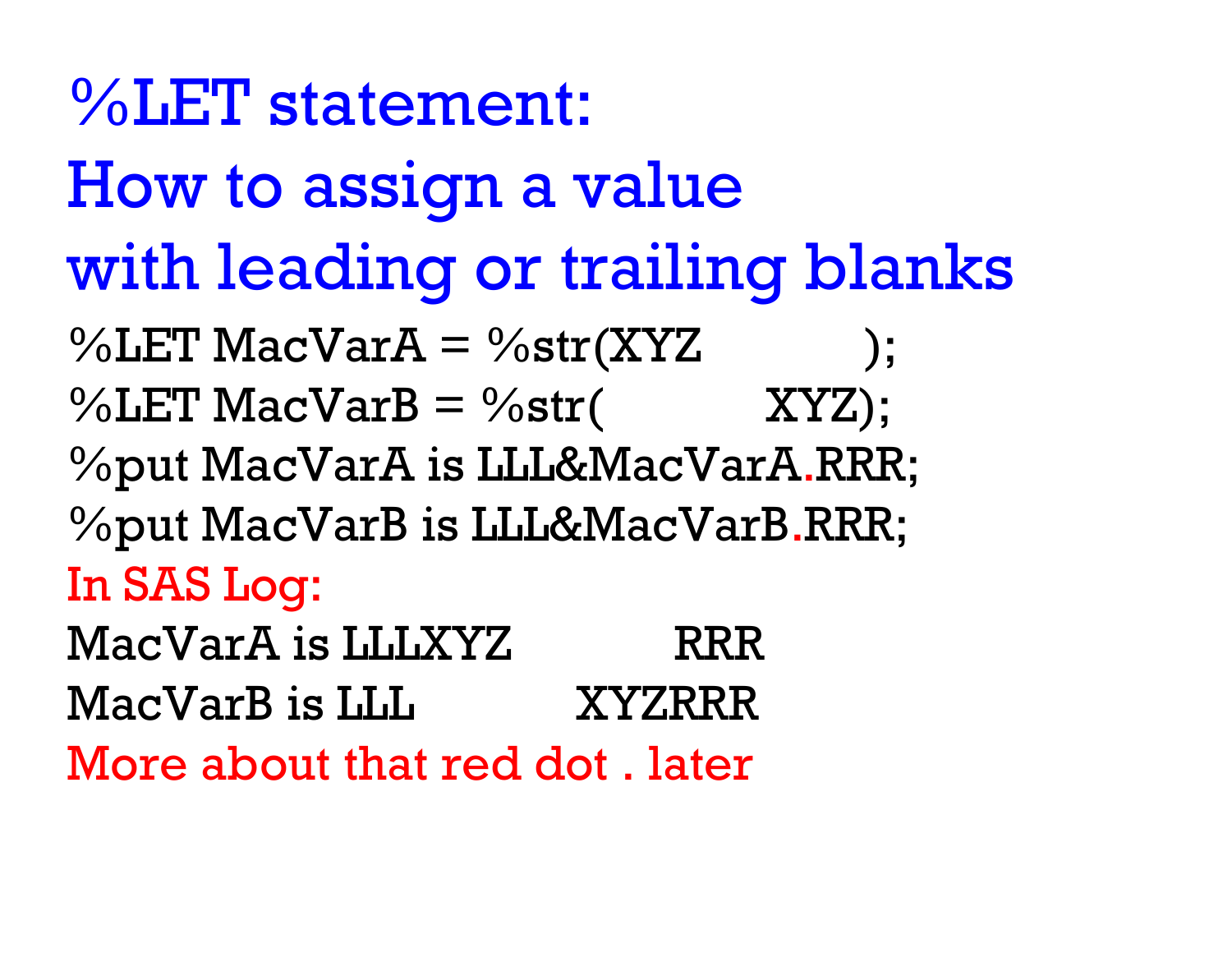How To Assign Values To Macro Variables From DATA Step or PROC SQL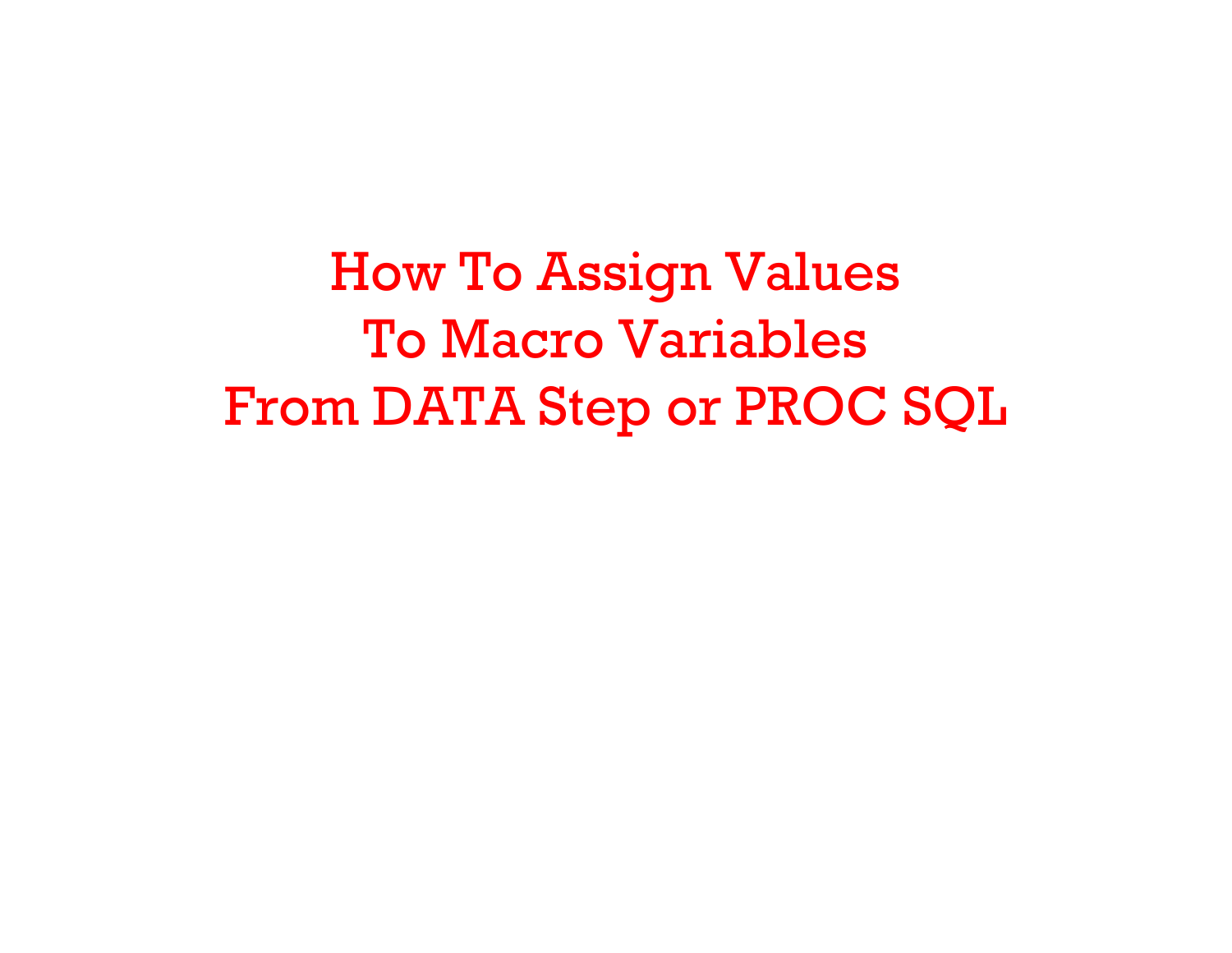# Assign Values to Macro Variables: Using CALL SYMPUT in DATA Step

data \_null\_; length TallestStudent \$ 8; retain TallestStudent ' ' MaxHeight 0; set sashelp.class end=LastOne; if height GT MaxHeight then do;  $MaxHeight = height;$ TallestStudent = Name; end; if LastOne; call symput('MaxHgt',trim(left(MaxHeight))); call symput('Tallest',trim(left(TallestStudent))); run;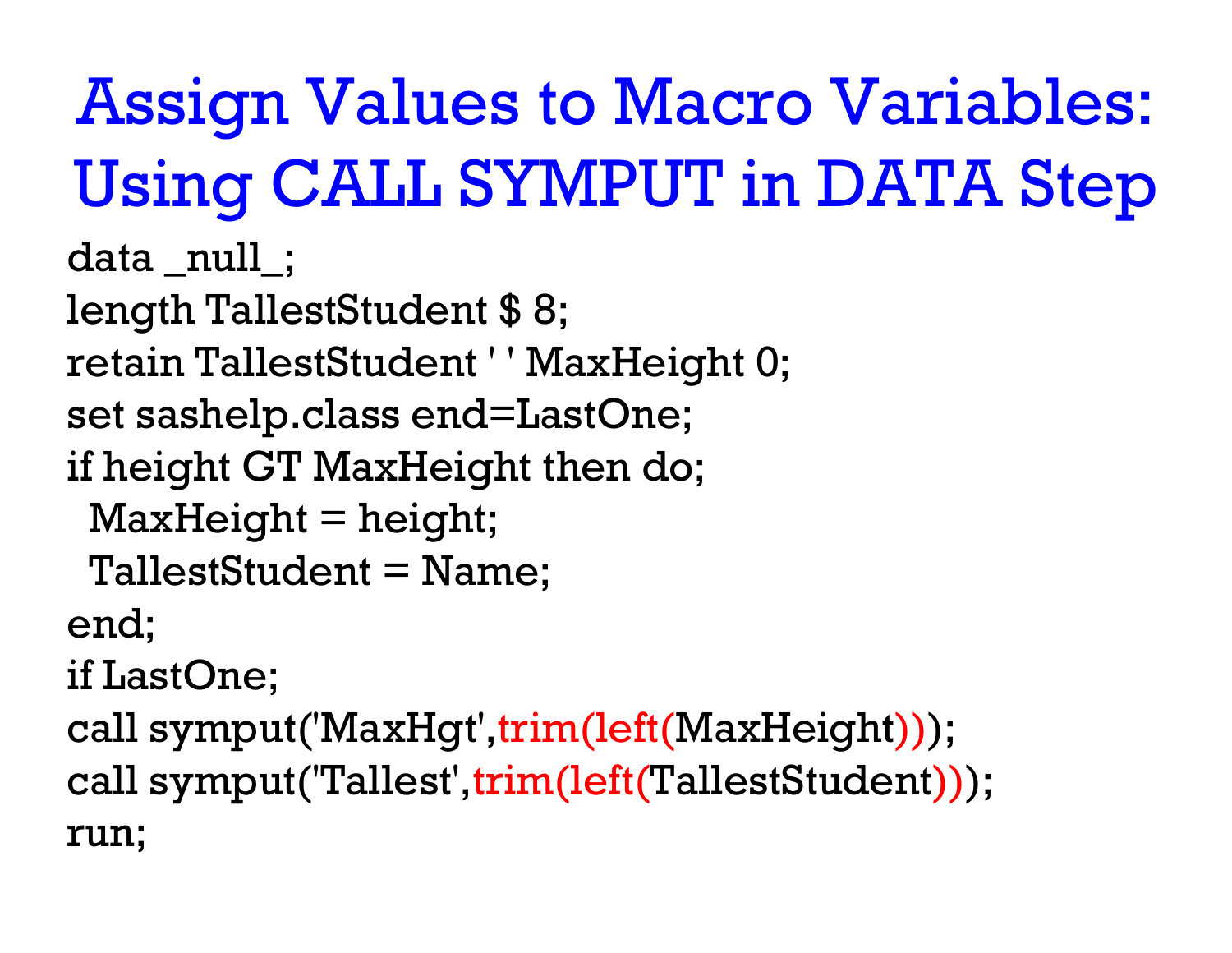## Using Macro Variables Assigned By CALL SYMPUT in DATA Step

title "&Tallest is Tallest Student with Height = &MaxHgt inches";

proc print data=sashelp.class;

where height EQ &MaxHgt;

run;

### In Output Window:

**Philip is Tallest Student with Height = 72 inches Obs Name Sex Age Height Weight 15 Philip M 16 72 150**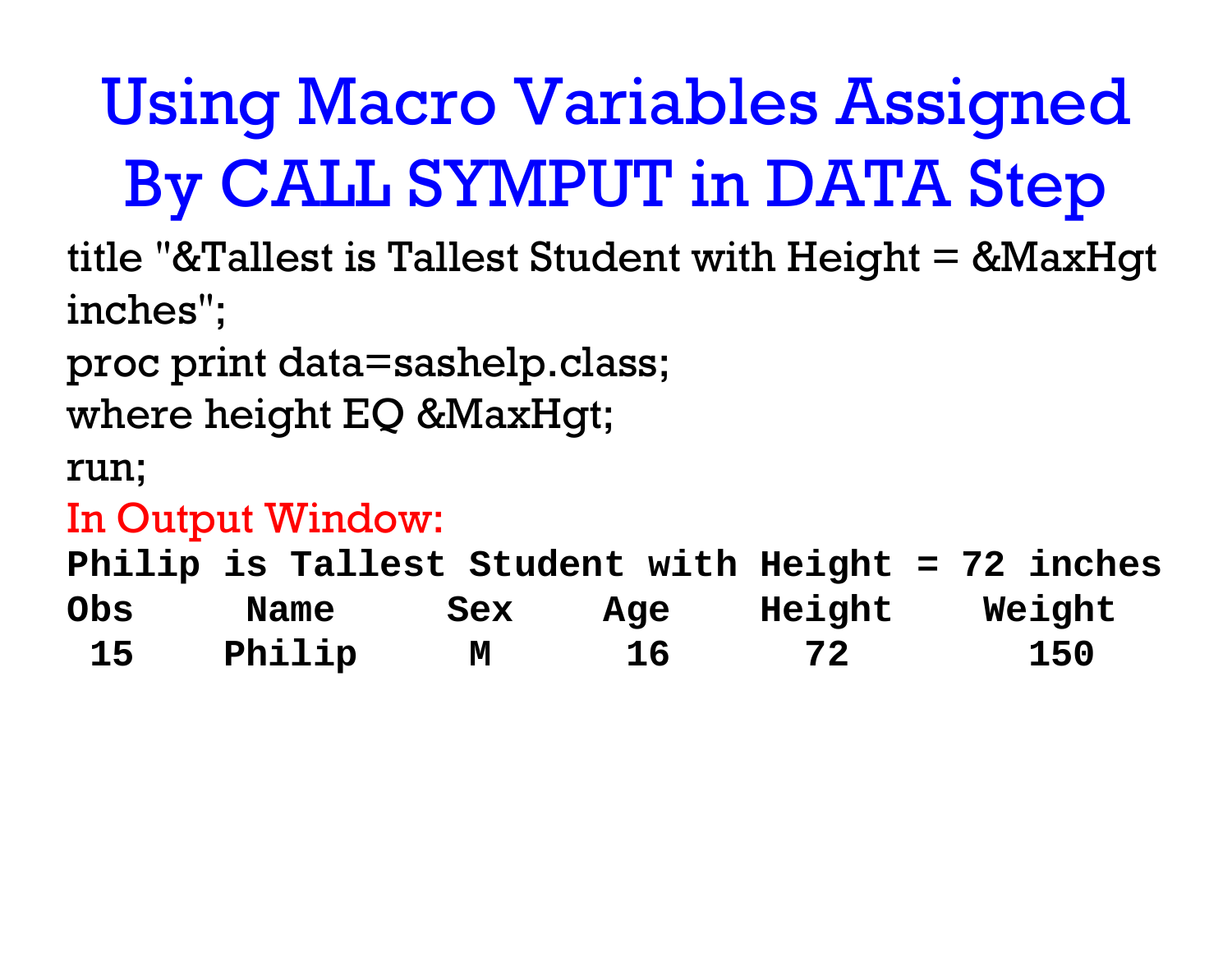Using Macro Variables Assigned Without trim(left( . . .))

If in DATA NULL step, you use: call symput('MaxHgt',MaxHeight); call symput('Tallest',TallestStudent);

In Output Window: **The titlePhilip is Tallest Student with Height = 72 inches INSTEAD becomesPhilip is Tallest Student with Height = 72 inches**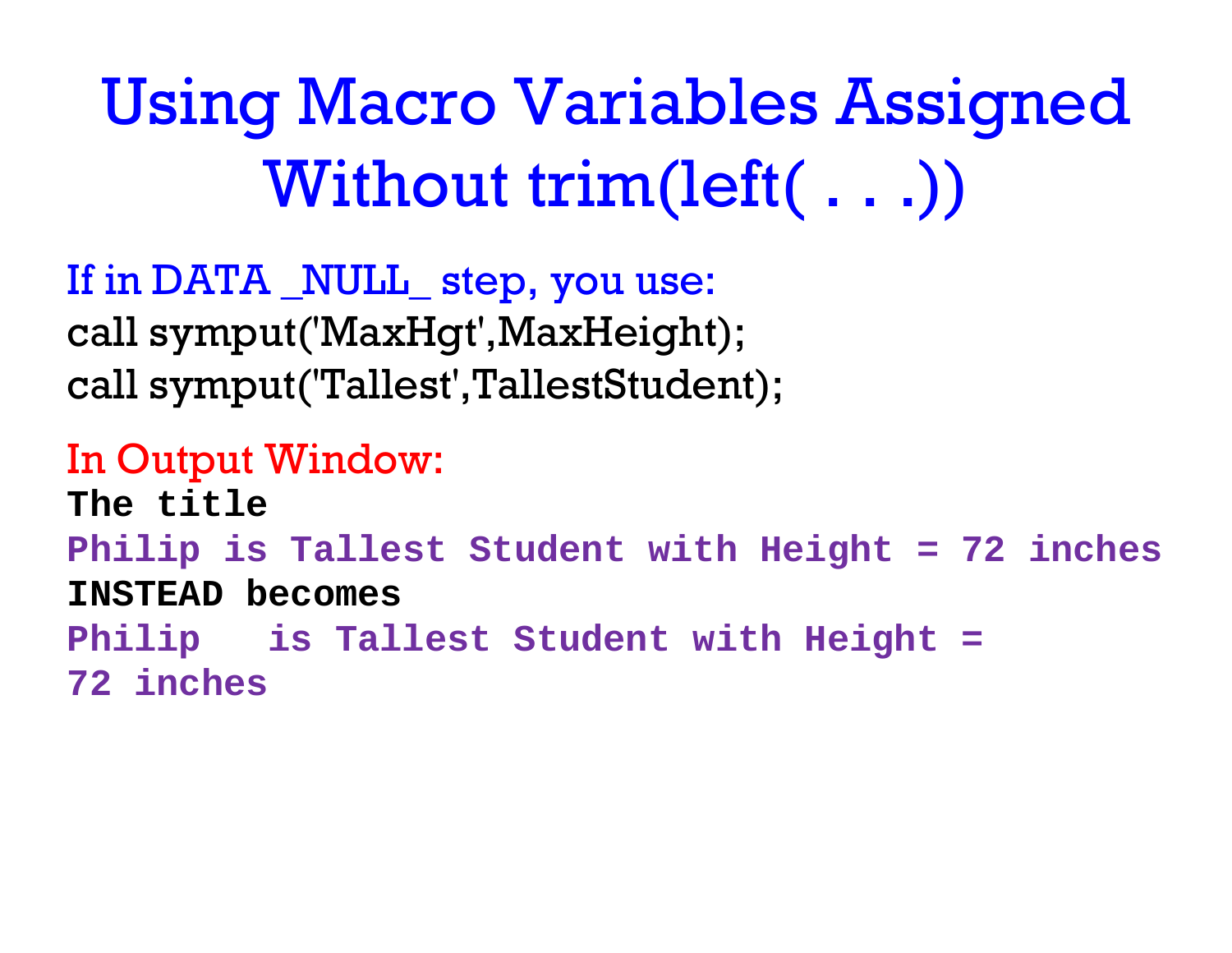Assign Values to Macro Variables: Using PROC SQL and Select INTO

proc sql noprint; select max(height) into: MaxHgt from sashelp.class; quit;

proc sql noprint; select name into: Tallest from sashelp.class where height EQ &MaxHgt; quit;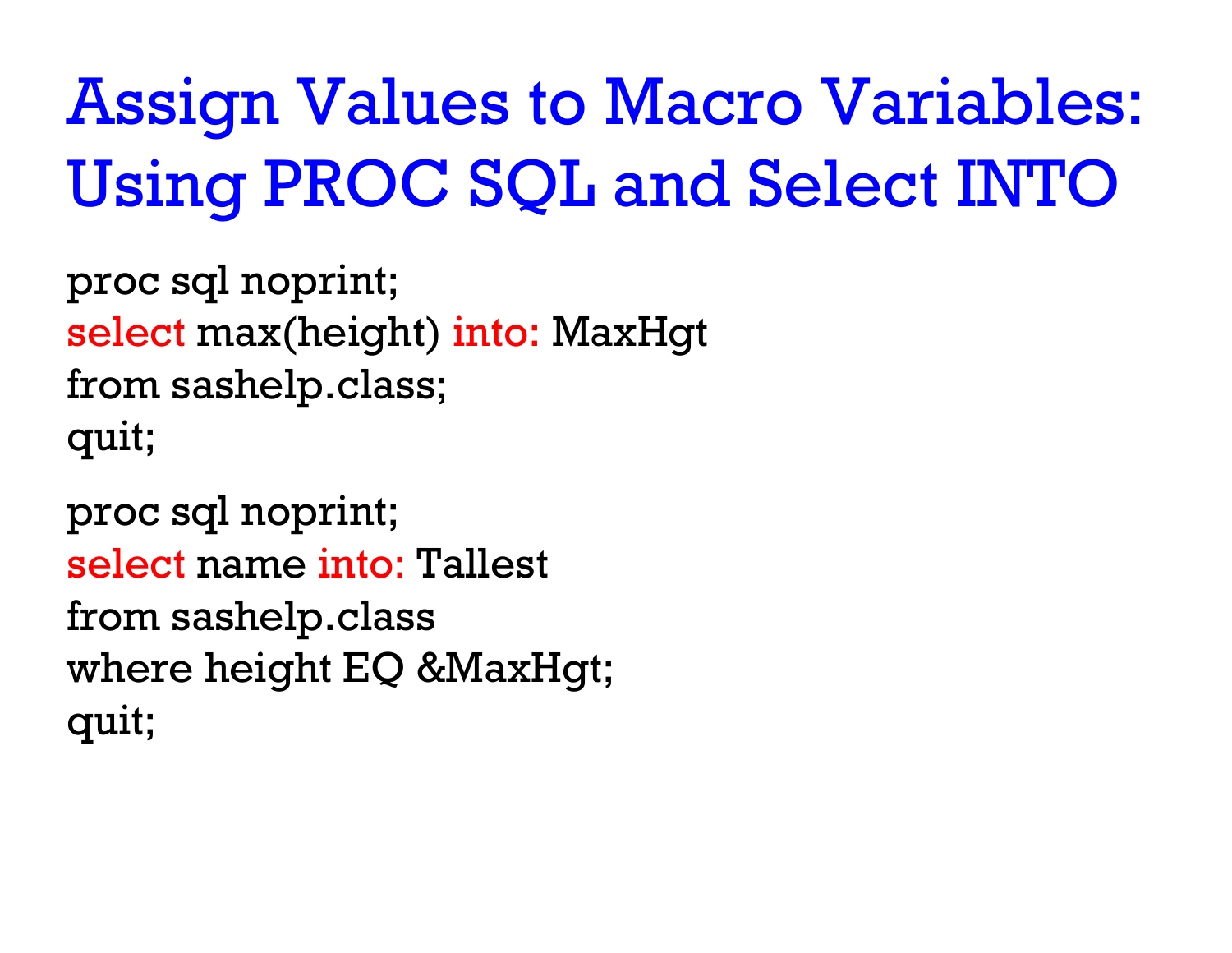## Using Macro Variables Assigned By PROC SQL and Select INTO

options nocenter nodate nonumber;

title "&Tallest is Tallest Student with Height = &MaxHgt inches";

proc print data=sashelp.class;

where height EQ &MaxHgt;

run;

In Output Window:

**Philip is Tallest Student with Height =** 

**72 inches**

**Obs Name Sex Age Height Weight 15 Philip M 16 72 150** Bad title like CALL SYMPUT without trim(left( . . .))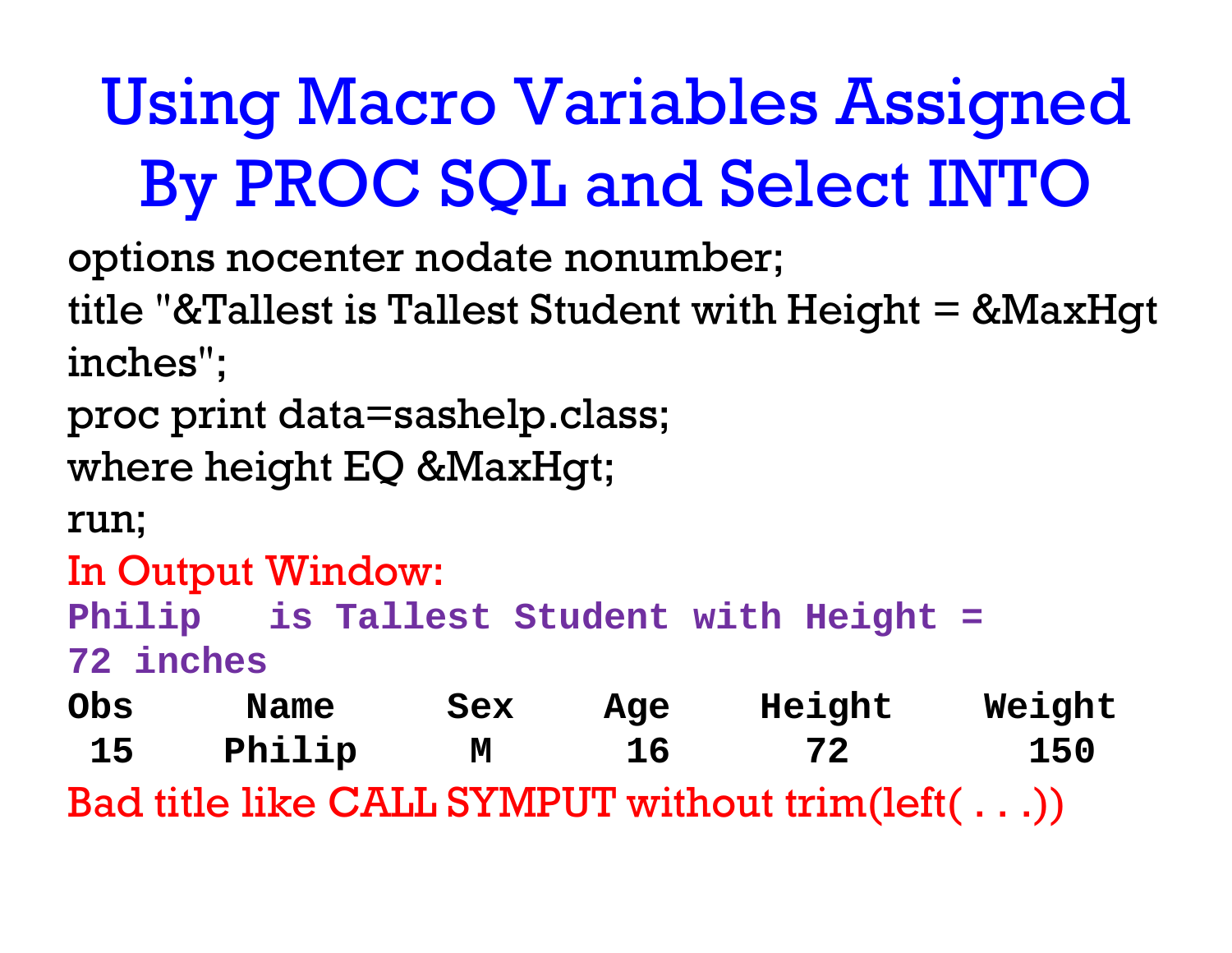Fix Macro Variables Assigned With %trim(%left( . . .))

If after PROC SQL and before PROC PRINT you use: %let Tallest = %trim(%left(&Tallest)); %let  $\text{MaxHgt} = \% \text{trim}(% \text{left}(\& \text{MaxHgt}));$ 

In Output Window: **The titlePhilip is Tallest Student with Height = 72 inchesINSTEAD becomes Philip is Tallest Student with Height = 72 inches**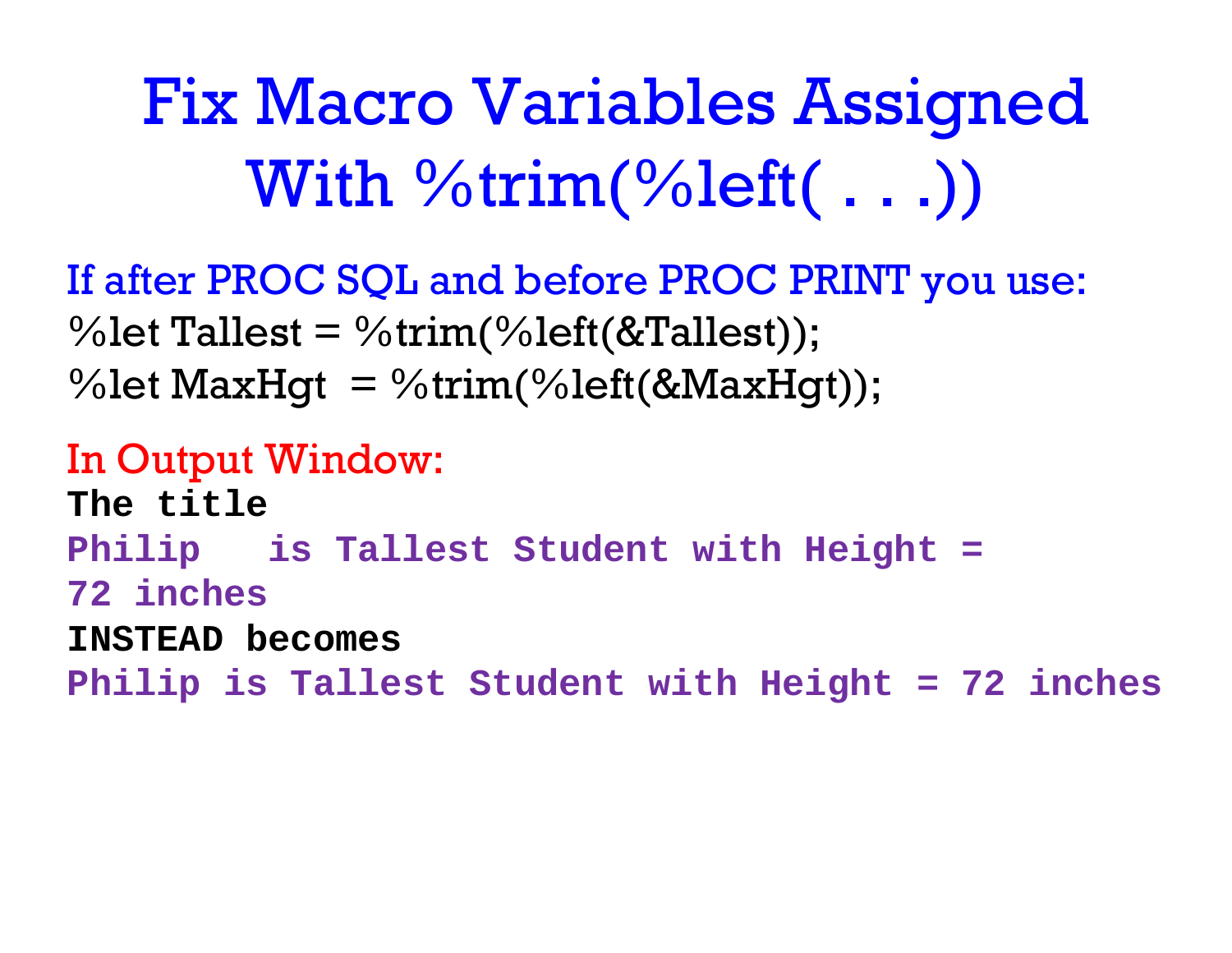proc sql noprint; select max(height) into: MaxHgt trimmed from sashelp.class; quit; Better Way to Prepare Macro Variables: Using PROC SQL and Select INTO with TRIMMED option

proc sql noprint; select name into: Tallest trimmedfrom sashelp.class where height EQ &MaxHgt; quit;

NOTE: If you don't use the trimmed keyword, the macro variables get created with trailing blanks if character or leading blanks if numeric. Then you need to do trimming with a post-creation step as above.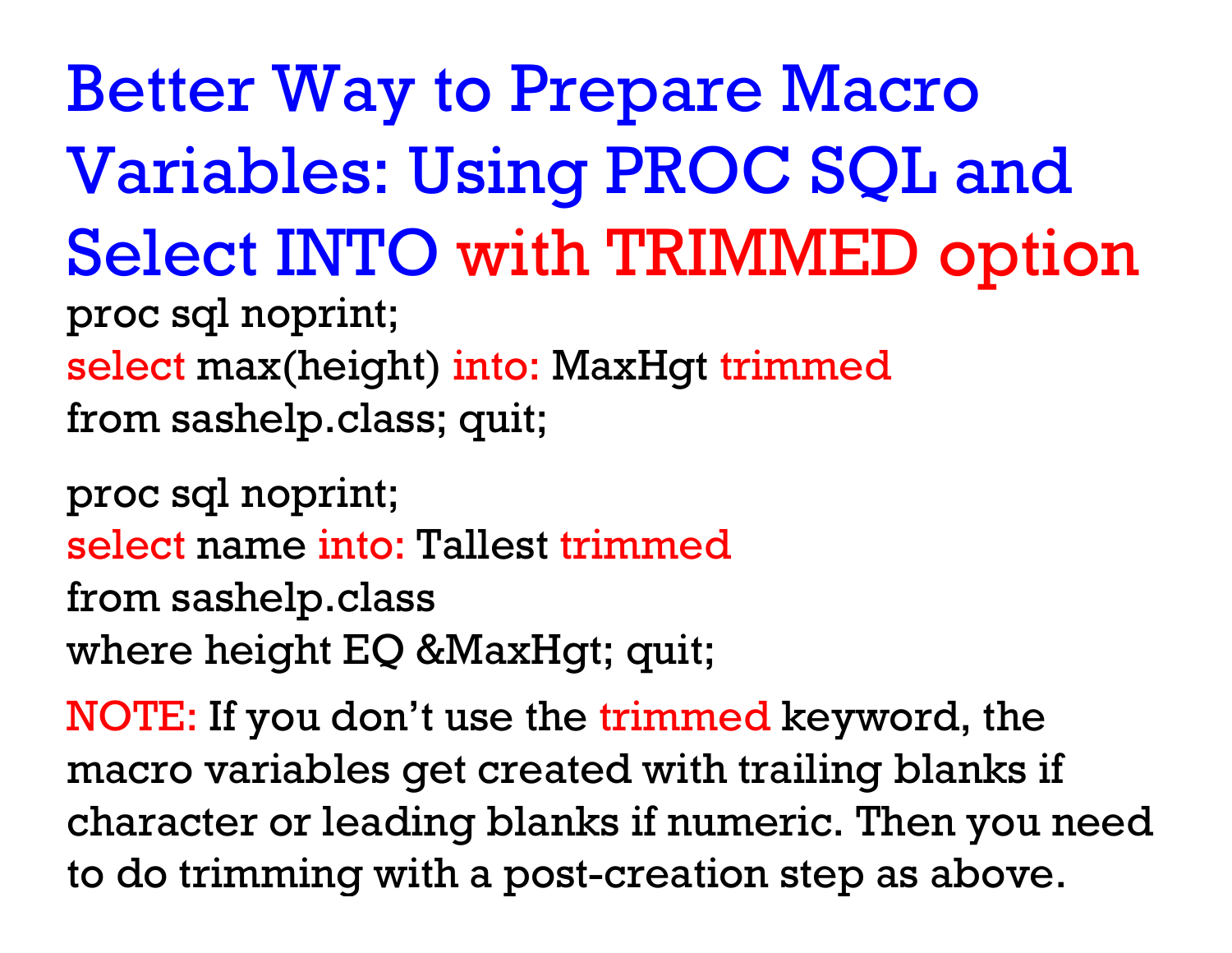How To Retrieve Values Of Macro Variables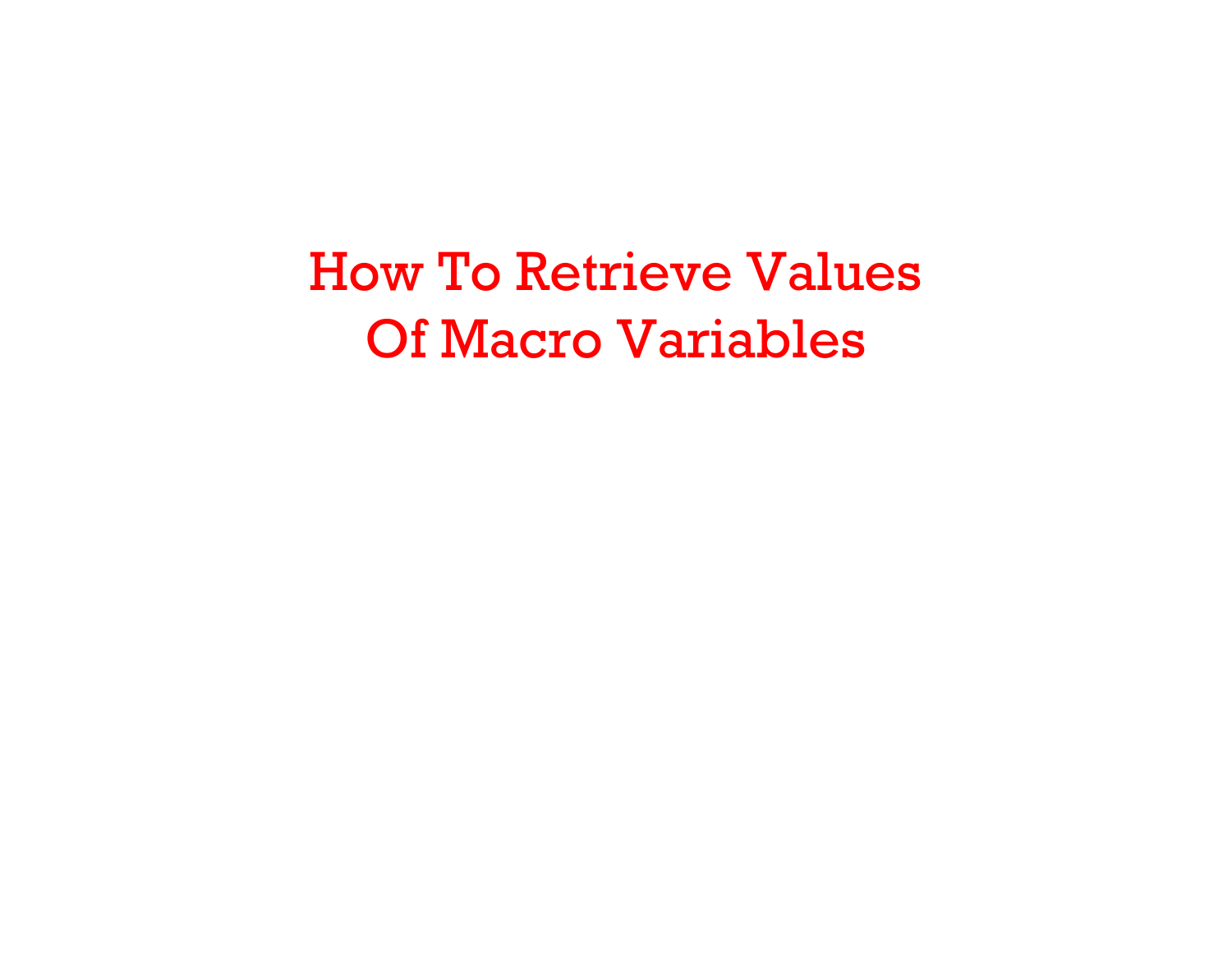Use <mark>&</mark> as prefix to macro variable name to retrieve it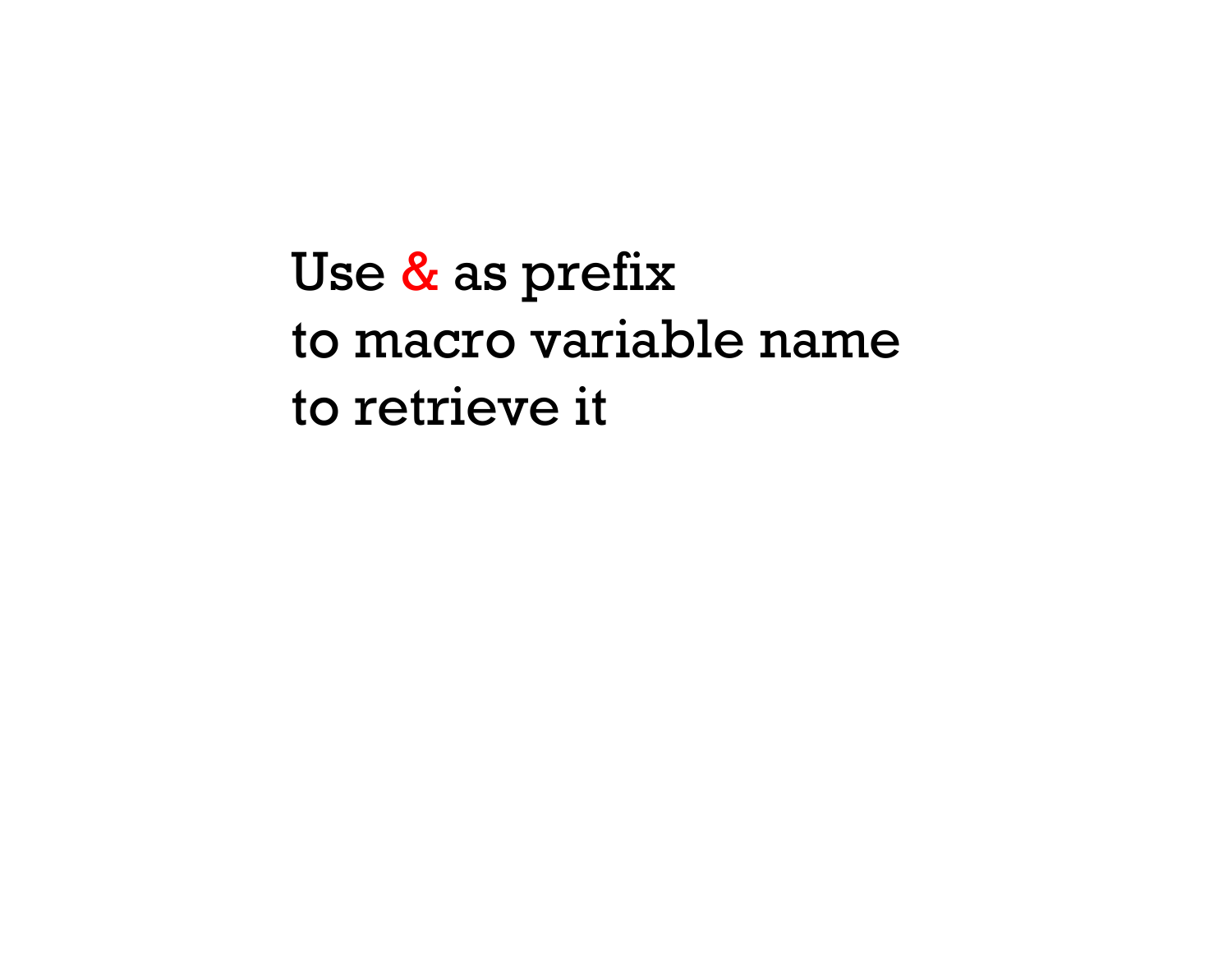Use OPTION SYMBOLGEN; to get a message in SAS Log about substitution of valueat point of resolution.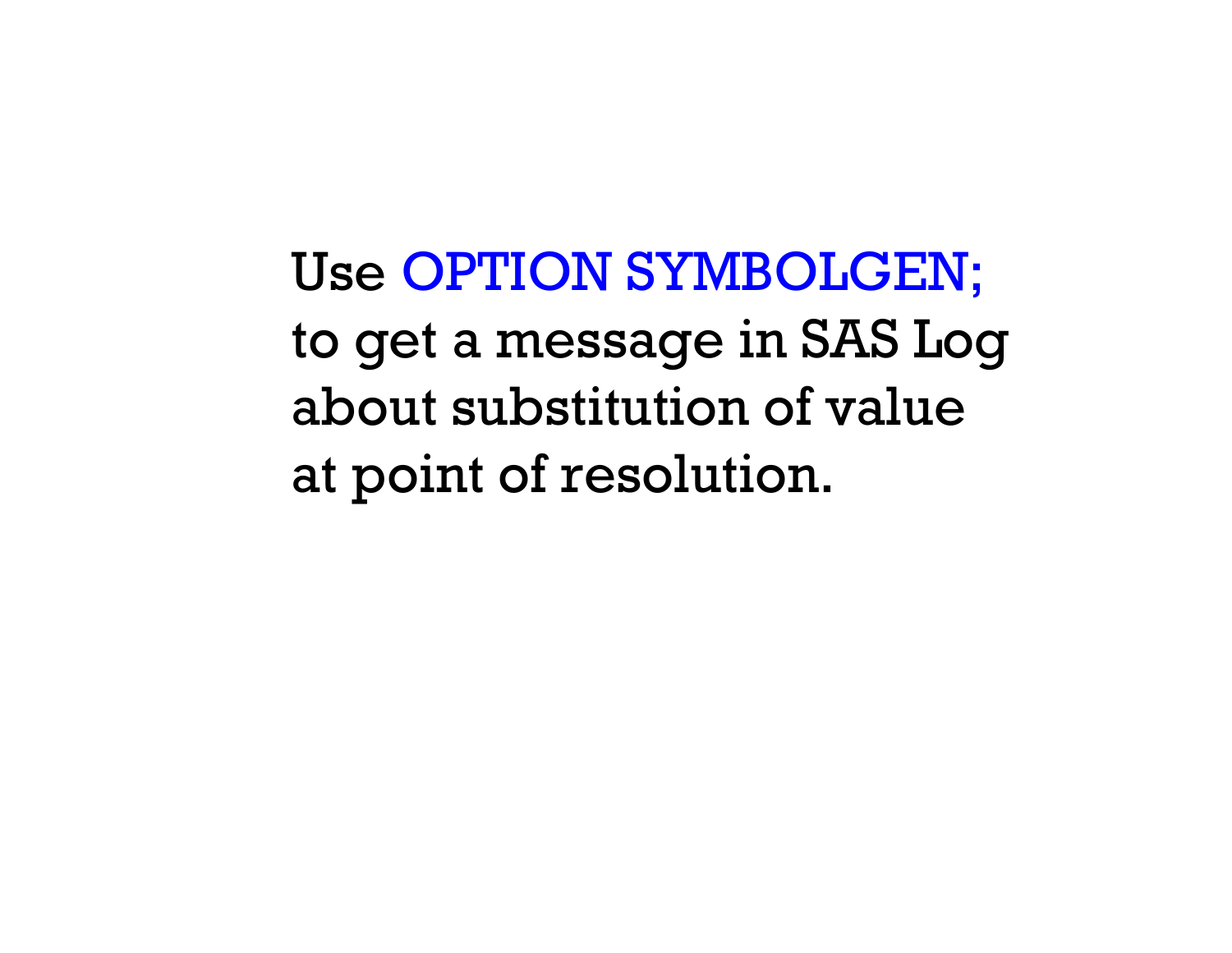Use double quotes to retrieve a macro variable in a quoted string (e.g., in a TITLE statement)

%let ReportCreator = Macro Programmer X; TITLE "Report By: &ReportCreator";

## In SAS Log:

TITLE "Report By: Macro Programmer X";

If instead you use

TITLE 'Report By: &ReportCreator';

In SAS Log:

TITLE 'Report By: &ReportCreator';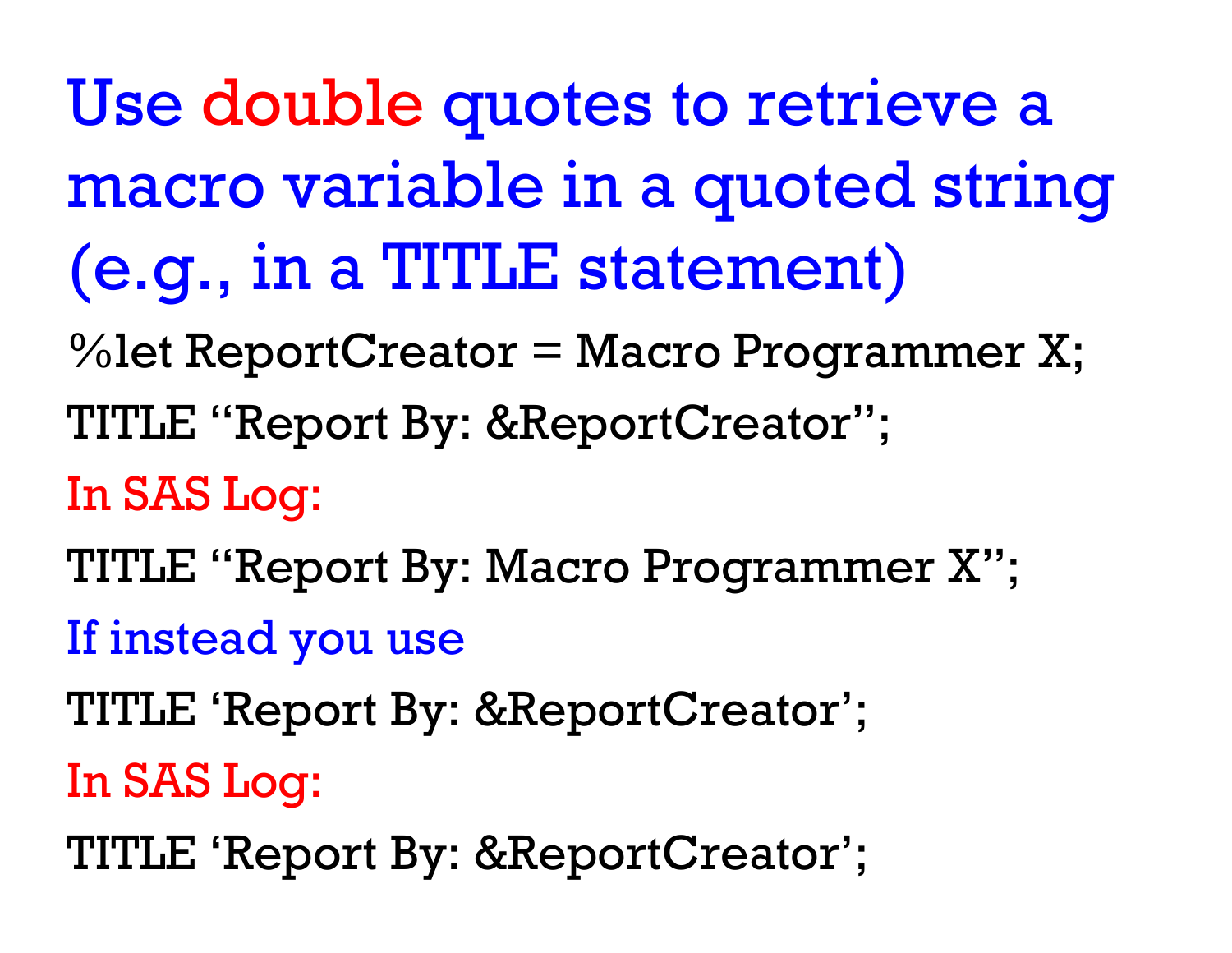%macro GetData(LibRef=,DataSet=); When concatenating to end of a macro variable, use . to identify the end of the macro variable

data work.Got; set &LibRef..&DataSet; run; %mend GetData;

options mprint;

%GetData(LibRef=SASHELP,DataSet=CLASS);

## In SAS Log:

MPRINT(GETDATA): data work.Got; MPRINT(GETDATA): set SASHELP.CLASS; MPRINT(GETDATA): run;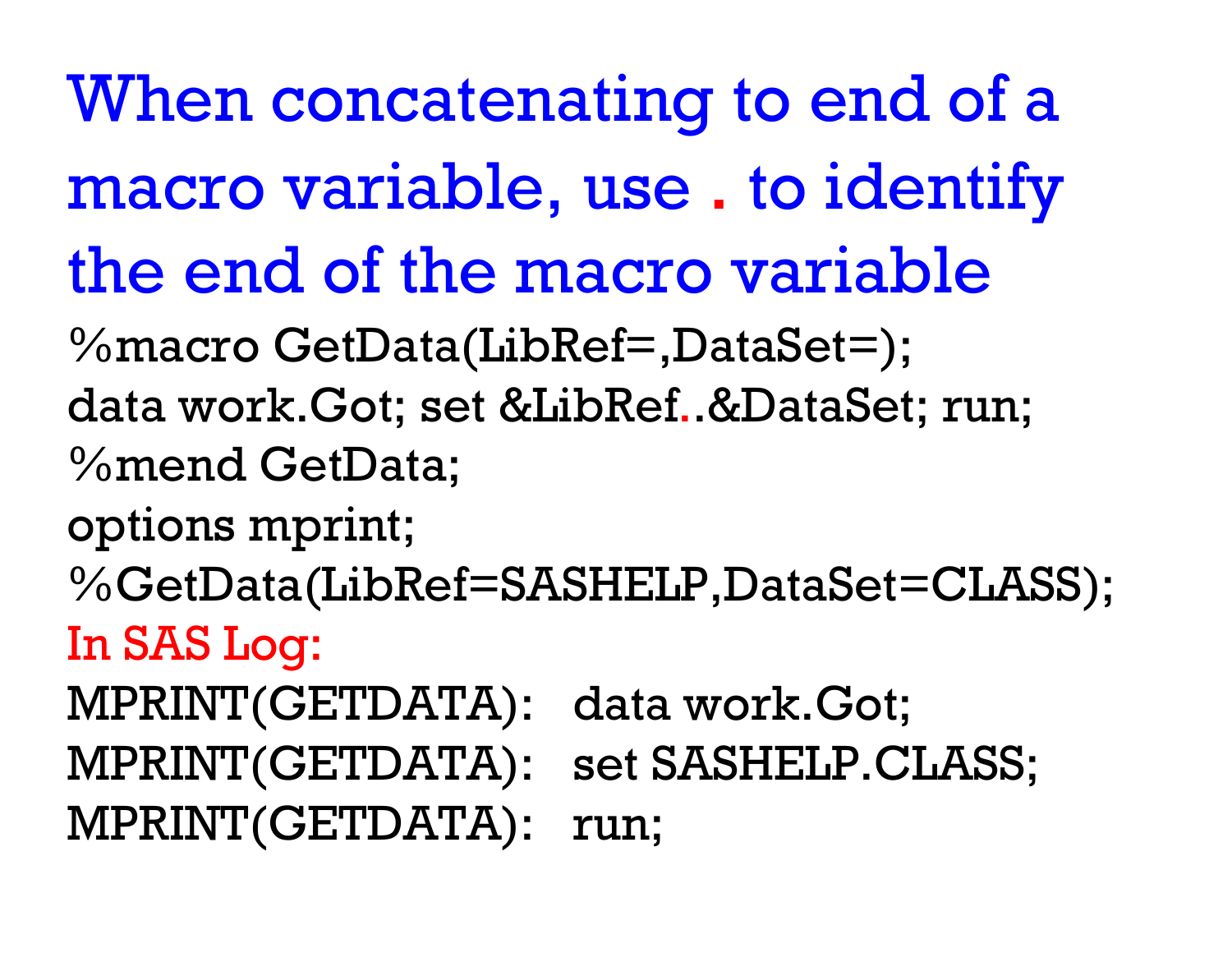Macro Functions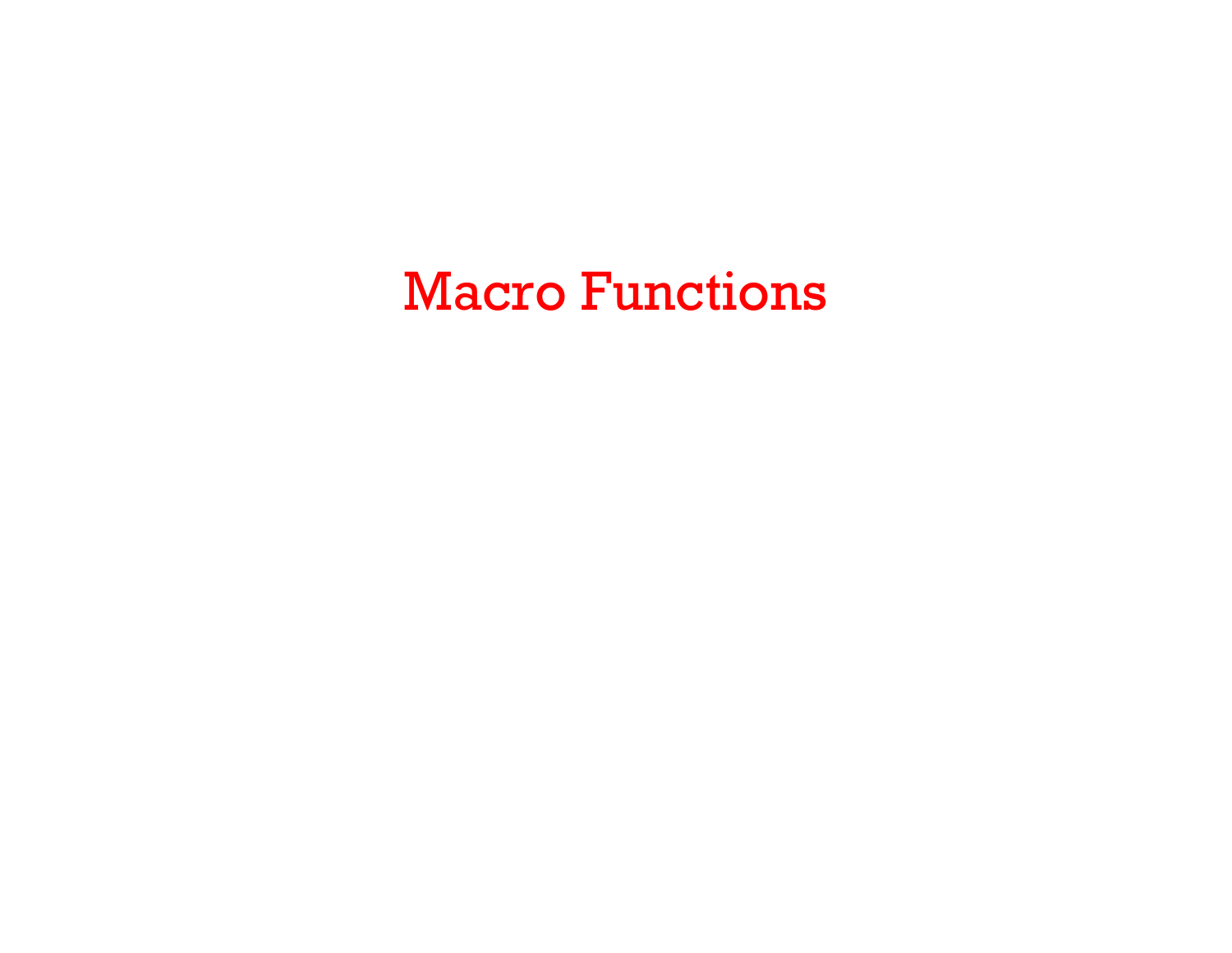SAS Functions perform operations on SAS variables.

Macro Functions perform operations on strings of text that result from resolution of macro variables.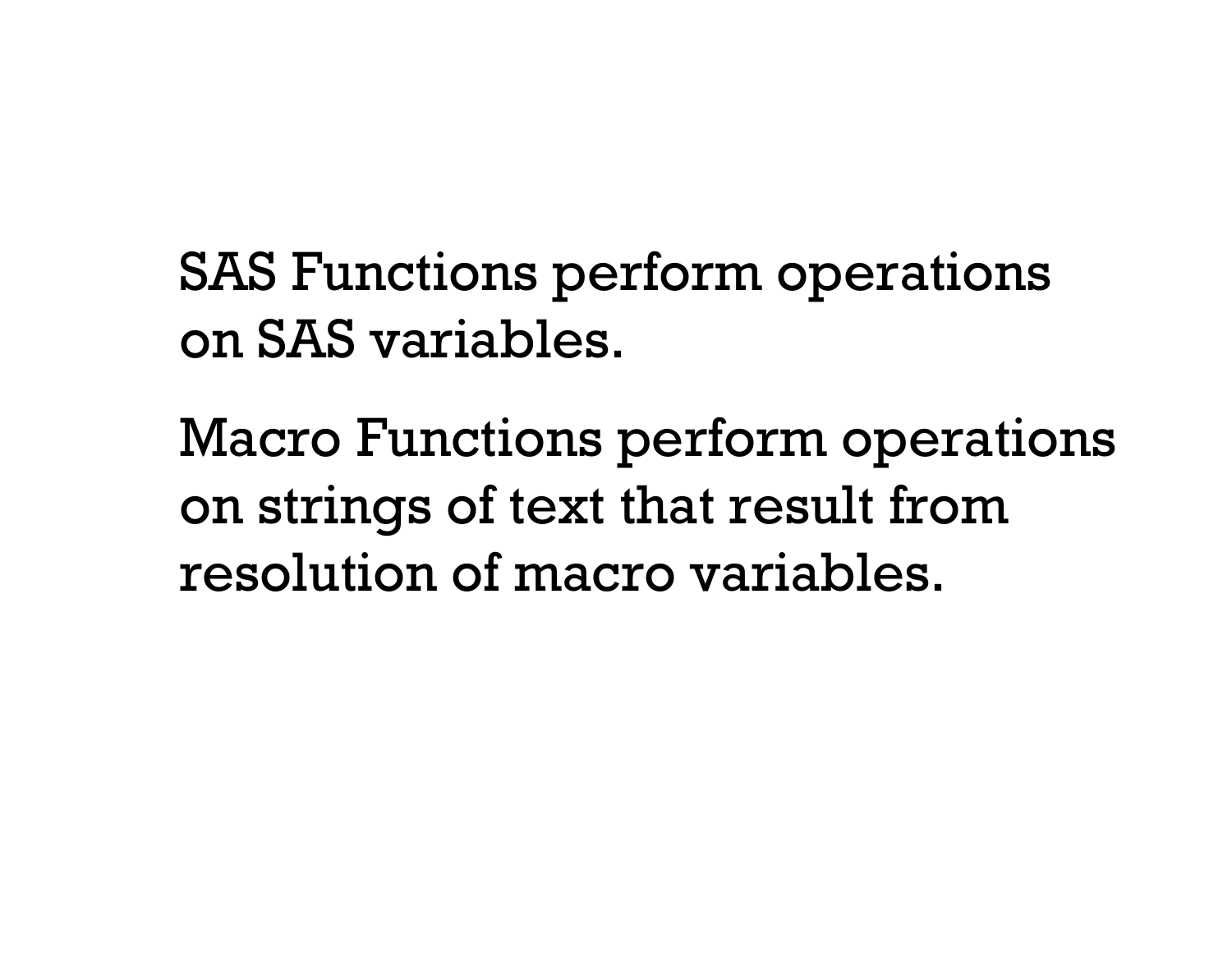%INDEX, %LENGTH, %SCAN, %SUBSTR, %UPCASE, %LEFT, %TRIM are analogues of INDEX, LENGTH, SCAN, SUBSTR, UPCASE, LEFT, TRIM  $\triangleright$  Not a complete list These can be used anywhere: inside macros Many Macro Functions are analogues of SAS Functions

in open code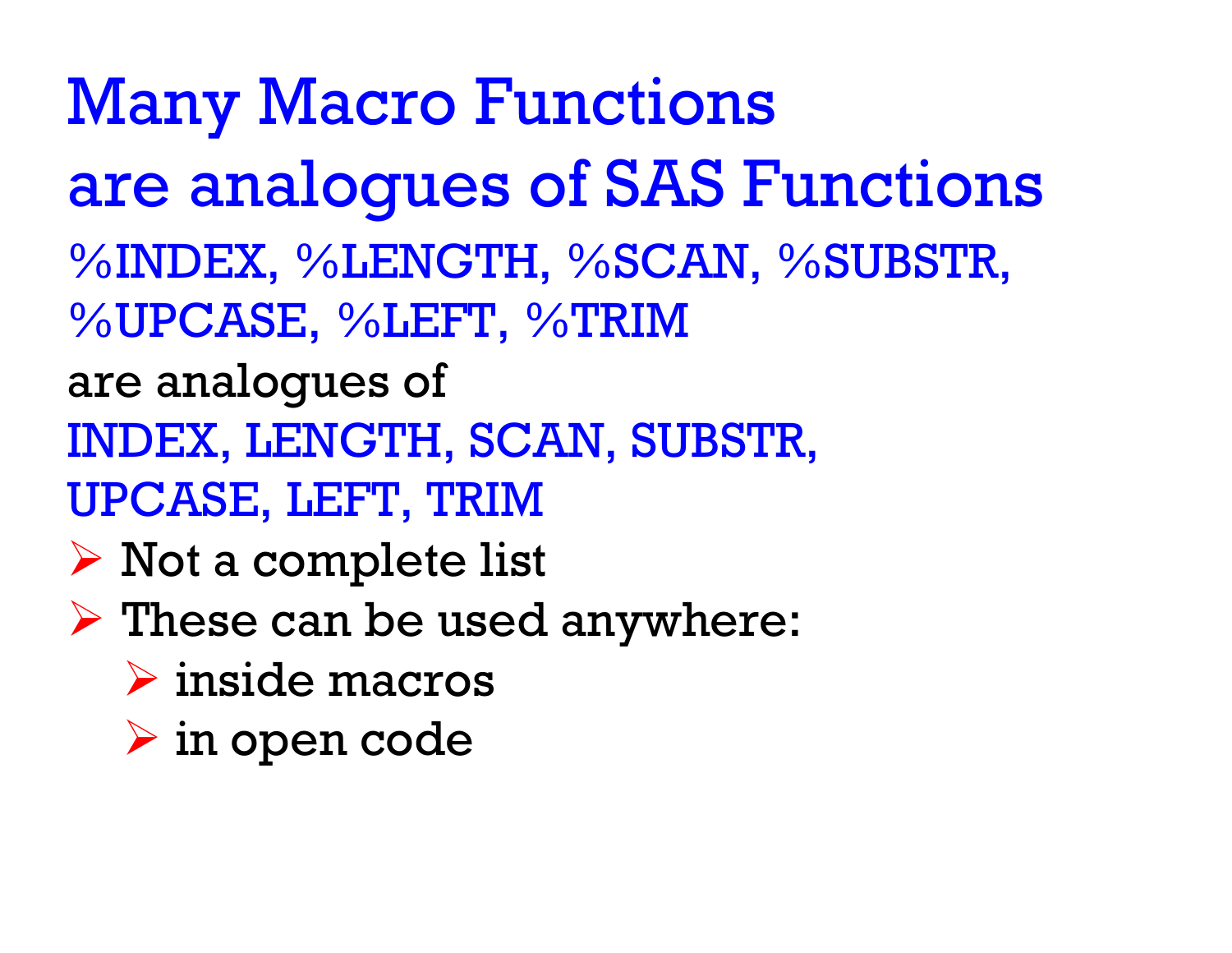# When the Needed Macro FunctionDoes Not Exist: Use %SYSFUNC

% let  $LongVersionOfMyName = Le Roy;$ %let ShortVersionOfMyName <sup>=</sup>

%sysfunc(compress(&LongVersionOfMyName)); %put LongName=&LongVersionOfMyName; %put ShortName=&ShortVersionOfMyName;

In SAS Log:

LongName=Le Roy ShortName=LeRoy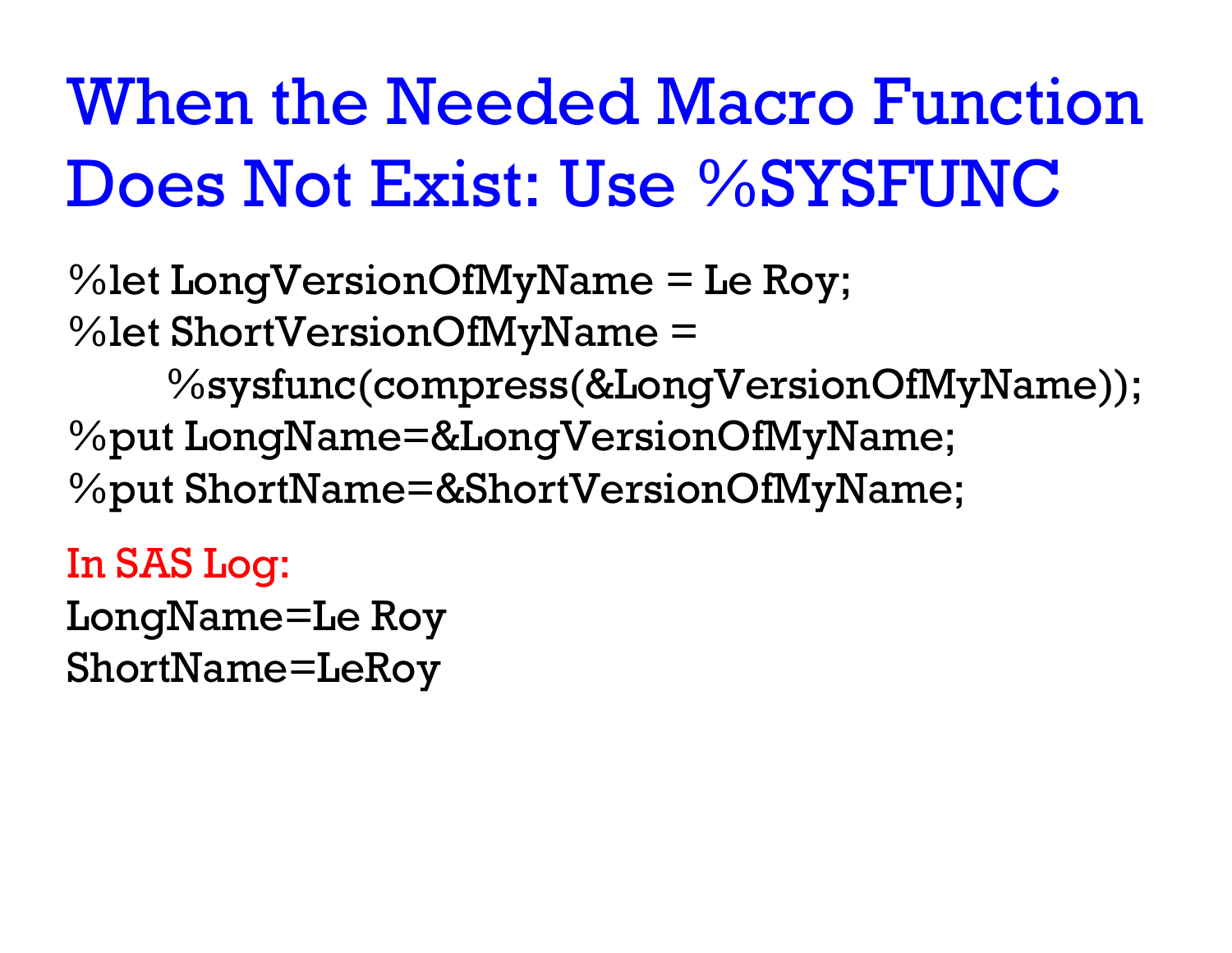Conditional Processing with Macro Language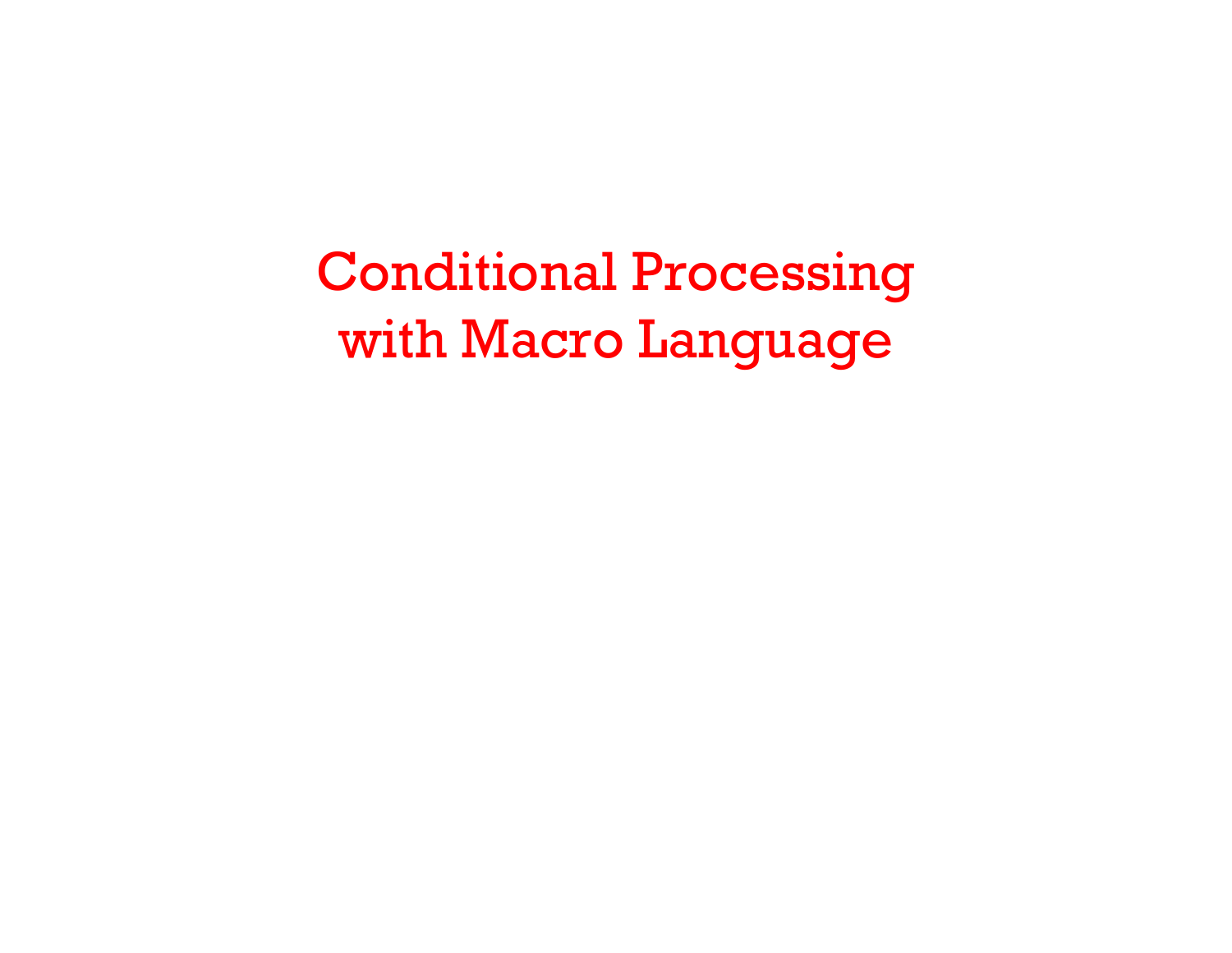Conditional Processing with Macro Language

Analogous to SAS Language structure

IF <some condition> THEN DO;

- < some statements >
- END;
- ELSE DO;

<some other statements >END;

SAS Macro Language uses %IF, %THEN, %DO, %END, %ELSE

Macro Language conditional structures can also be used WITHIN a SAS Language statement that is inside of a macro.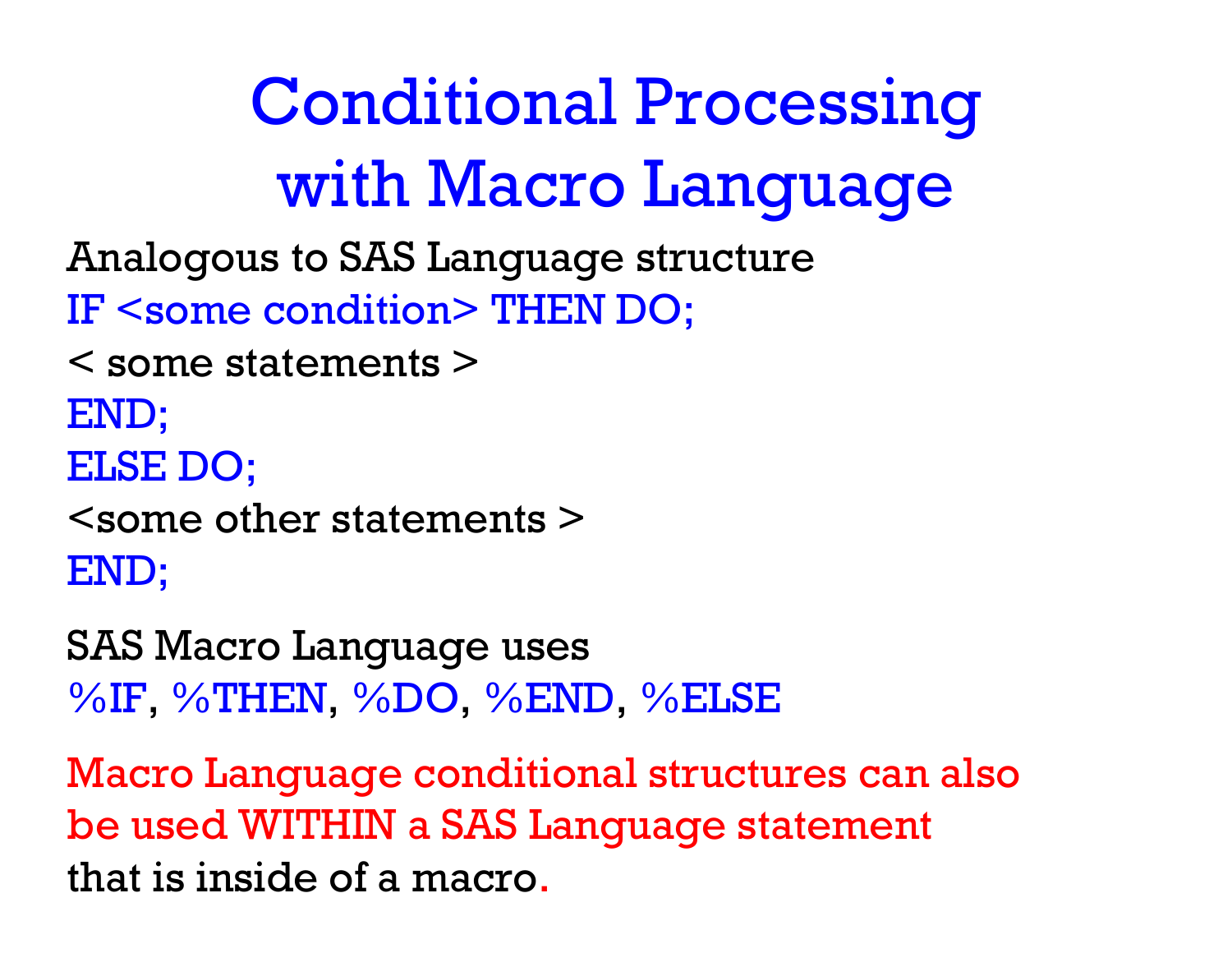## Condition Wraps SAS Statements

%macro UseWhereStatement(Where=); data work.FromWhereStatement; set SASHELP.CLASS;

%if %length(&Where) NE 0 %then %do; where &Where ;

%end;

%mend UseWhereStatement; options mprint; %UseWhereStatement(Where=Age EQ 13); In SAS Log:

data work.FromWhereStatement;

set SASHELP.CLASS;

where Age EQ 13 ;

run;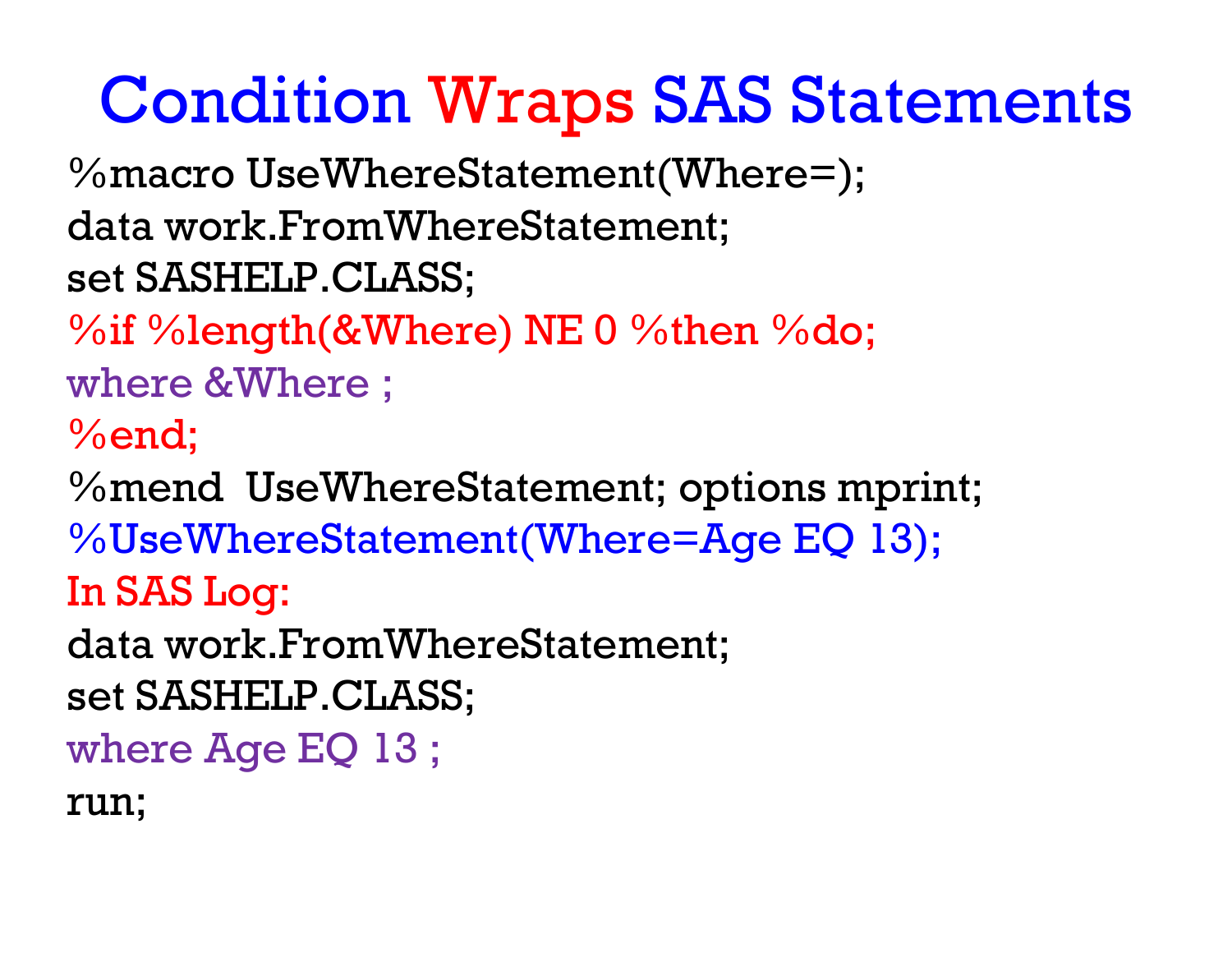### Condition Inside SAS Statement

%macro UseWhereClause(Where=); data work.FromWhereClause; set SASHELP.CLASS

 $\%$ if %length(&Where) NE 0 %then %do;  $(where = (&Where))$ 

%end;

#### **;** /\* **Note location of this semi-colon** \*/

run;

%mend UseWhereClause; options mprint; %UseWhereClause(Where=Age EQ 13); In SAS Log: data work.FromWhereClause; set SASHELP.CLASS (where  $=$   $(Aqe EQ 13)$ ); run;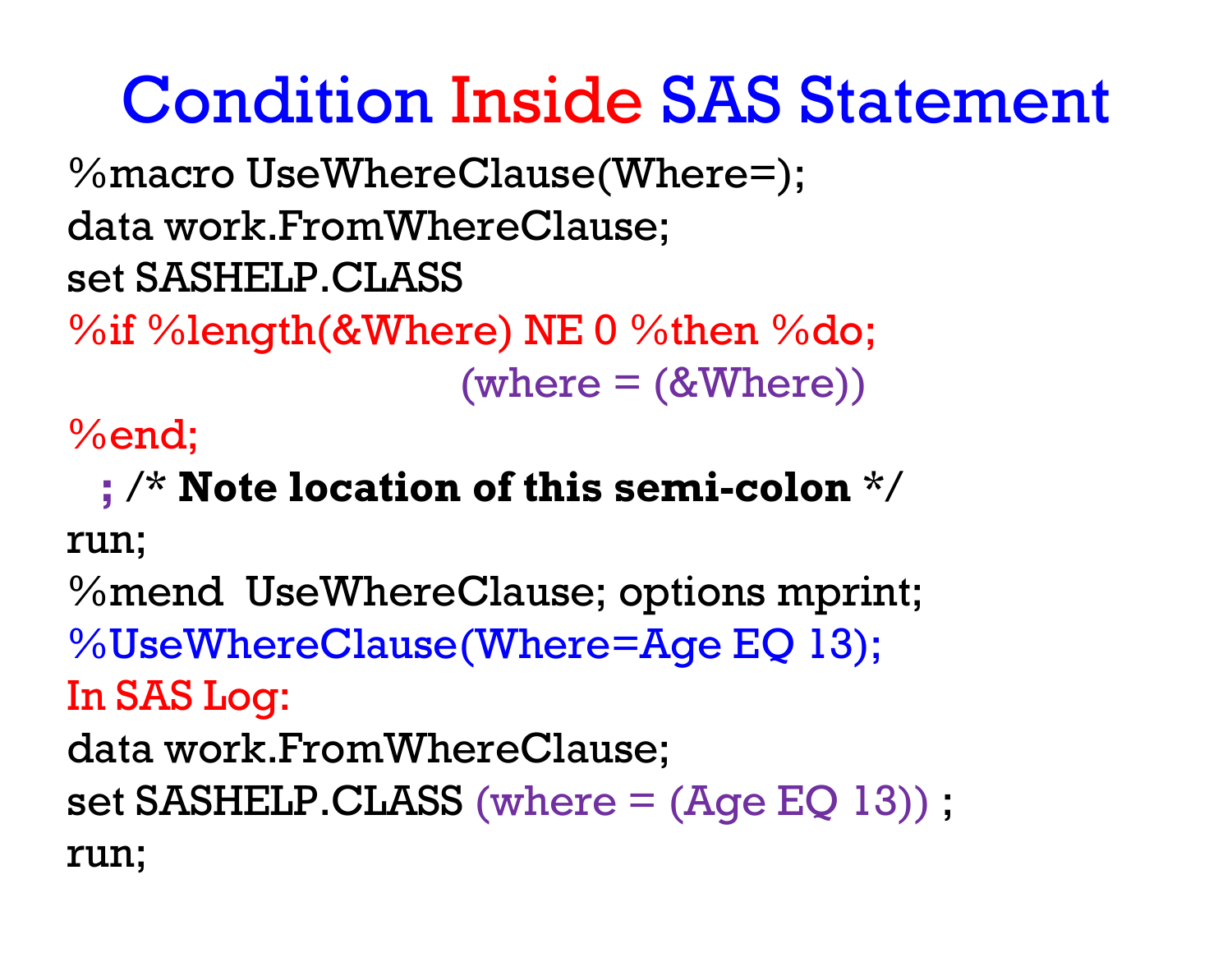#### List-Driven Macro Processing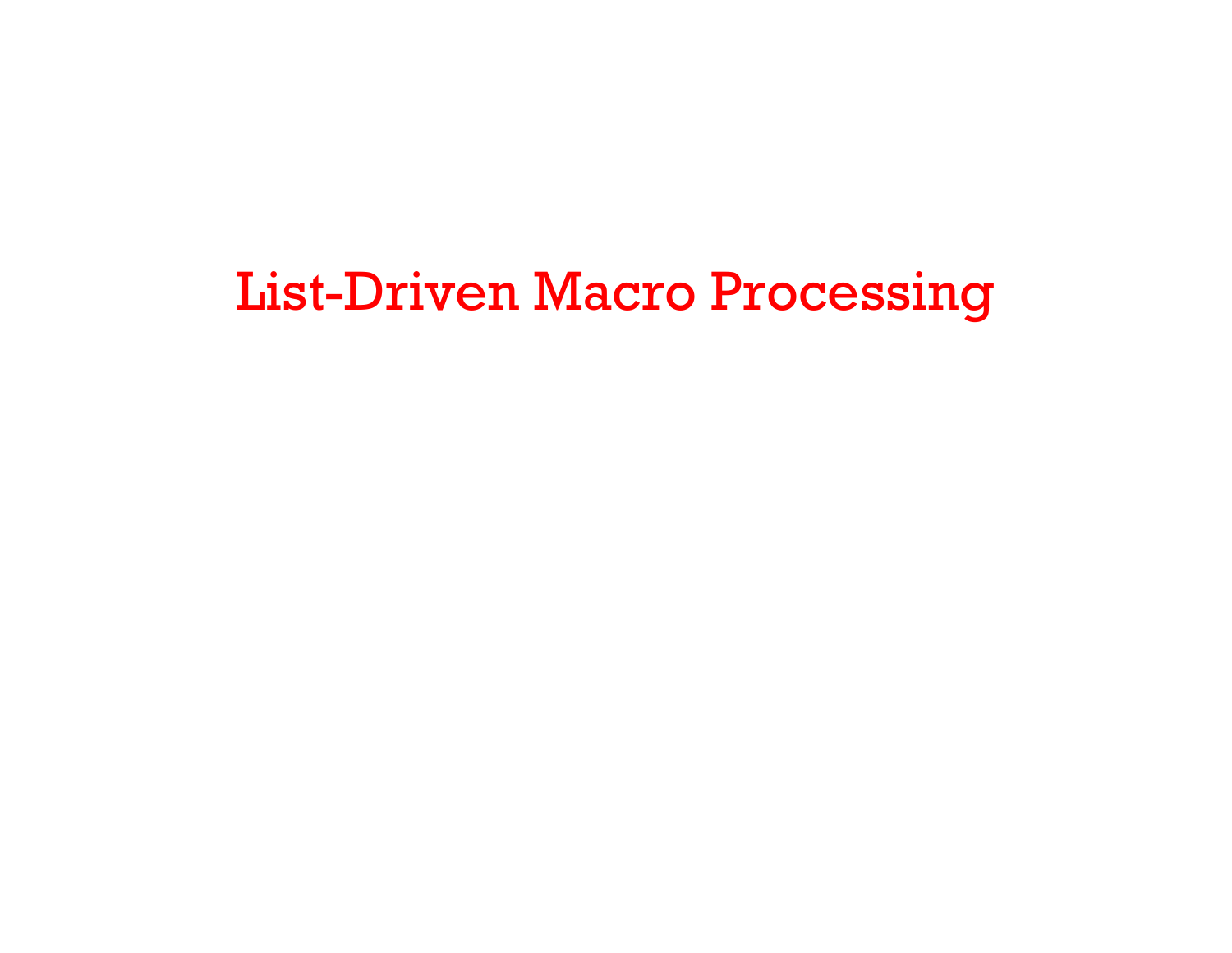### List-Driven Macro Processing

- Want report by Age group in sashelp.class
- Could use BY processing in PROC PRINT
- $\triangleright$  Gives one report chain of sub-reports
- But I want separate web page for each age
- $\triangleright$  List-Driven Macro Processing is the solution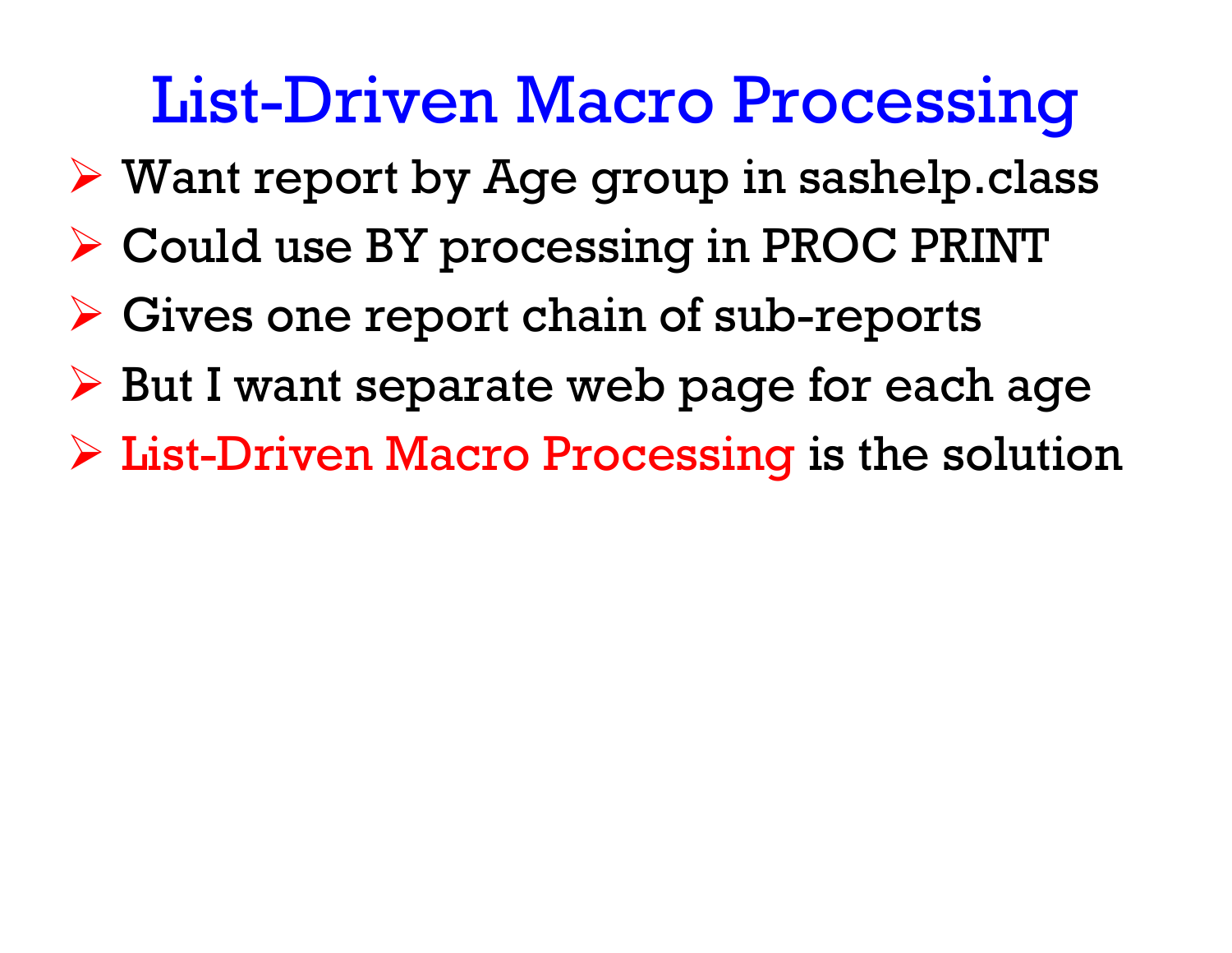## List-Driven Macro Processing: The Controls

 $\%$ DO k = 1  $\%$ TO UpperLimit  $\%$ BY 1; < SAS statements here >%END;

UpperLimit is a hardcoded integer or a macro variable such as &LimitCount

set to an integer by predecessor processing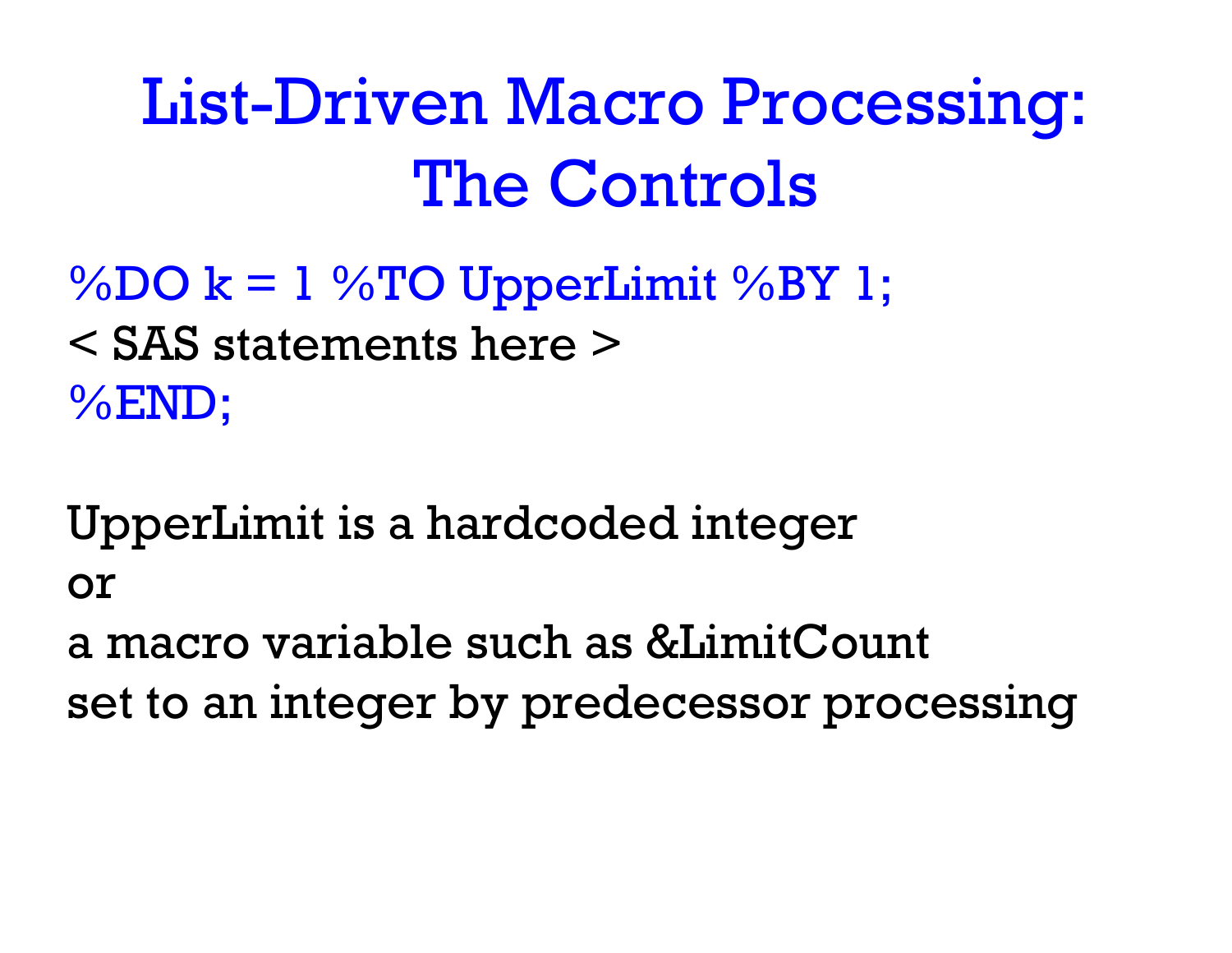List-Driven Macro Processing: The List Elements & Their Use

#### $\%$ DO k = 1  $\%$ TO UpperLimit  $\%$ BY 1;

< some SAS statements

a SAS statement that involves &&MacVar&kmore SAS statements >%END;

Step-Wise Use of &&MacVar&k:

- 1. produces &MacVar1, &MacVar2, etc.
- 2. resolves each above into its respective value
- 3. resulting code is then run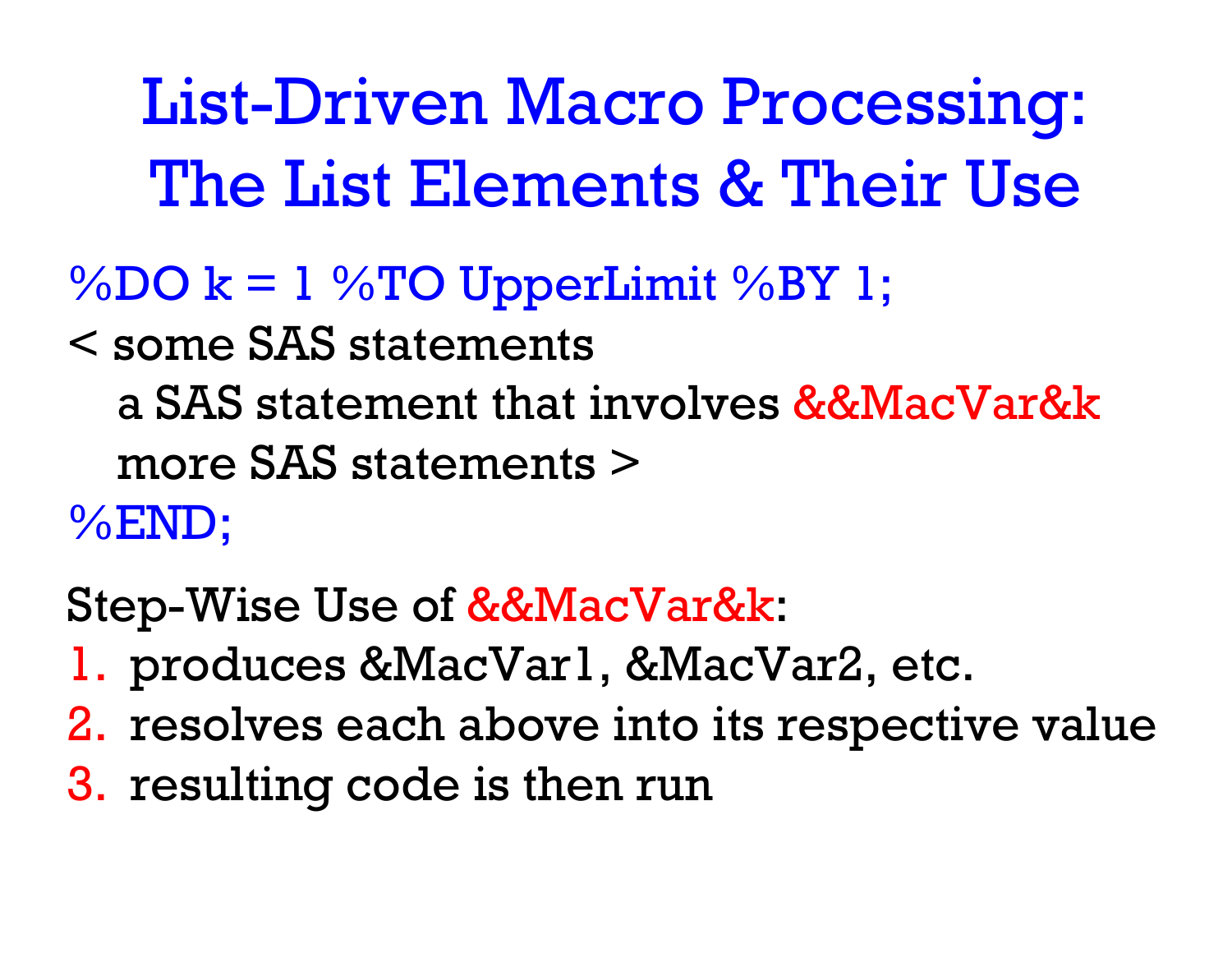# Generating The List Elements: DATA Step Method

proc sort data=sashelp.class out=Ages nodupkey; by Age; run; data \_null\_;

set Ages end=LastOne;

```
set sashelp.class end=LastOne;
```

```
call symput('Age'||trim(left(_N_)),trim(left(Age)));
```
if LastOne;

call symput('CountOfAgeValues',trim(left(\_N\_)));

run;  $\%$ put \_user\_; /\* trim(left( . . .)) above is NOT essential \*/ In SAS Log:

GLOBAL COUNTOFAGEVALUES 6

GLOBAL AGE1 11

GLOBAL AGE2 12

GLOBAL AGE3 13

```
Etc.
```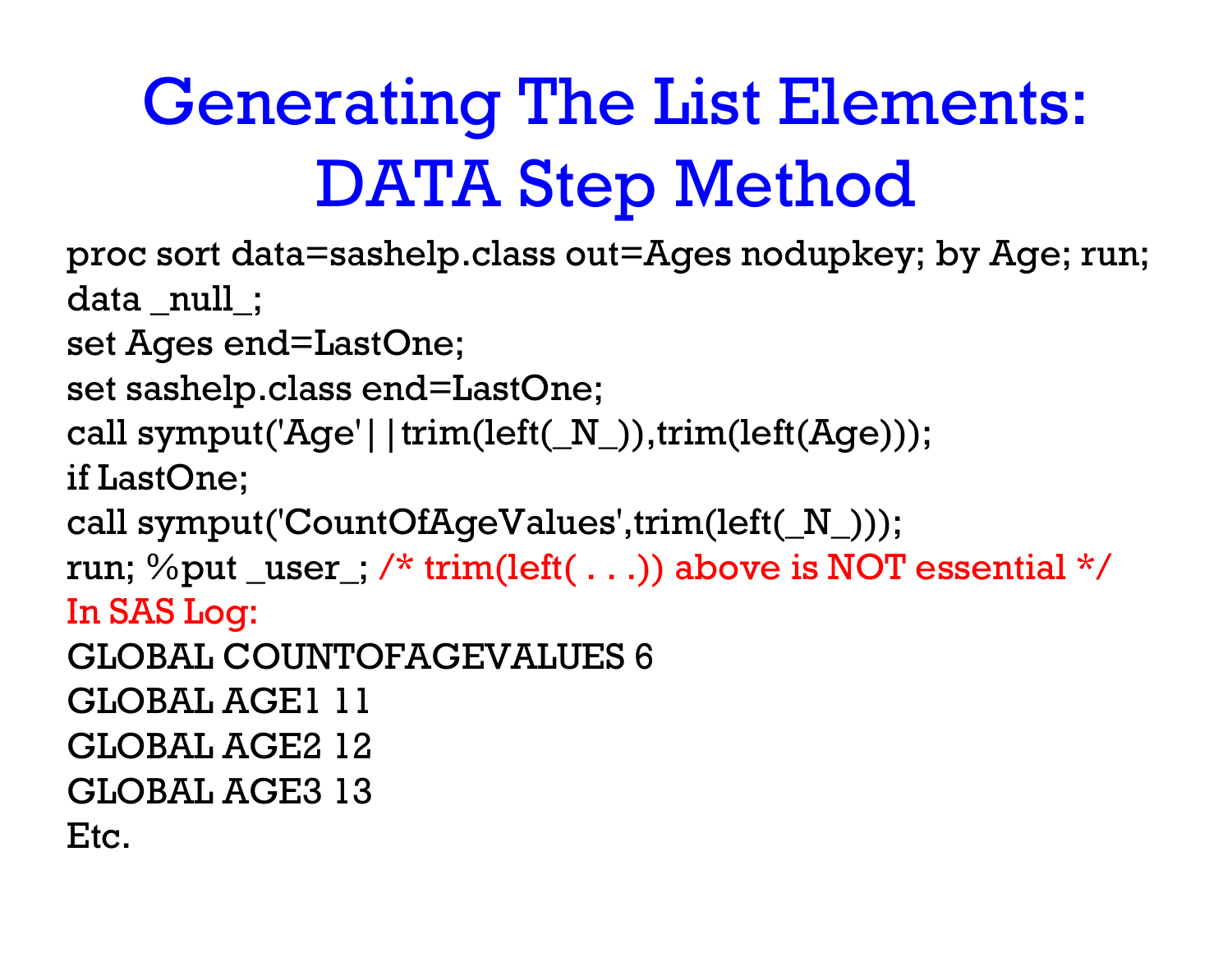# Generating The List Elements: PROC SQL Method

```
proc sql noprint;
select distinct(Age) , Count(Distinct(Age)) 
into :Age1-:Age999 , :CountOfAgeValues
from sashelp.class;
quit; /* excessively high list size 999 above is OK */
%put _user_;
In SAS Log:
GLOBAL COUNTOFAGEVALUES 6GLOBAL AGE1 11GLOBAL AGE2 12GLOBAL AGE3 13
```
. . .

GLOBAL AGE6 16 /\* Age7 to Age999 were not created \*/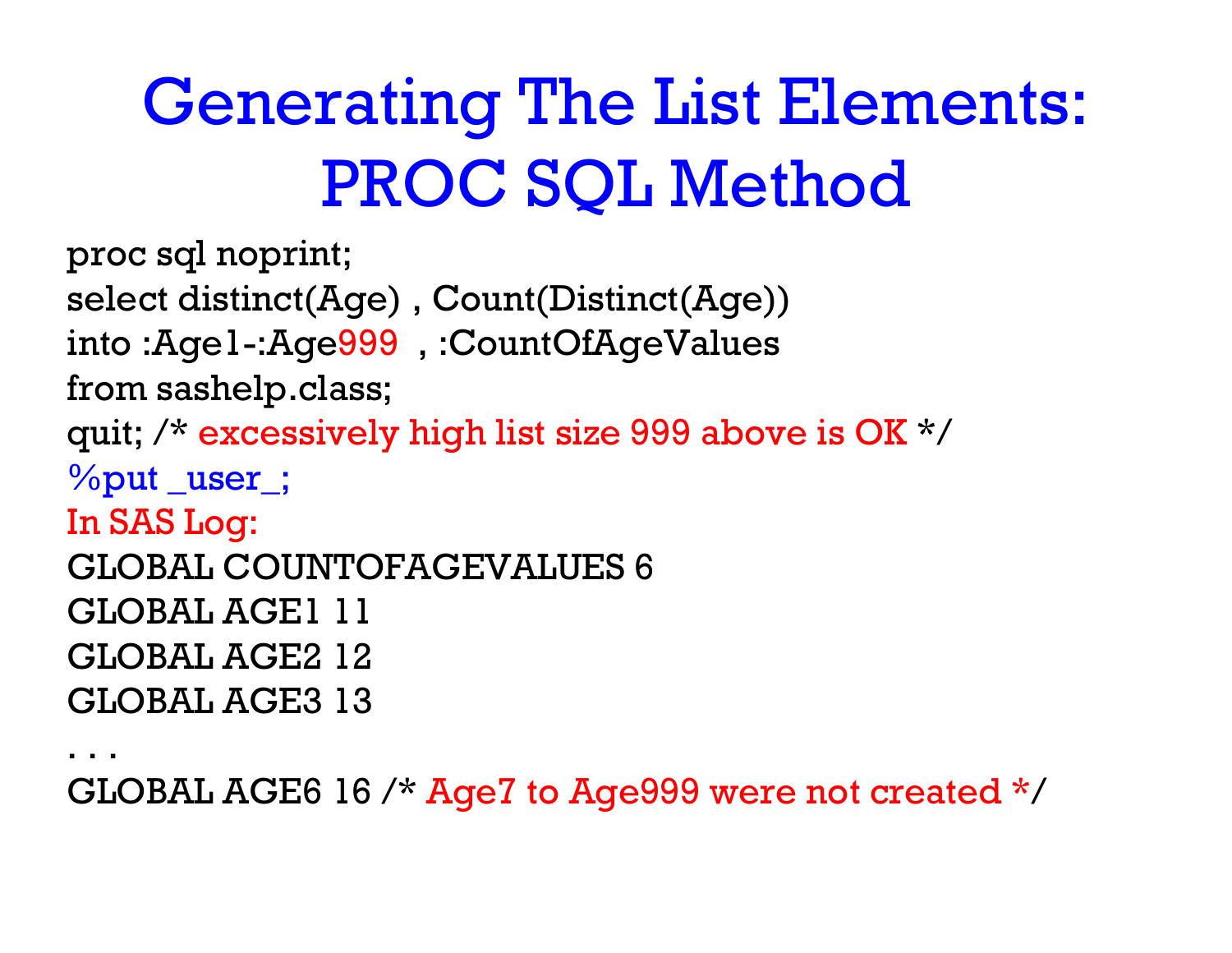# List-Driven Macro Processing: Macro Structure

%macro WebPageByAge;

%do  $k = 1$  %to &CountOfAgeValues %by 1; ods html

path="C:\#MWSUG2012 Macros\Results" (url=none)

body="StudentInfoForAge **\_**&&Age&k...html"

(title="Student Info For Age &&Age&k")

style=Styles.Minimal;

< PROC PRINT code here >

ods html;

%end;

%mend WebPageByAge;

 $\frac{\pi}{2}$  Notice the three dots ... in body=  $\frac{\pi}{2}$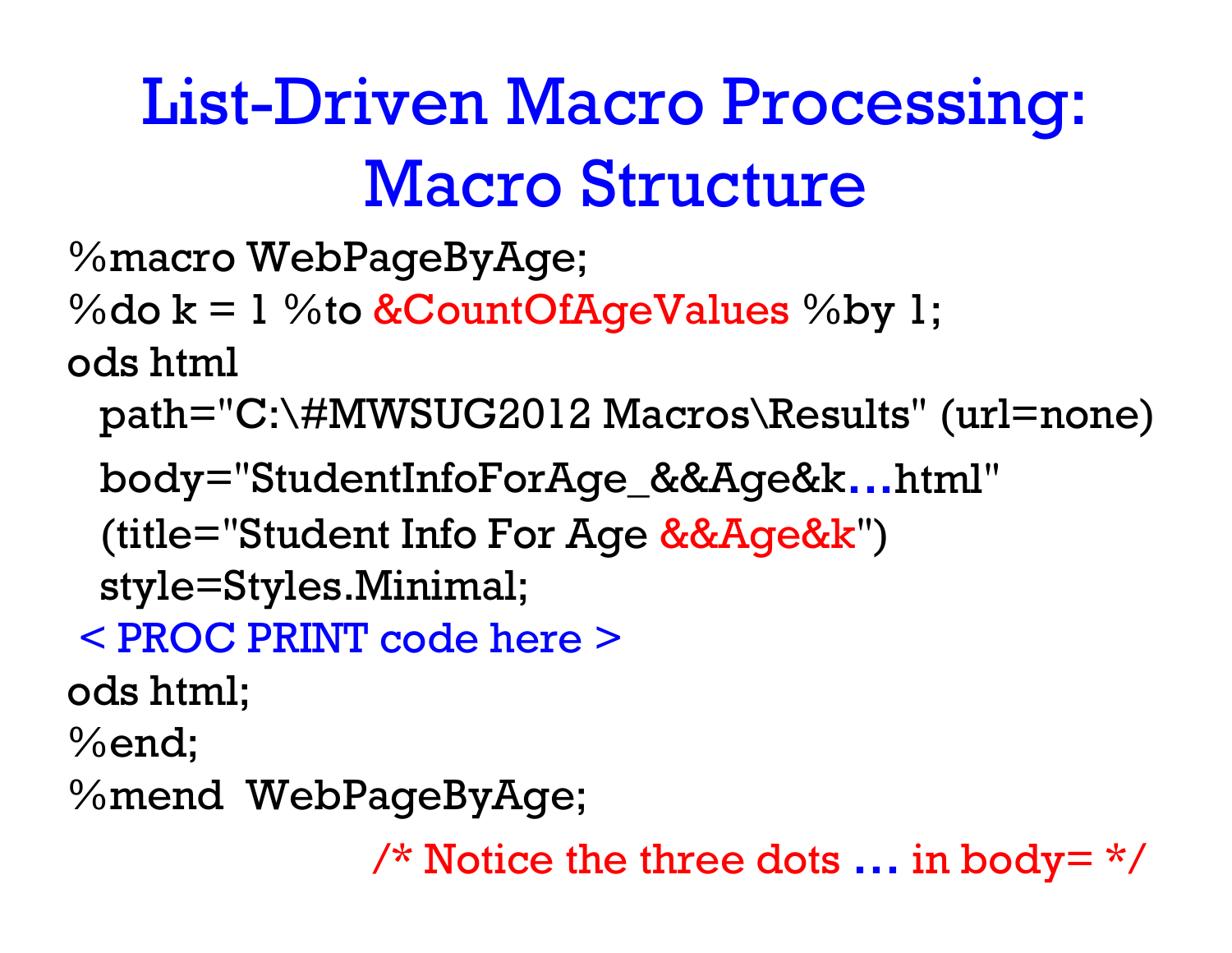## List-Driven Macro Processing: PROC PRINT Code

title "Student Info For Age &&Age&k"; proc print data=sashelp.class noobs; where Age EQ &&Age&k; var Name Sex Height Weight; run;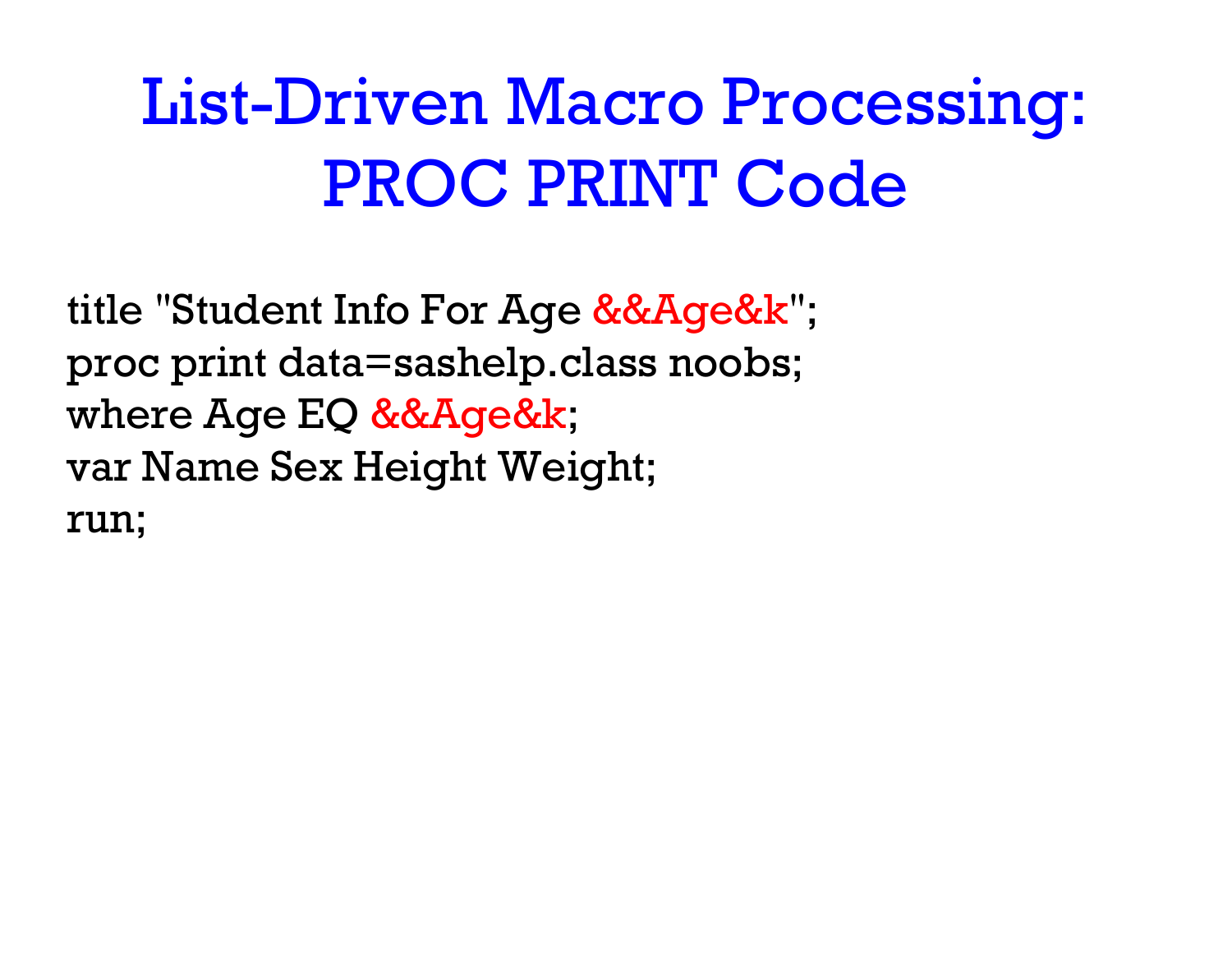# List-Driven Macro Processing: Macro Invocation

options nocenter; ods noresults; /\* do not open output in SAS session \*/ ods listing close; %WebPageByAge; ods listing;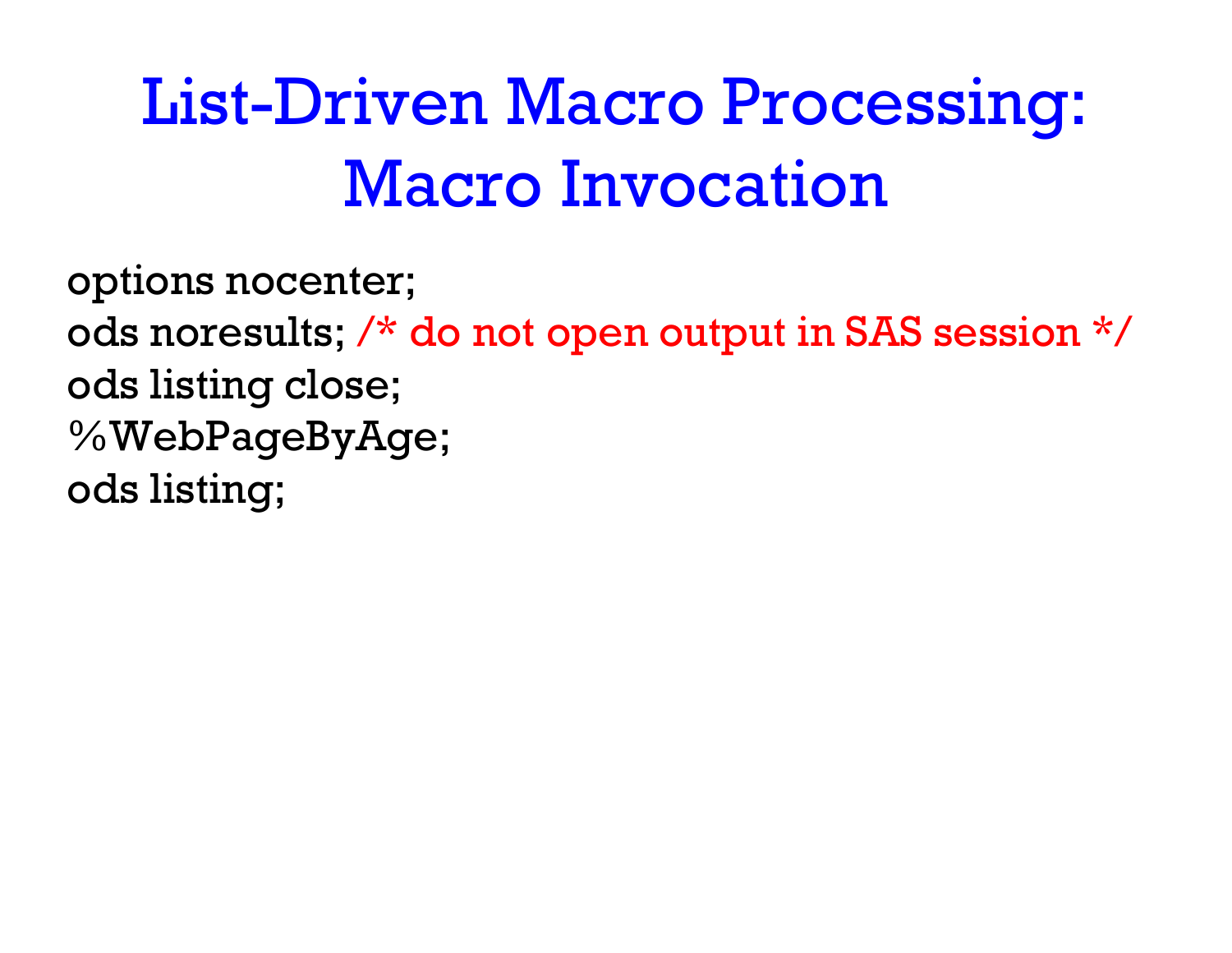### List-Driven Macro Processing SAS Log one of six parts (ages are 11 to 16)

ods html path="C:\#MWSUG2012 Macros\Results" (url=none) body="StudentInfoForAge\_11.html" (title="Student Info For Age 11") style=Styles.Minimal; NOTE: Writing HTML Body file: StudentInfoForAge\_11.html title "Student Info For Age 11"; proc print data=sashelp.class noobs; where Age EQ 11; var Name Sex Height Weight; run; NOTE: There were 2 observations read from the data set SASHELP.CLASS. WHERE Age=11; NOTE: PROCEDURE PRINT used (Total process time): real time 0.03 seconds c pu time 0.00 seconds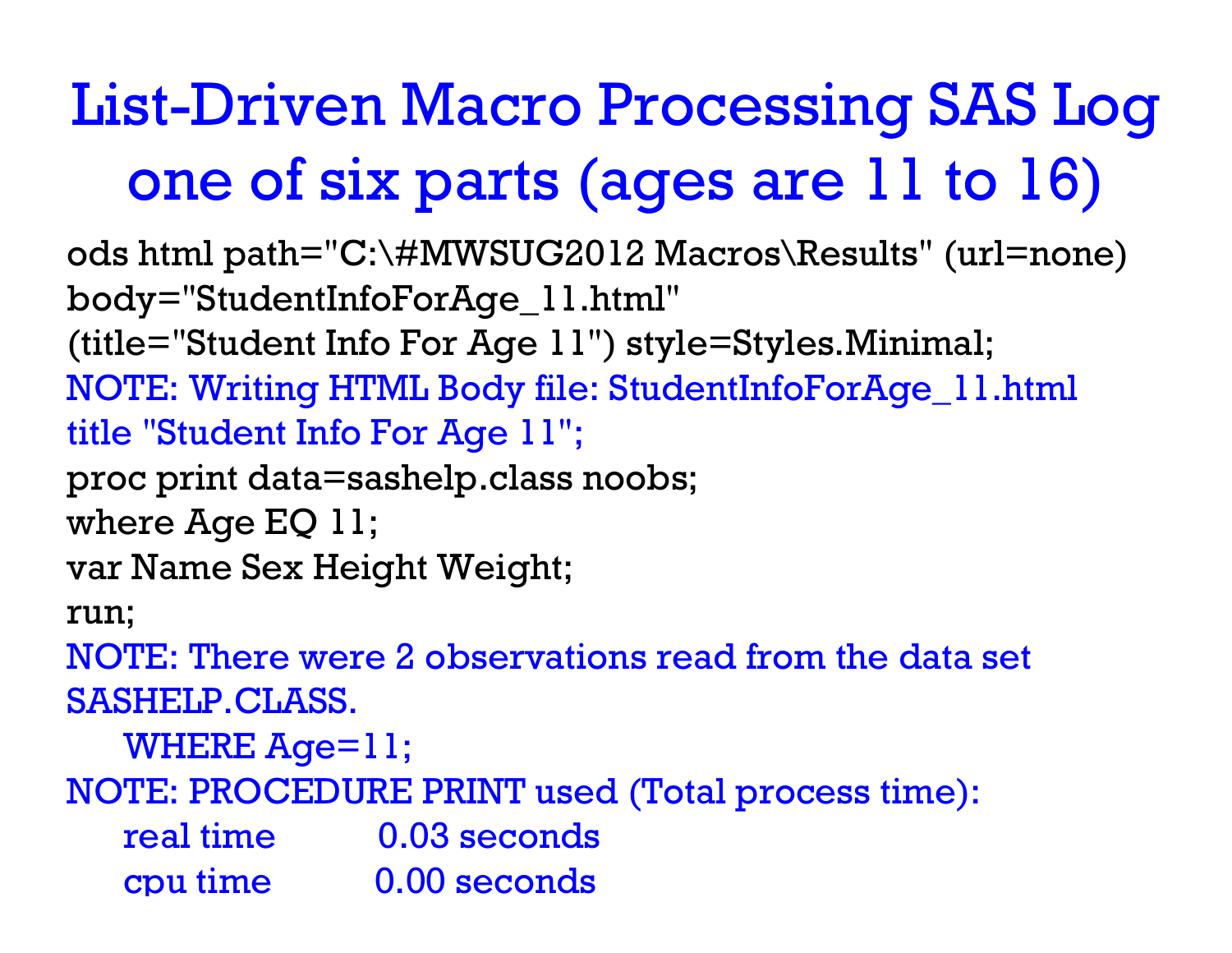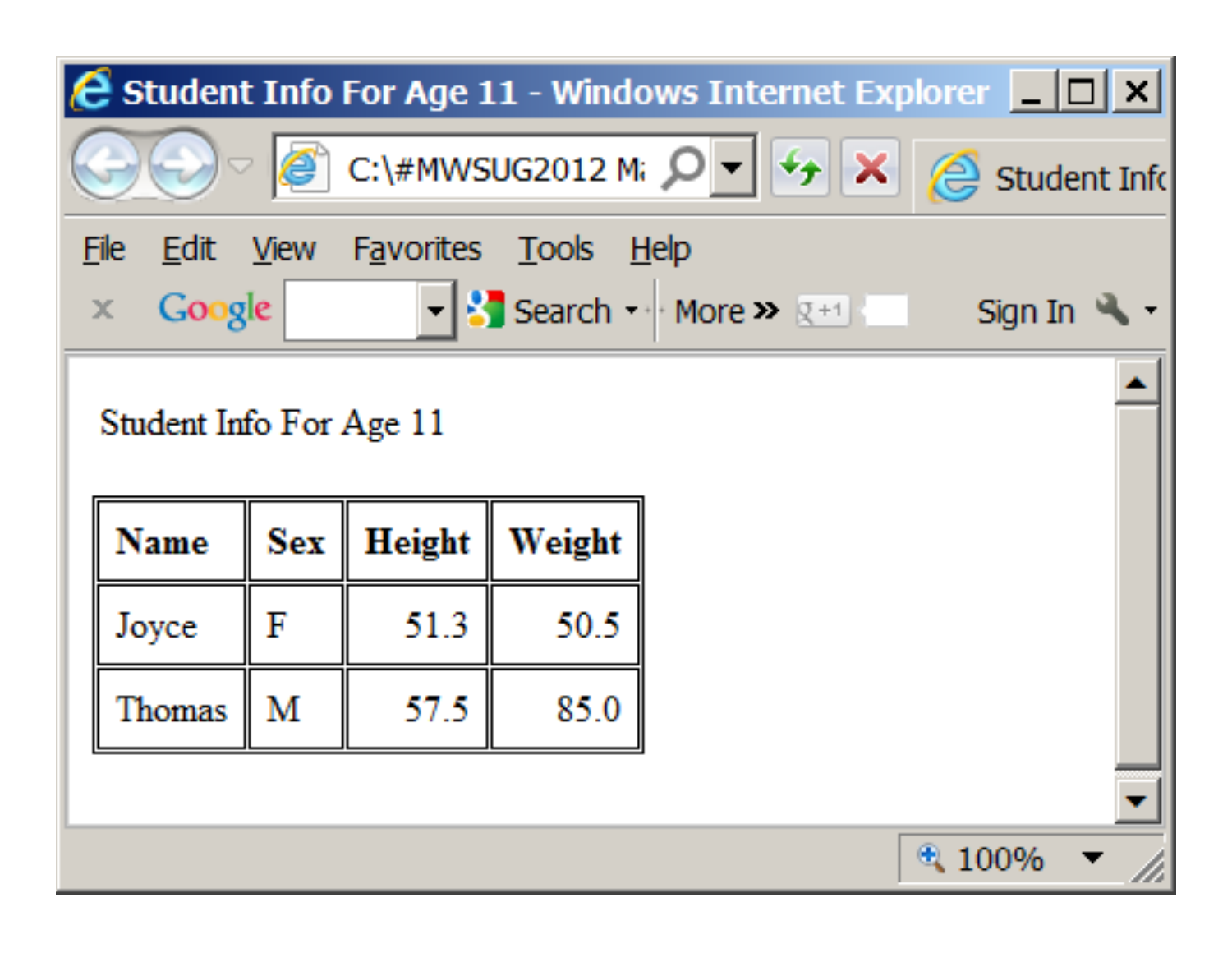#### Macro Functions for Arithmetic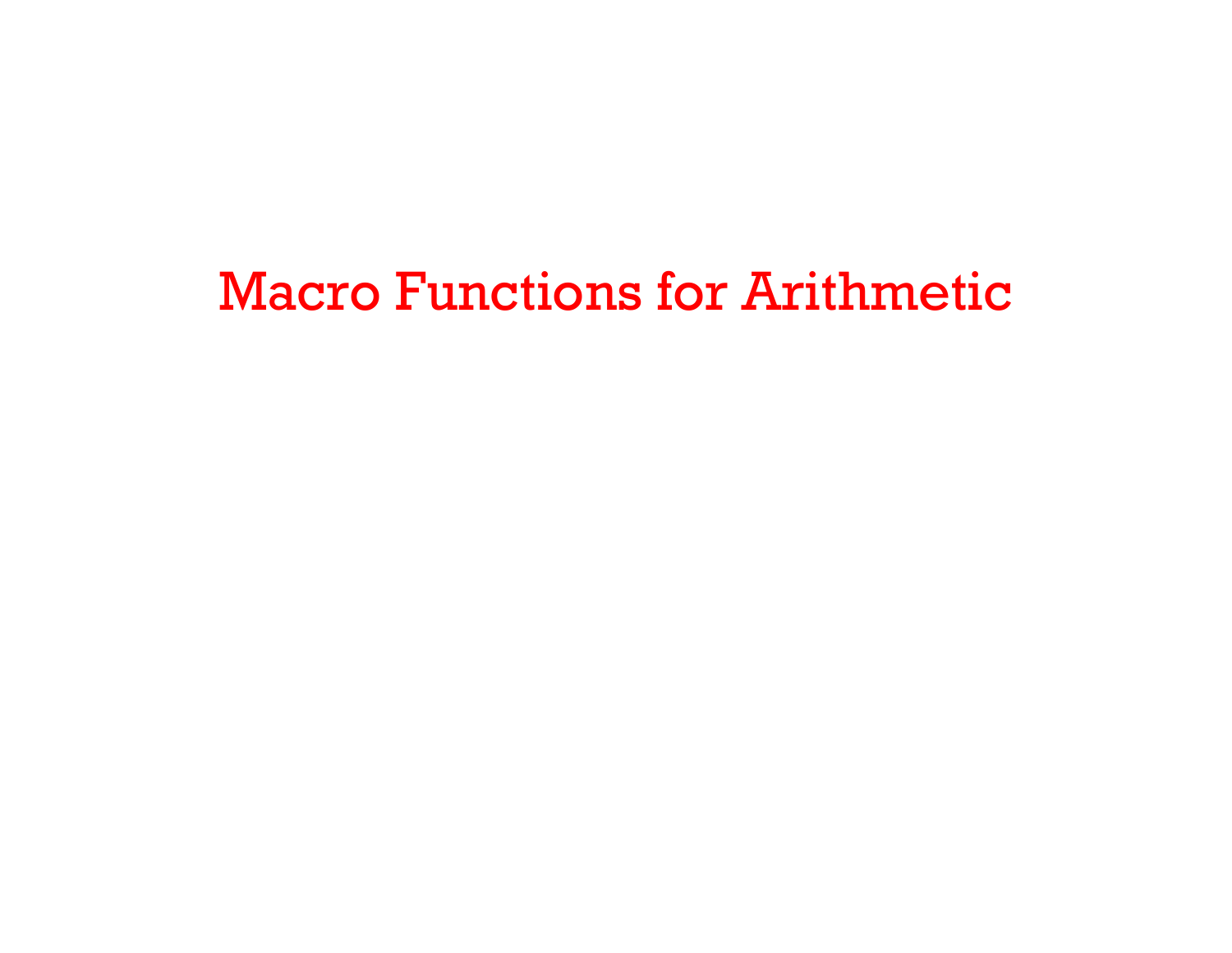Integer Arithmetic Macro Functions for Arithmetic

 $% let$  ONE = 1;  $% let TWO = 2$ ; %let  $THREE = %eval(& ONE + & TWO);$ % put macro variable THREE  $=$  &THREE;

#### In SAS Log:

macro variable THREE  $=$  3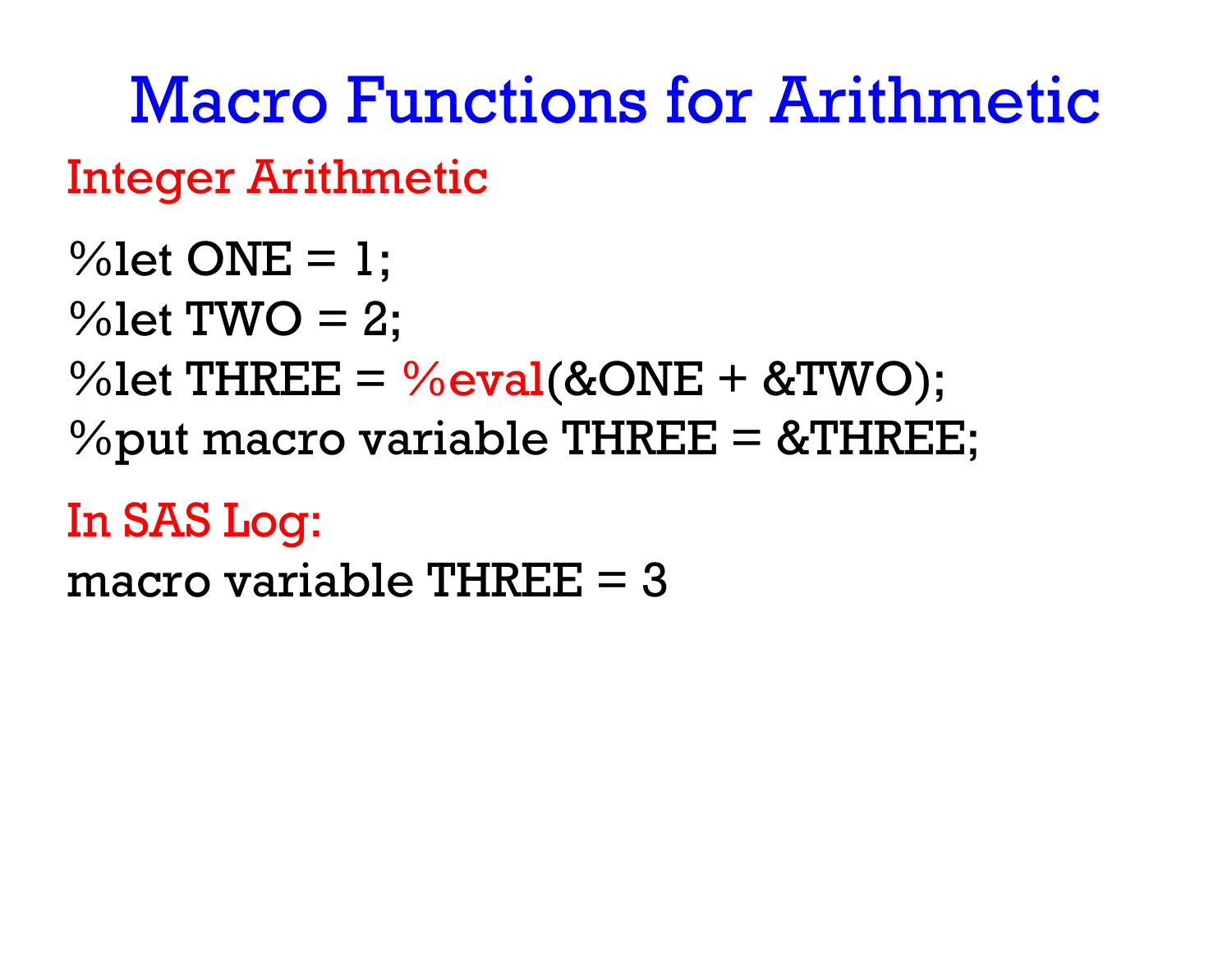Non-Integer Arithmetic  $%$  let THREE = 3; %let AreaOfCircleWithRadiusOfThree <sup>=</sup>%sysevalf(3.14159 \* &THREE **.**\*\*2); /\* Note the dot **.** after &THREE \*/%put AreaOfCircleWithRadiusOfThree <sup>=</sup> &AreaOfCircleWithRadiusOfThree; In SAS Log: Macro Functions for Arithmetic

macro variable AreaOfCircleWithRadiusOfThree = 28.27431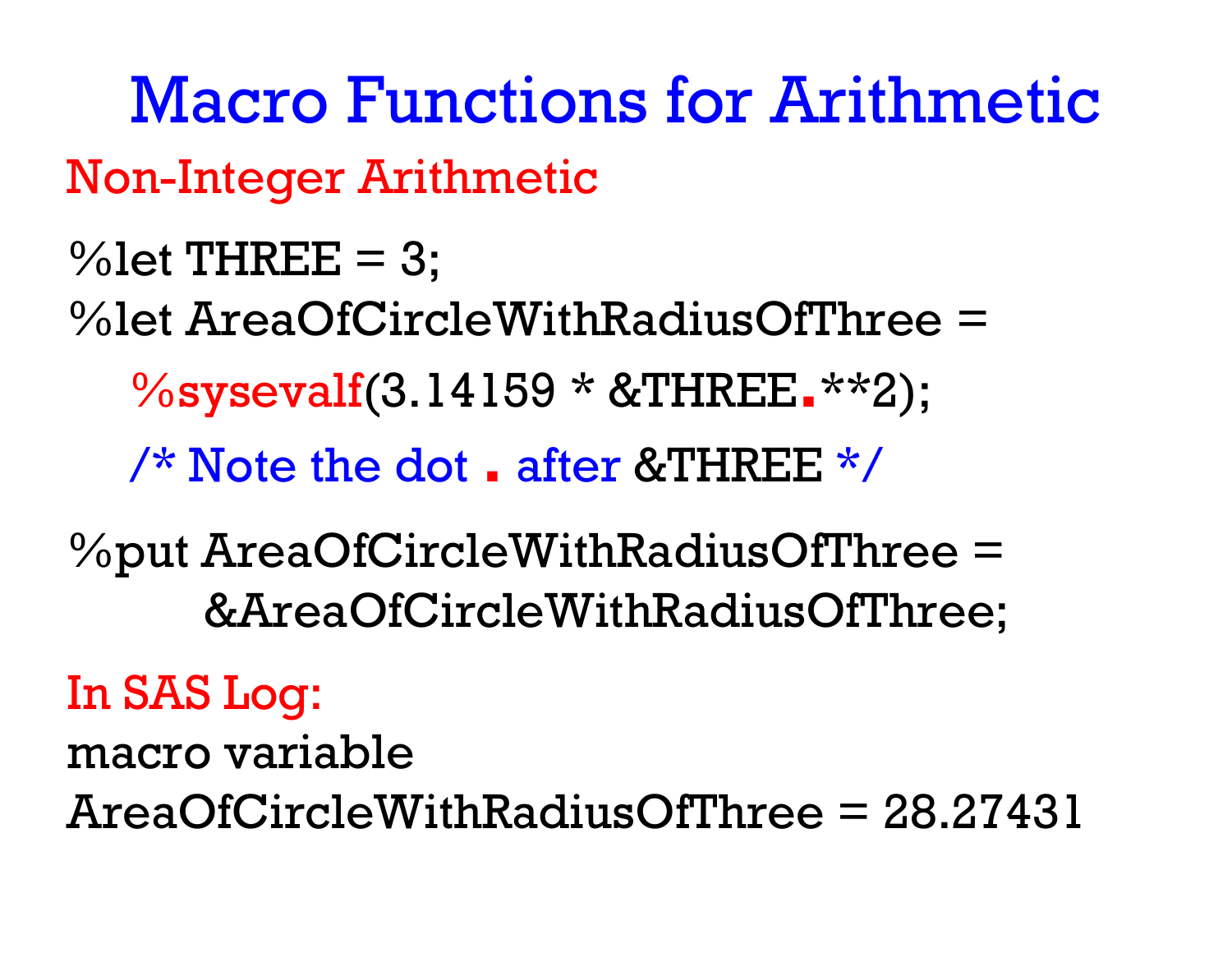Sharing Macros with a Macro Library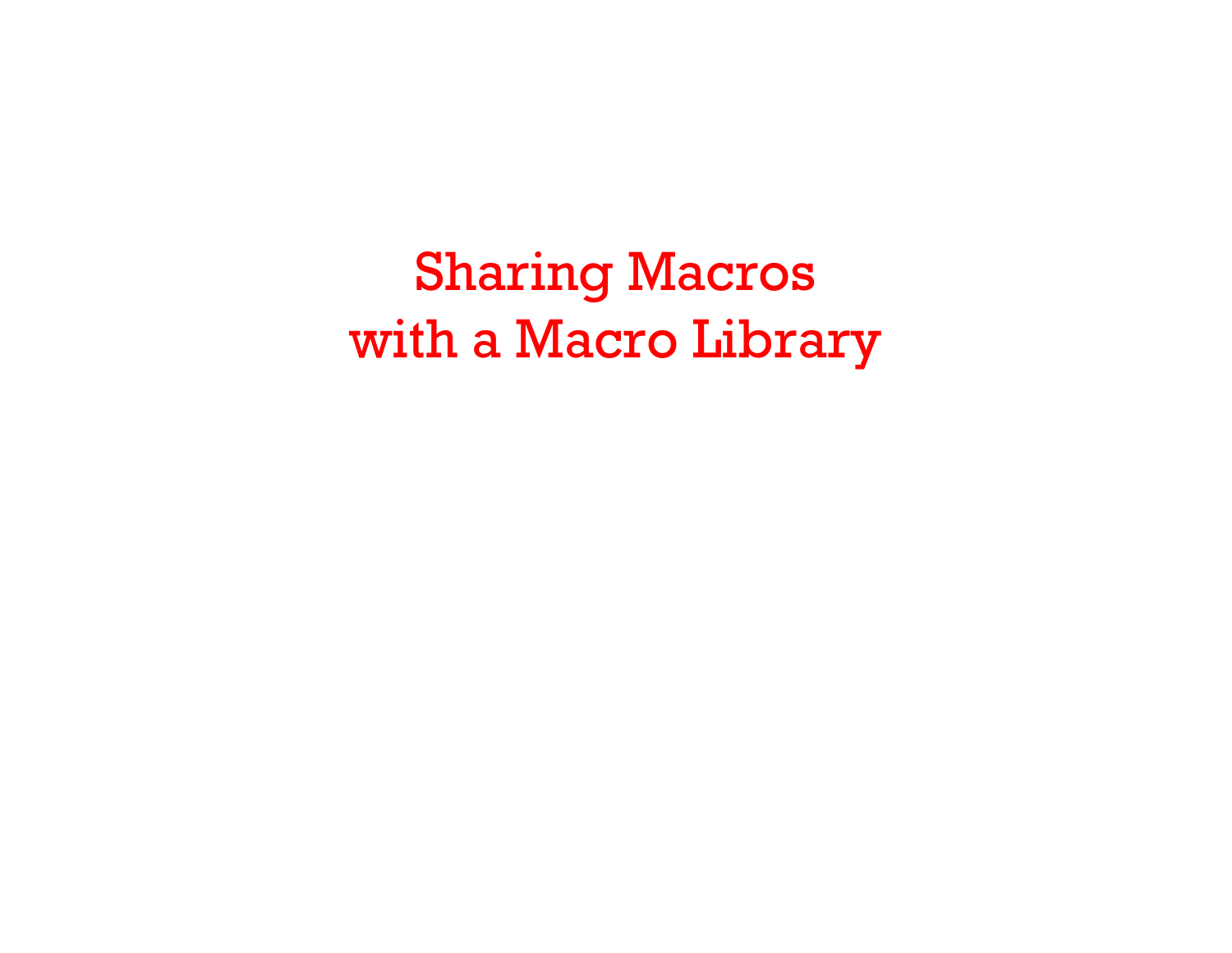# SASAUTOS: AutoCall Macro Library

- Put macro MacroName in any folder
- where other users have READ access,

they can use

- %INCLUDE "Folder\MacroName.sas";
- OR

OPTIONS SASAUTOS=("Folder" SASAUTOS);

BEFORE first invocation of the macro

with %MacroName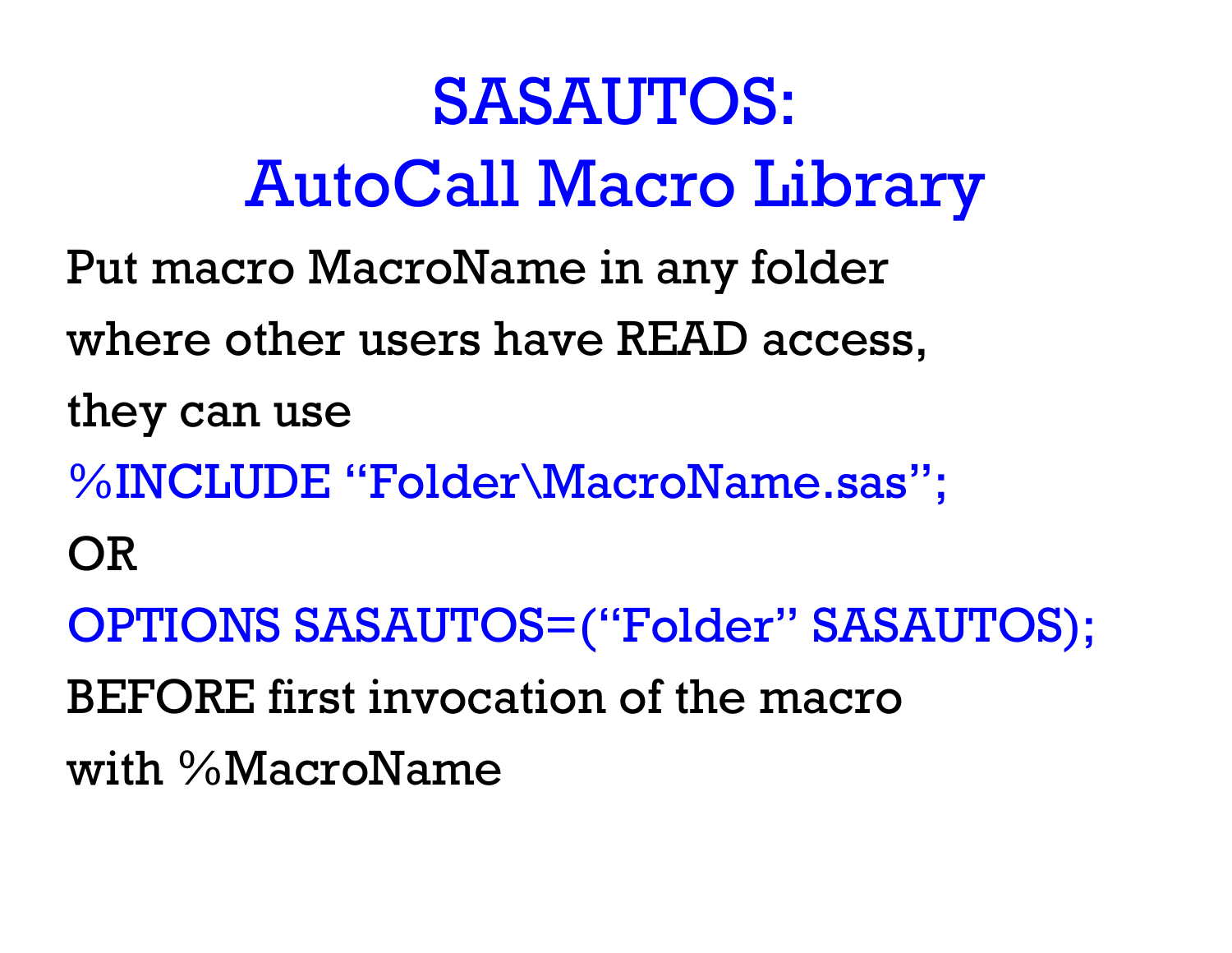#### Automatic Macro Variables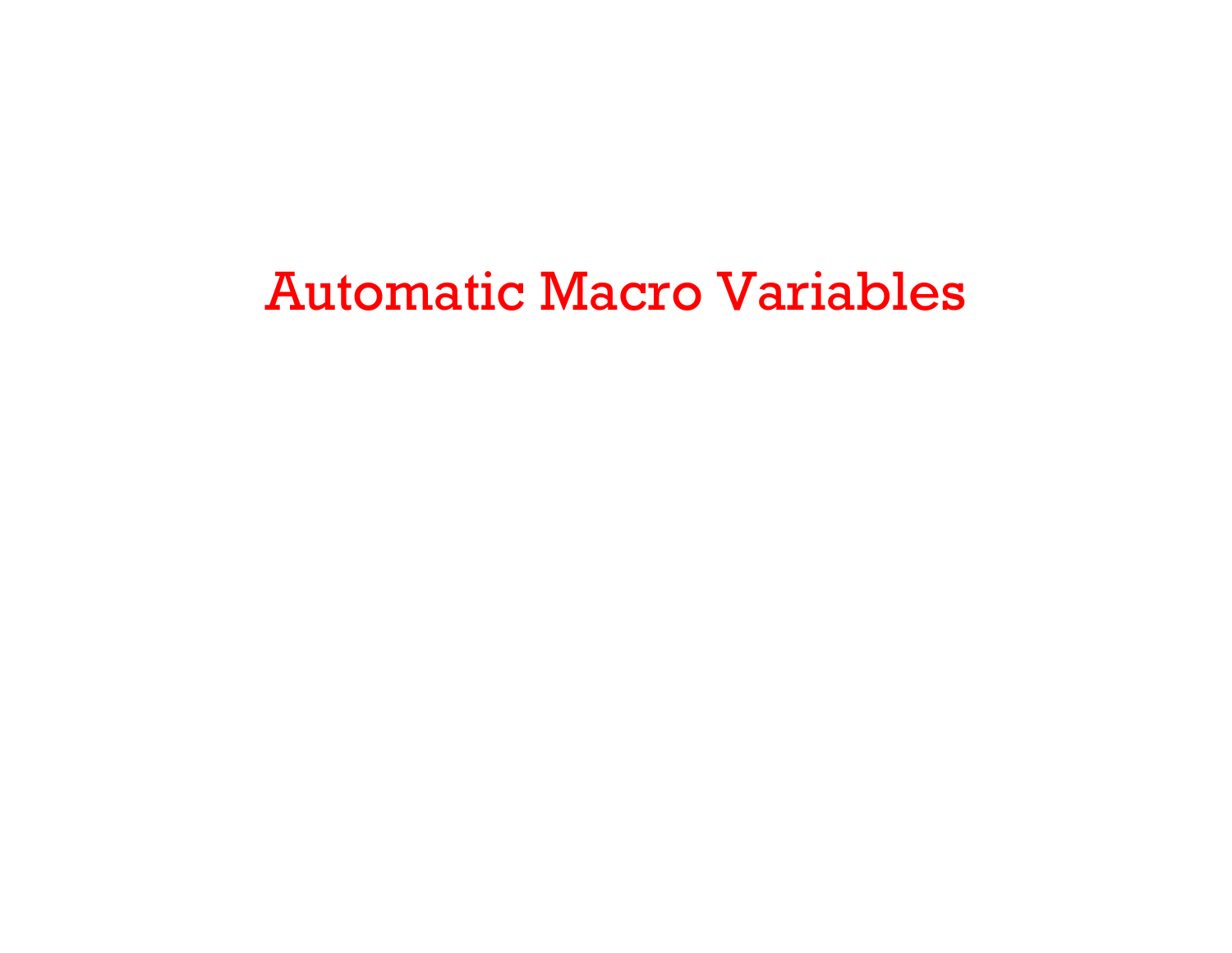To get list, with current values if already set: %put \_automatic\_; In SAS Log (date & time): AUTOMATIC SYSDATE 09SEP12AUTOMATIC SYSDATE9 09SEP2012AUTOMATIC SYSDAY Sunday AUTOMATIC SYSTIME 15:19However, these are date and time of start of SAS session or batch job, not current time. Automatic Macro Variables: SAS Assigns their Values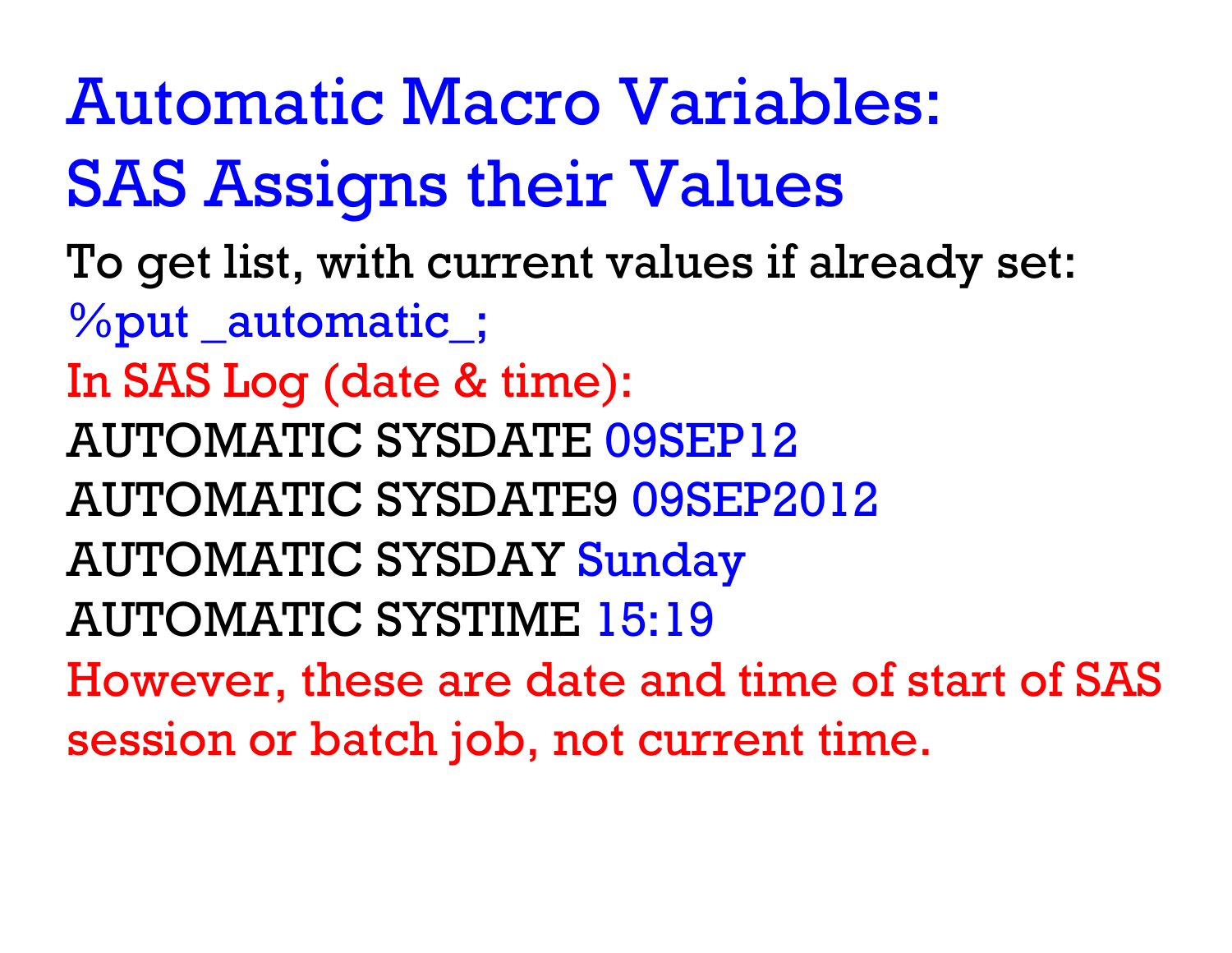In SAS Log (environmental information): AUTOMATIC SYSVER 9.2AUTOMATIC SYSSCP WINAUTOMATIC SYSSCPL X64\_VSPRO AUTOMATIC SYSENV FORE(if batch, value will be BACK ) More Automatic Macro Variables

You might want your program to do things differently depending on the environment.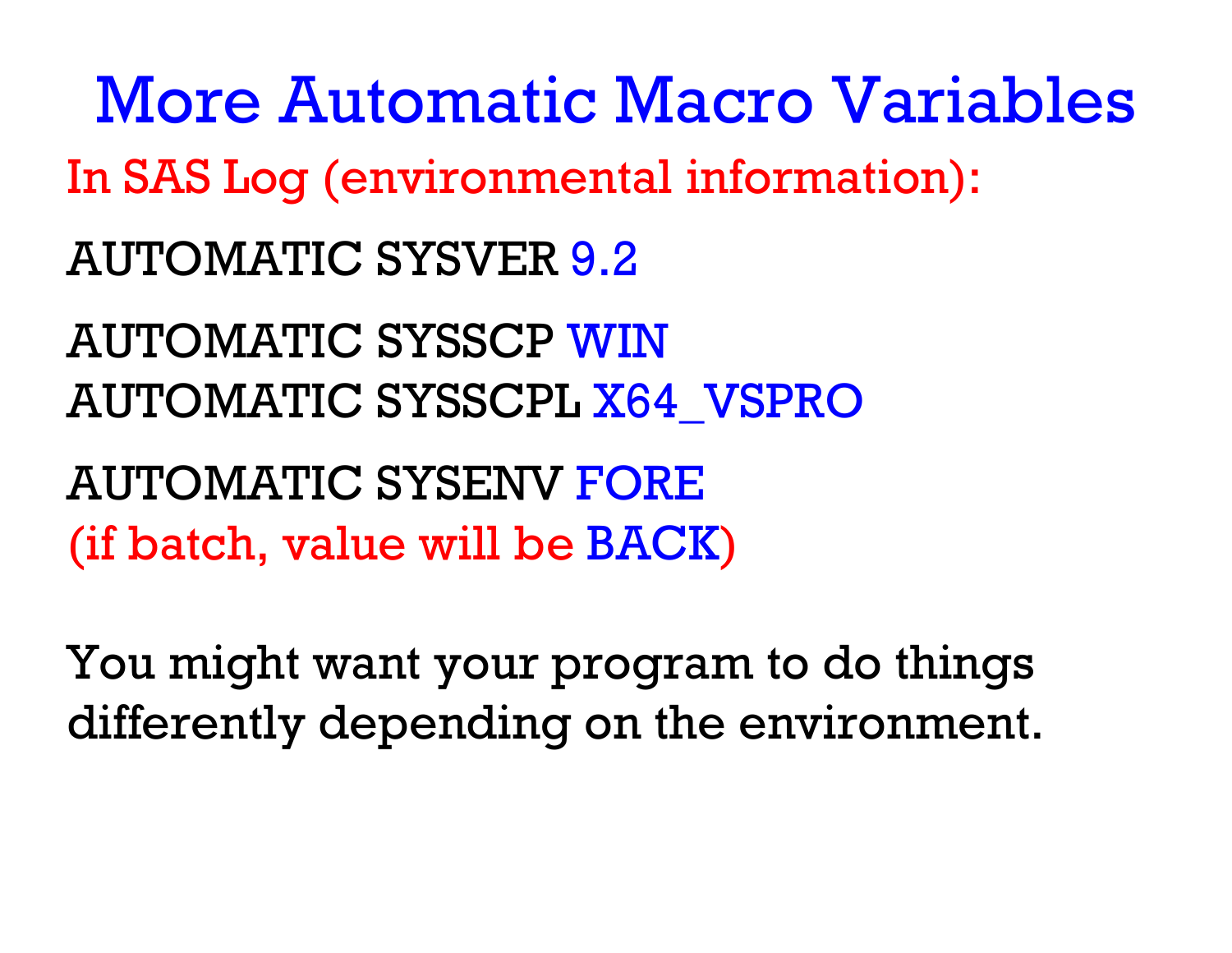In SAS Log (environmental information): More Automatic Macro Variables

#### AUTOMATIC SYSJOBID 7152

On Windows, Unix, Linux, SYSJOBID is Process ID (a.k.a. "PID").

If you run SAS on a server, as a batch job or with Enterprise Guide, and are unable to stop a problem program, the server administrator will need to know your PID to kill it IF you have multiple sessions or jobs running at same time.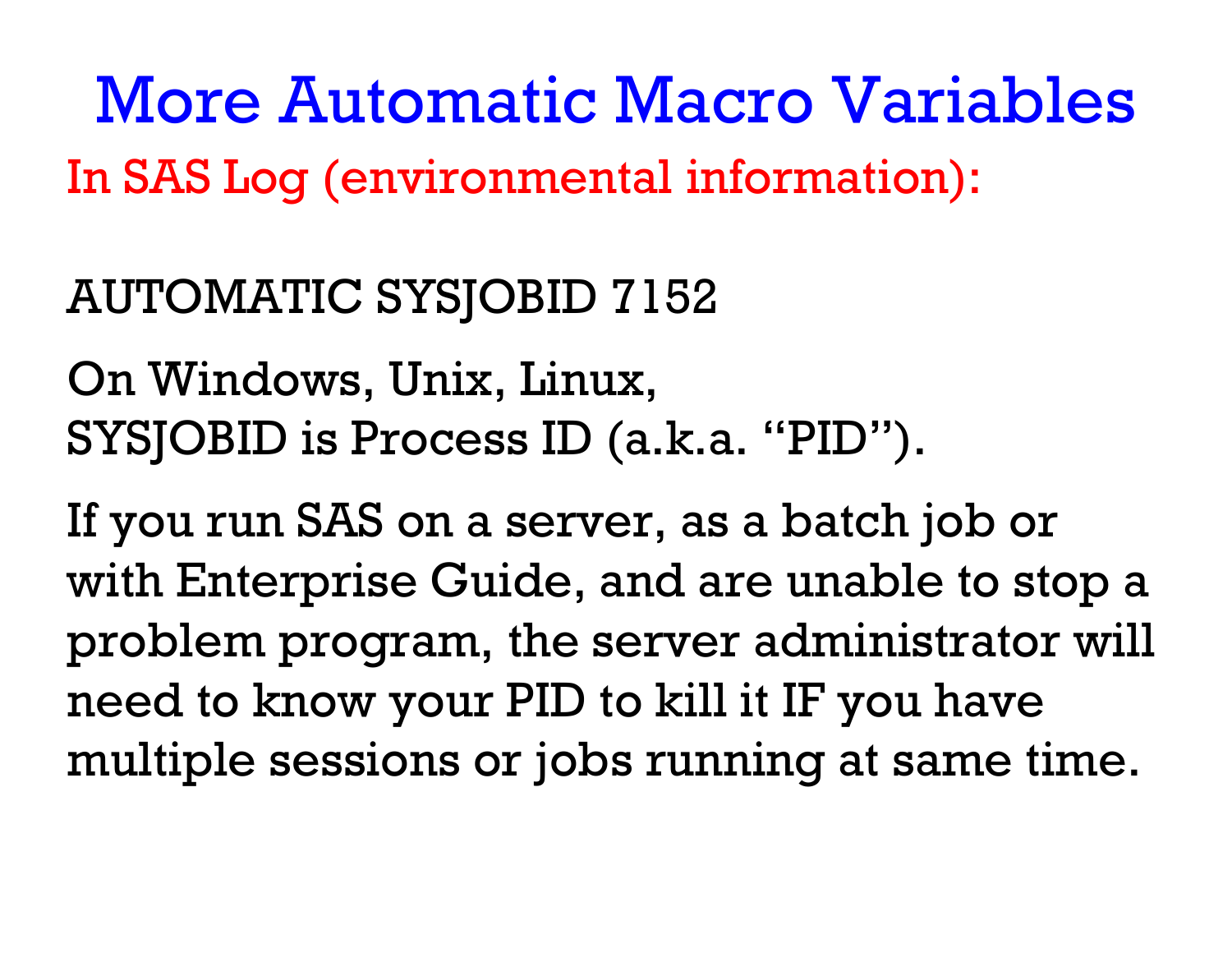In SAS Log (Are things OK?): AUTOMATIC SYSERR 0 AUTOMATIC SYSRC 0 AUTOMATIC SYSLIBRC 0AUTOMATIC SYSFILRC 0AUTOMATIC SYSLCKRC 0More Automatic Macro Variables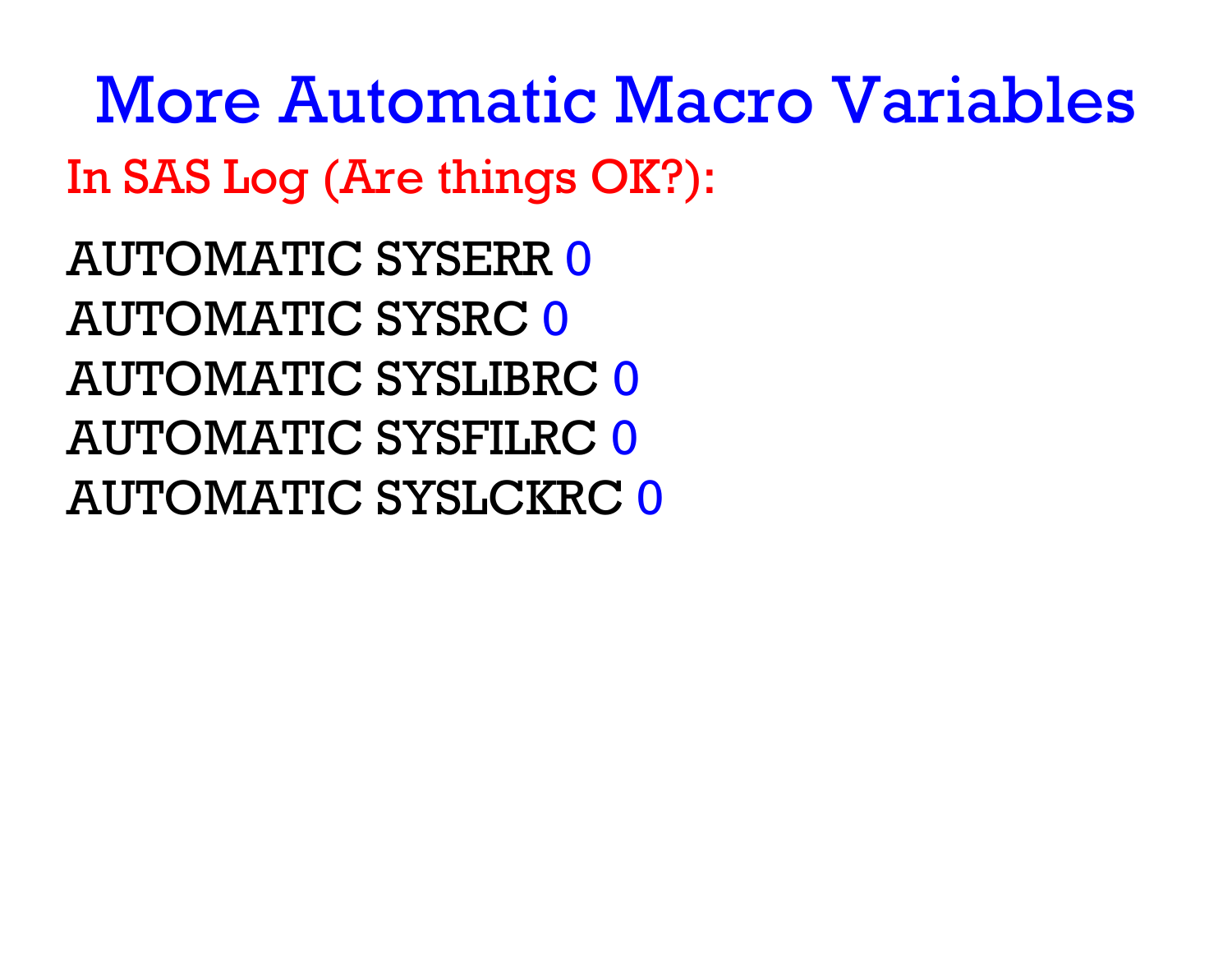### More Automatic Macro Variables

SYSUSERID – who is running the code

SYSHOSTNAME – on which computer